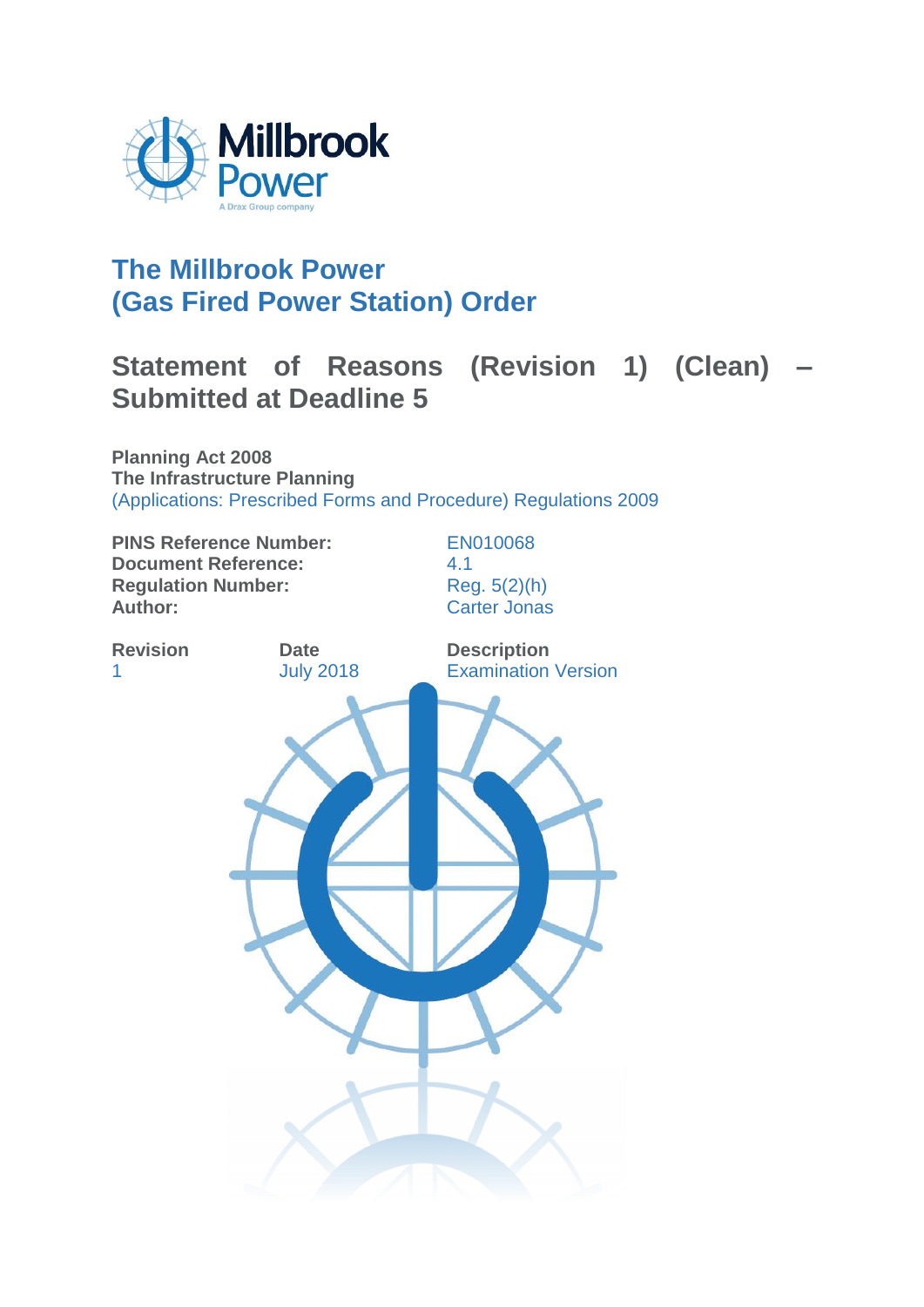## **CONTENTS**

PROJECT GLOSSARY

| 1              | <b>SUMMARY</b>                                                          | 12 <sup>°</sup> |
|----------------|-------------------------------------------------------------------------|-----------------|
| 2              | <b>INTRODUCTION</b>                                                     | 21              |
| 3              | POWERS OF COMPULSORY ACQUISITION UNDER THE PLANNING ACT<br>2008         | 23              |
| 4              | <b>SCHEME DETAILS</b>                                                   | 25              |
| 5              | LOCATION AND DESCRIPTION OF THE ORDER LAND                              | 25              |
| 6              | NEED FOR THE COMPULSORY ACQUISITION OF LAND AND RIGHTS                  | 30              |
| $\overline{7}$ | JUSTIFICATION FOR THE USE OF POWERS OF COMPULSORY<br><b>ACQUISITION</b> | 45              |
| 8              | SPECIAL CONSIDERATIONS                                                  | 49              |
| 9              | <b>HUMAN RIGHTS</b>                                                     | 53              |
| 10             | <b>FURTHER INFORMATION</b>                                              | 55              |
| 11             | <b>CONCLUSIONS</b>                                                      | 56              |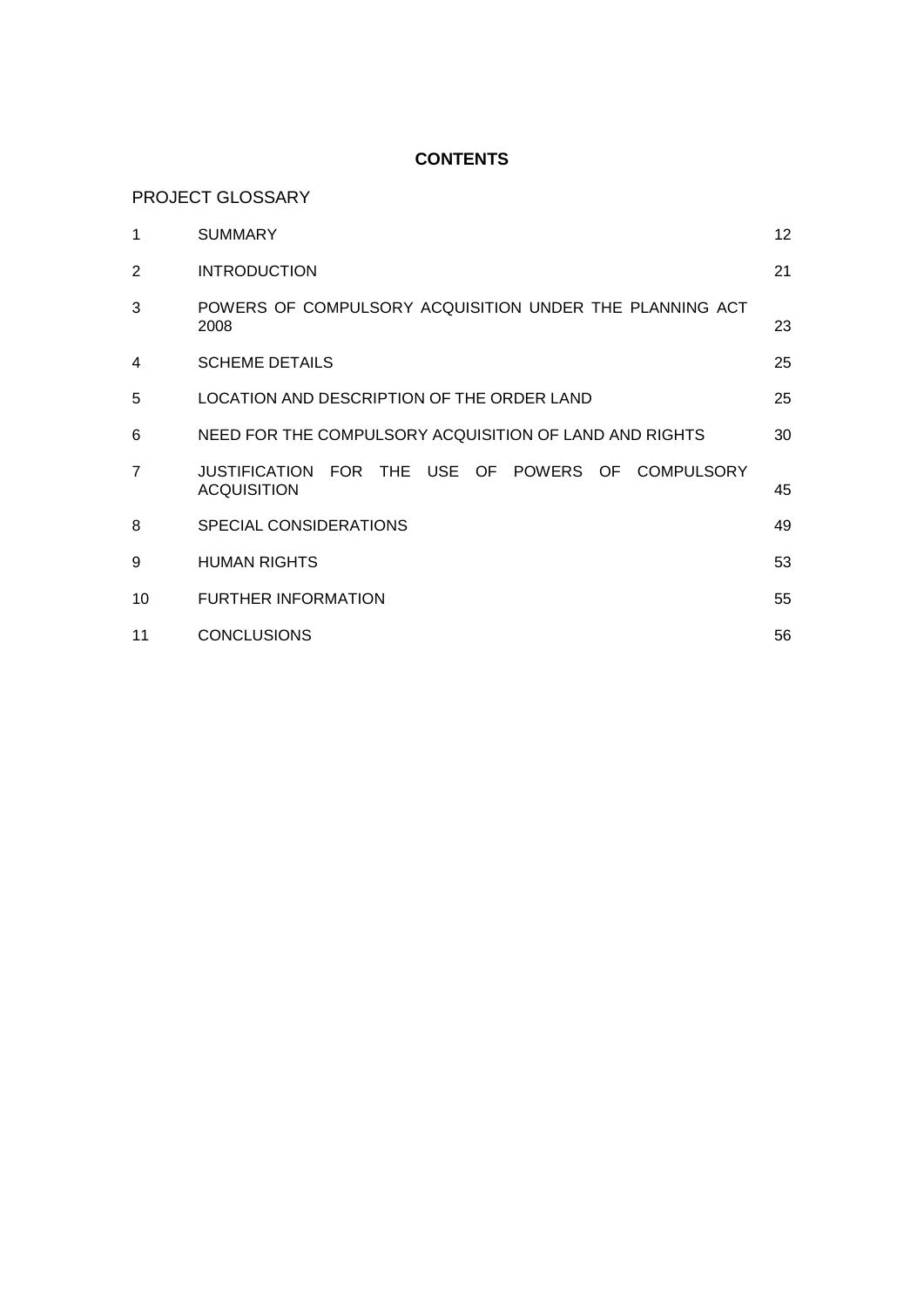# **PROJECT GLOSSARY**

| <b>Acronym</b>          | Term                                                                                                                              | <b>Description</b>                                                                                                                                                                                                                                                                                          |
|-------------------------|-----------------------------------------------------------------------------------------------------------------------------------|-------------------------------------------------------------------------------------------------------------------------------------------------------------------------------------------------------------------------------------------------------------------------------------------------------------|
| <b>Access Road</b>      | <b>Access Road</b>                                                                                                                | The proposed purpose built<br>access road from Green Lane<br>to the Generating Equipment<br>Site. Also see 'Short Access<br>Road' as defined below in this<br>Glossary.                                                                                                                                     |
| <b>AGI</b>              | <b>Above Ground Installation</b>                                                                                                  | The Above Ground Installation<br>the<br>minimum<br>incorporates<br>offtake<br>connection<br>(MOC)<br>facility, which would be owned<br>by NGG, and a Pipeline<br>Inspection Gauge (PIG) Trap<br>Facility (PTF), owned<br>by<br>Millbrook Power Limited. It<br>forms<br>of the<br>part<br>Gas<br>Connection. |
| amenity                 | amenity                                                                                                                           | The preferable features of a<br>location which contribute to its<br>character<br>the<br>overall<br>and<br>enjoyment of residents<br>or<br>visitors.                                                                                                                                                         |
| <b>APFP Regulations</b> | Planning<br>Infrastructure<br>(Applications: Prescribed<br>Forms and Procedures)<br><b>Regulations</b><br>2009<br>(as<br>amended) | Sets out the detailed<br>procedures which must be<br>followed for submitting and<br>publicising applications for<br>NSIPs under the Planning Act<br>2008.                                                                                                                                                   |
| The Applicant           | The Applicant                                                                                                                     | Limited<br>Millbrook<br>Power<br>(MPL),<br>the<br>company<br>responsible for the application<br>for development consent for<br>the Project.                                                                                                                                                                 |
| associated development  | associated development                                                                                                            | Associated<br>development<br>is.<br>development<br>which<br>is.<br>subordinate to and necessary<br>the<br>development<br>and<br>for<br>effective<br>operation<br>its<br>to<br>design capacity of the NSIP<br>that is the subject of the<br>application.                                                     |
|                         |                                                                                                                                   | Both the Gas Connection and<br>Connection<br>Electrical<br>are<br>considered<br>associated<br>as<br>development.                                                                                                                                                                                            |
| <b>Balance of Plant</b> | <b>Balance of Plant</b>                                                                                                           | All infrastructure required to<br>Gas Turbine<br>support the<br>within<br>Generator<br>the<br>Generating Equipment<br>Site                                                                                                                                                                                  |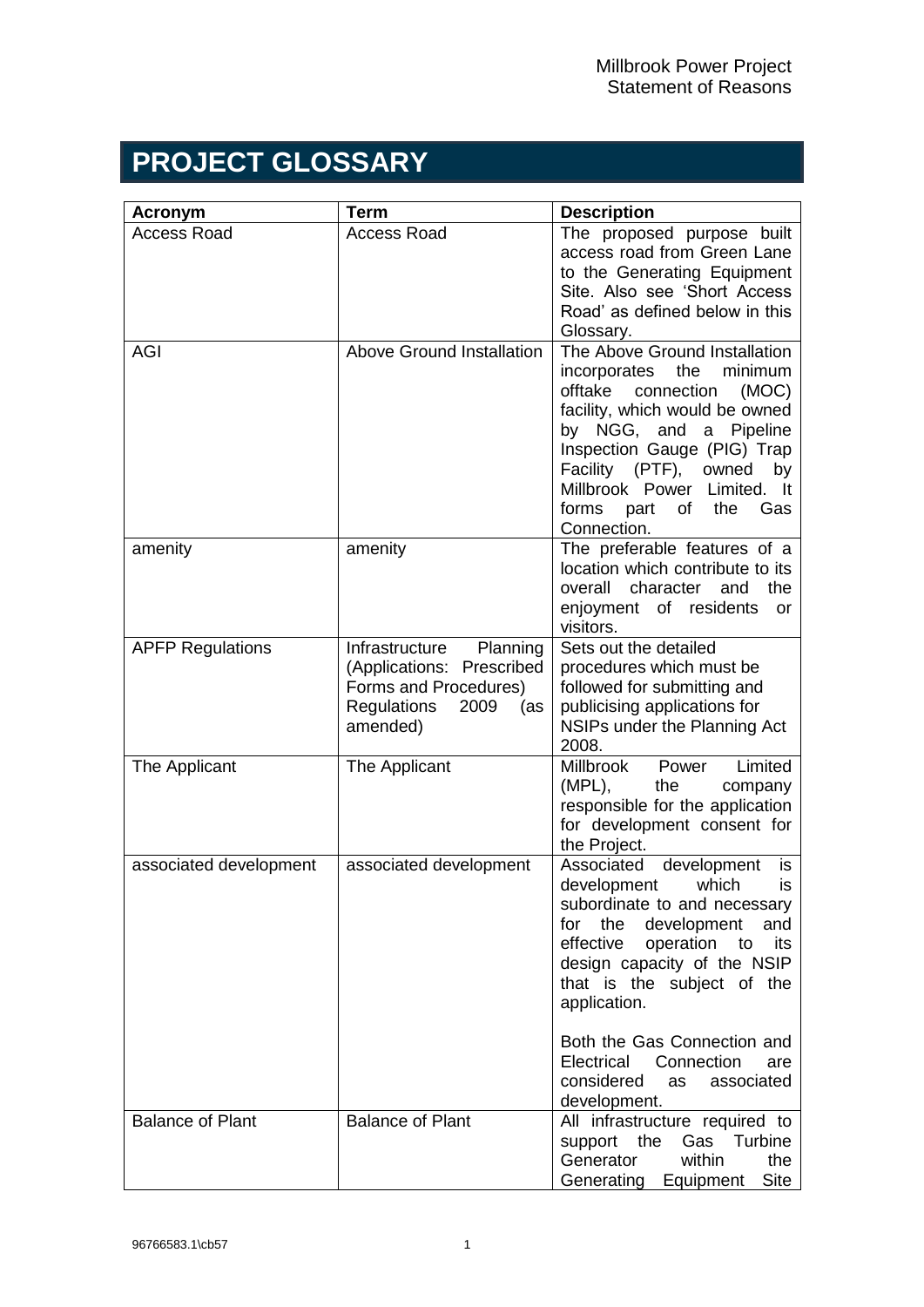|                                 |                                     | and includes:                                                                                                                                                                                                                                                                                                                                                                                                                    |
|---------------------------------|-------------------------------------|----------------------------------------------------------------------------------------------------------------------------------------------------------------------------------------------------------------------------------------------------------------------------------------------------------------------------------------------------------------------------------------------------------------------------------|
|                                 |                                     | Stack;<br>fin-fan<br>external<br>cooler(s); control room / office<br>/ workshop building; telemetry<br>apparatus;<br>raw/ fire / demineralised water<br>tanks; emergency generator<br>including fuel storage tank;<br>gas pipeline and telemetry<br>cabling; cathodic protection<br>test/transformer rectifier unit;<br>gas receiving station;<br>electrical<br>gatehouse;<br>transformer compound; and<br>maintenance compound. |
| <b>BBC</b>                      | <b>Bedford Borough Council</b>      | <b>Bedford Borough Council</b>                                                                                                                                                                                                                                                                                                                                                                                                   |
| biodiversity                    | biodiversity                        | Abbreviated form of 'biological<br>diversity' referring to variability<br>among living organisms from<br>all<br>including,<br>sources<br>terrestrial, marine and other<br>aquatic ecosystems and the<br>ecological complexes of which<br>they are part.                                                                                                                                                                          |
| <b>CBC</b>                      | Bedfordshire<br>Central<br>Council  | Central Bedfordshire Council.                                                                                                                                                                                                                                                                                                                                                                                                    |
| <b>CCGT</b>                     | Combined<br>Cycle<br>Gas<br>Turbine | Gas plant technology system<br>comprising<br>Gas Turbine(s)<br>fuelled by natural gas, a Heat<br>Recovery Steam Generator(s)<br>utilising heat from the Gas<br>Turbine exhaust gases, and a<br>steam turbine<br>plant<br>with<br>condensing<br>associated<br>system.                                                                                                                                                             |
| <b>CHP</b>                      | Combined<br>Heat<br>and<br>Power    | A cogeneration power station<br>capable of supplying power to<br>the NETS and also heat to<br>local heat users (such as<br>industry or leisure) through a<br>direct connection to waste<br>heat/steam produced as part<br>of the combustion process.                                                                                                                                                                             |
| Construction<br>Laydown<br>Area | Construction<br>Laydown<br>Area     | The area temporarily required<br>during construction for storing<br>materials and equipment. It is<br>located<br>within<br>the<br>Power<br><b>Generation Plant Site.</b>                                                                                                                                                                                                                                                         |
| <b>Consultation Report</b>      | <b>Consultation Report</b>          | provides<br>A<br>report<br>that<br>information<br>required<br>to<br>describe<br>the<br>consultation<br>process undertaken for the                                                                                                                                                                                                                                                                                                |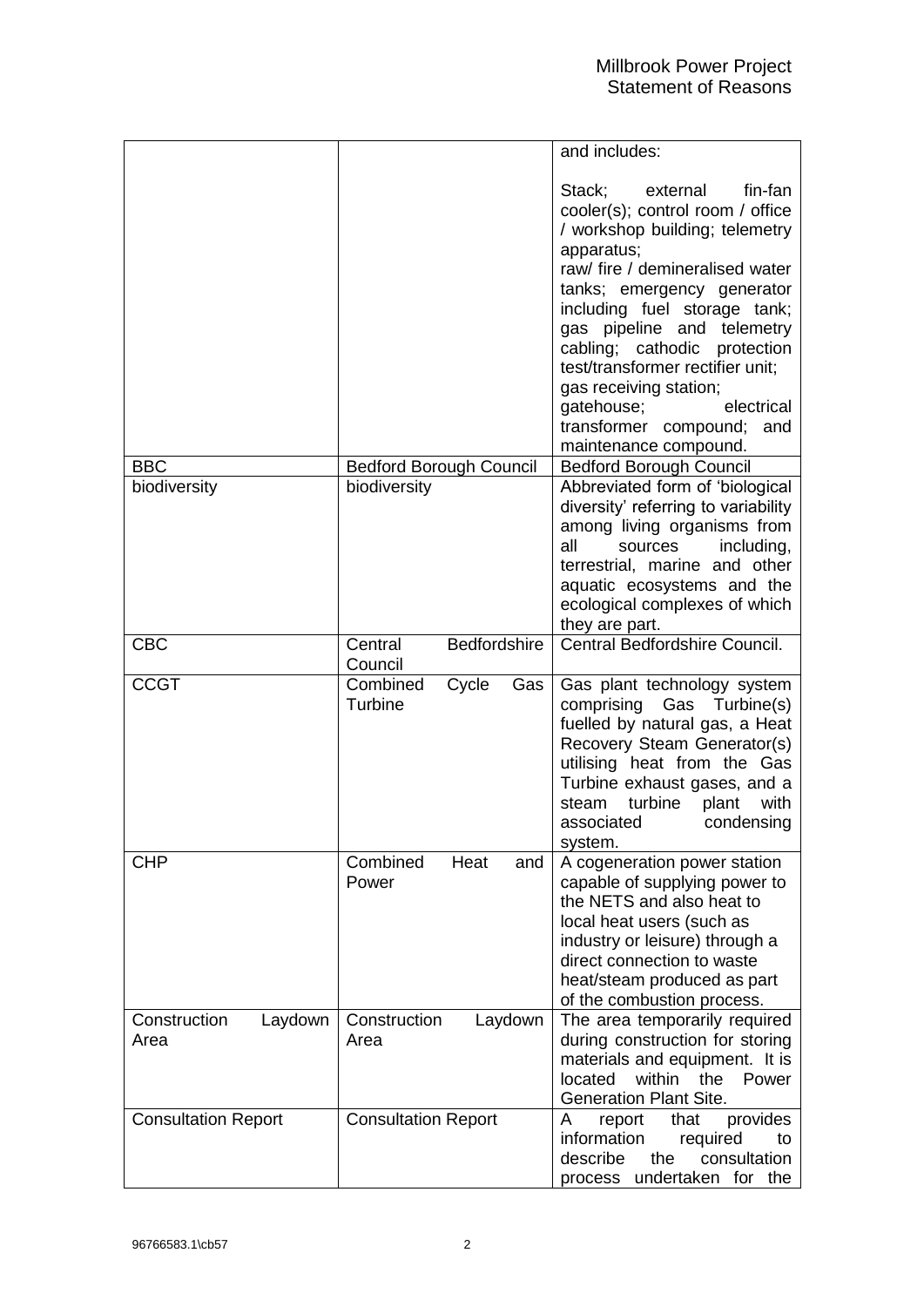|                        |                                                          | Project;<br>prepared under<br>section 37 of the PA 2008.                                                                                                                                                                                                                                                                                                                                                                 |
|------------------------|----------------------------------------------------------|--------------------------------------------------------------------------------------------------------------------------------------------------------------------------------------------------------------------------------------------------------------------------------------------------------------------------------------------------------------------------------------------------------------------------|
| <b>DAS</b>             | and<br>Design<br>Access<br><b>Statement</b>              | A report accompanying and<br>supporting<br>a a<br>planning<br>application.<br>It provides<br>a<br>framework for applicants to<br>explain how<br>a<br>proposed<br>design<br>appropriate<br>is<br>an<br>response to the site and its<br>setting, and demonstrate that<br>it can be adequately accessed<br>by prospective users.<br>The<br>DAS for<br>the<br>Project<br>is<br>included<br>at<br>Document<br>Reference 10.2. |
| <b>DCLG</b>            | Department<br>for<br>Communities and Local<br>Government | UK Government<br>ministerial<br>department responsible<br>for<br>policy in the fields of planning<br>local<br>and<br>building,<br>government, UK<br>economy,<br>housing,<br>community<br>and<br>society, and public safety and<br>emergencies.                                                                                                                                                                           |
| <b>DCO</b>             | Development<br>Consent<br>Order                          | A DCO is made by the SoS<br>pursuant to the Planning Act<br>2008 (PA 2008) to authorise<br>an NSIP.                                                                                                                                                                                                                                                                                                                      |
| <b>DCO</b> Application | Development<br>Consent<br><b>Order Application</b>       | The Application for a DCO<br>SoS<br>to the<br>made<br>under<br>section 37 of the PA 2008 in<br>of<br>the<br>respect<br>Project,<br>required pursuant to section<br>31 of the PA 2008<br>Project<br>because<br>the<br>constitutes an NSIP under<br>section $14(1)(a)$ and section<br>15 of the PA 2008 by virtue of<br>being an onshore generating<br>station in England and Wales<br>of 50 MW capacity or more.          |
| <b>DECC</b>            | of<br>Department<br>Energy<br>and Climate Change         | Department of Energy<br>The<br>and Climate Change (now the<br>Department<br>for Business,<br>Energy & Industrial Strategy).                                                                                                                                                                                                                                                                                              |
| decommissioning        | decommissioning                                          | Decommissioning<br>will<br>comprise the removal of all<br>Generating Equipment items<br>of<br>the<br>restoration<br>and<br>Generating Equipment Site to<br>a similar condition compared<br>to before the construction of<br>the Project once operation                                                                                                                                                                   |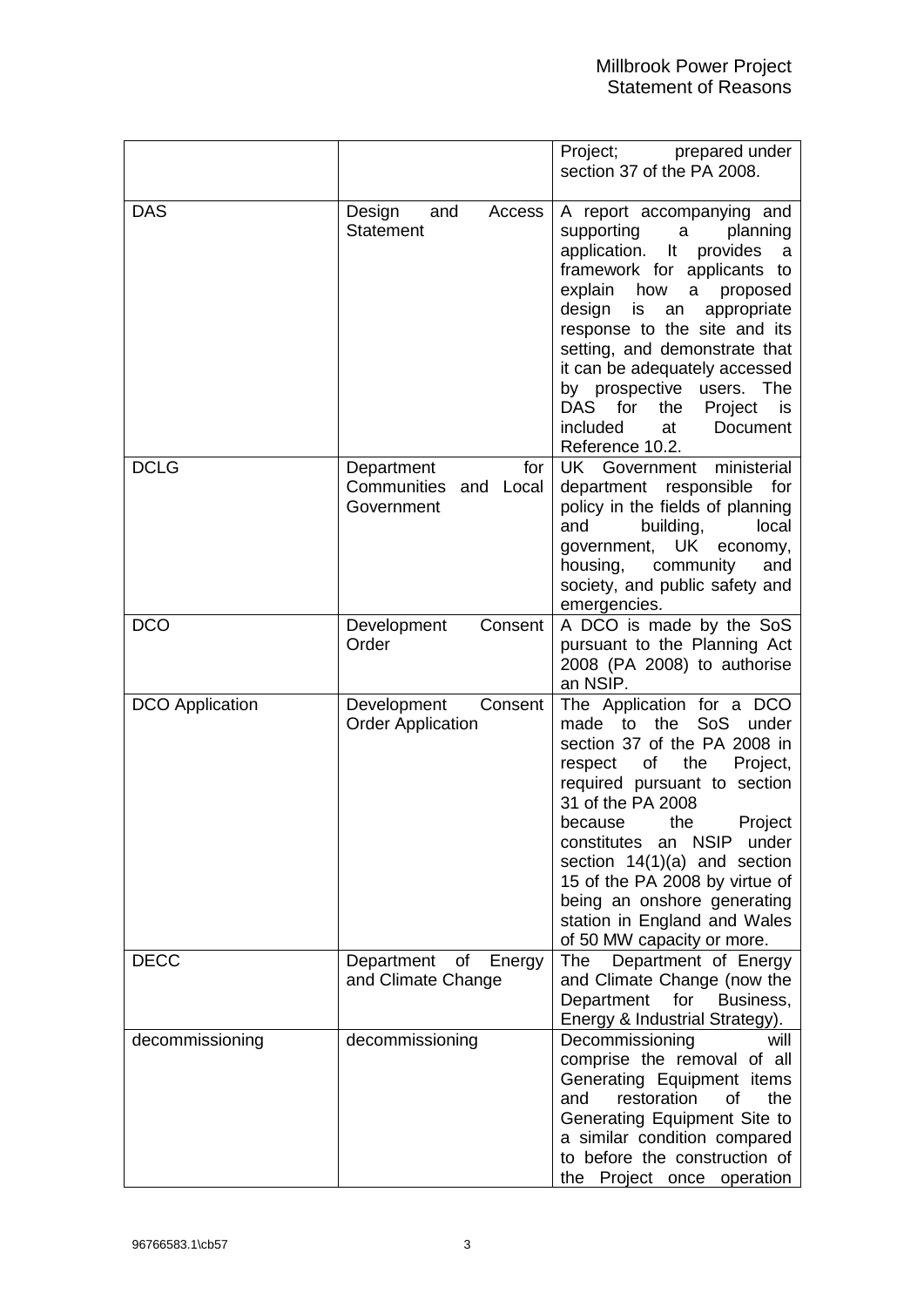|                        |                                       | has ceased. This process will<br>take<br>approximately<br>22<br>months. It is likely that some<br>underground<br>structures,<br>including the Pipeline part of<br>the Gas Connection will be<br>capped and left in situ to avoid<br>any adverse environmental<br>effects associated with their<br>removal.               |
|------------------------|---------------------------------------|--------------------------------------------------------------------------------------------------------------------------------------------------------------------------------------------------------------------------------------------------------------------------------------------------------------------------|
| Development Plan       | Development Plan                      | The set of documents and<br>plans that sets out the local<br>authority's<br>policies<br>and<br>proposals for the development<br>and use of land in its area,<br>adopted in accordance with<br>the Planning and Compulsory<br>Purchase Act 2004.                                                                          |
| Drax                   | Drax Group PLC.                       | Drax is one of the UK's largest<br>producers<br>and<br>energy<br>MPL from<br>acquired<br>Watt<br>Power Limited in 2016.                                                                                                                                                                                                  |
| EA                     | The Environment Agency                | The Environment Agency is<br>executive<br>non-<br>an<br>departmental public<br>body,<br>sponsored by the Department<br>for Environment, Food & Rural<br>Affairs, established in 1996<br>with responsibilities relating to<br>the<br>protection<br>and<br>the<br>improvement<br>0f<br>environment.                        |
| <b>EIA</b>             | Environmental<br>Impact<br>Assessment | The assessment of the likely<br>environmental<br>significant<br>effects<br>of<br>the<br>Project.<br>Undertaken in accordance<br>with<br>the<br>EIA<br>relevant<br>Regulations; for the Project<br>Infrastructure<br>the<br>Planning<br>(Environmental<br>Impact<br>Assessment)<br><b>Regulations</b><br>2009 as amended. |
| <b>EIA Regulations</b> | <b>EIA Regulations</b>                | For the Project the relevant<br>EIA<br>regulations<br>the<br>are<br>Infrastructure<br>Planning<br>(Environmental<br>Impact<br><b>Regulations</b><br>Assessment)<br>2009 as amended, and this<br>term is used to mean the 2009<br>(as amended) regulations.                                                               |
| EIA Regulations 2017   | EIA Regulations 2017                  | The Infrastructure<br>Planning<br>(Environmental<br>Impact<br>Regulations<br>Assessment)                                                                                                                                                                                                                                 |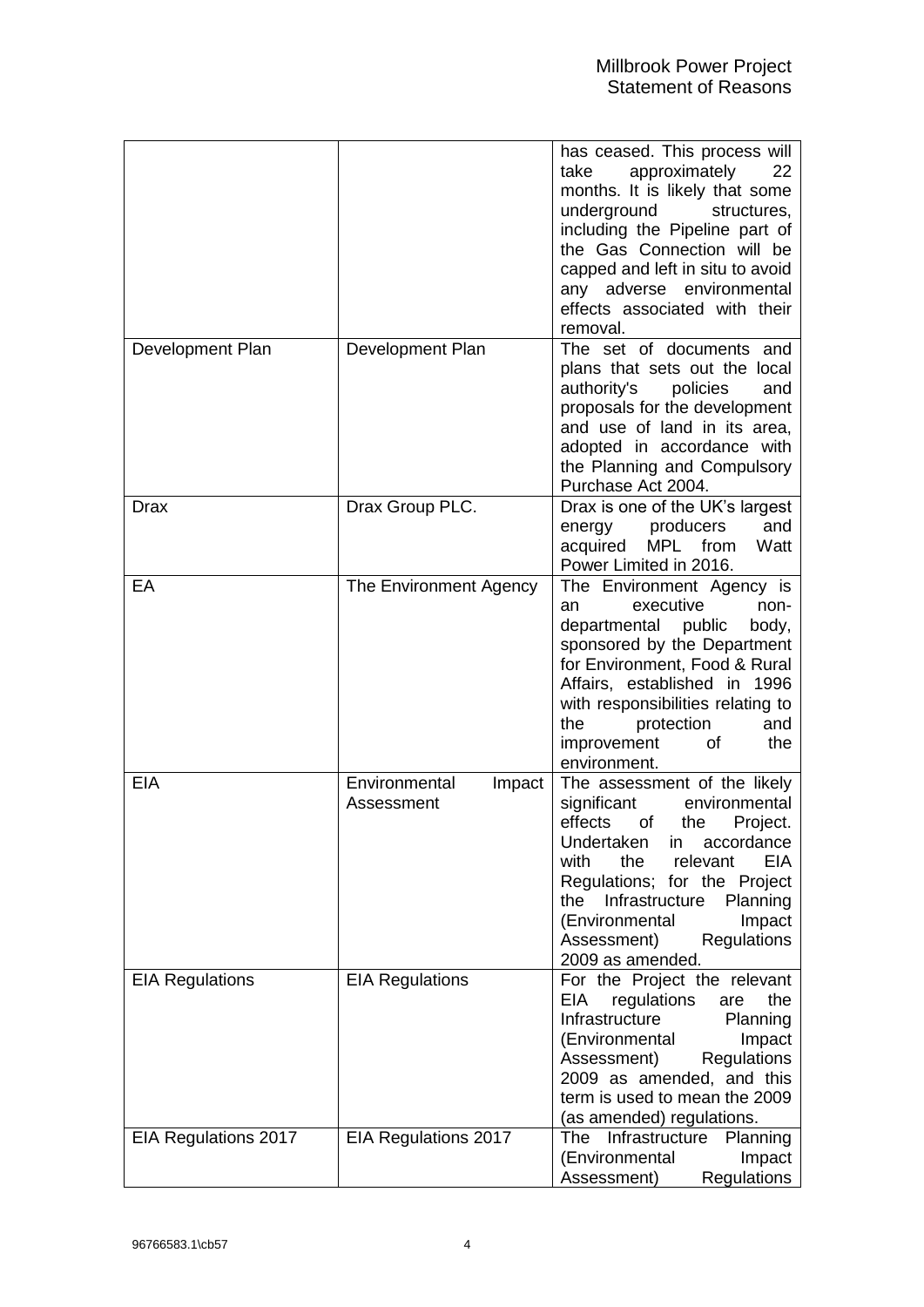|                                                     |                                                     | 2017 which came into force<br>on 16 May 2017. Note that, in<br>accordance<br>the<br>with<br>transitional arrangements set<br>by Regulation 37(2)(a) of<br>these regulations, the 2009<br>Regulations<br>and<br>regime<br>this<br>continue to<br>apply<br>to<br>Project.                                                                                                                                                                                                                                                                                                                                                       |
|-----------------------------------------------------|-----------------------------------------------------|-------------------------------------------------------------------------------------------------------------------------------------------------------------------------------------------------------------------------------------------------------------------------------------------------------------------------------------------------------------------------------------------------------------------------------------------------------------------------------------------------------------------------------------------------------------------------------------------------------------------------------|
| <b>Electrical Connection</b>                        | <b>Electrical Connection</b>                        | A new electrical connection to<br>export power from the<br>Generating Equipment to the<br>NETS comprising an<br>underground double circuit<br>Tee-in. This would require one<br>new tower (which will replace<br>an existing tower and be<br>located in the existing<br>Grendon - Sundon<br>transmission route corridor,<br>thereby resulting in no net<br>additional towers). This option<br>would require two SECs, one<br>located on each side of the<br>existing transmission line, and<br>both circuits would then be<br>connected via underground<br>cables approximately 500<br>metres in length to the<br>Substation. |
| Electrical<br>Connection<br><b>Opportunity Area</b> | Electrical<br>Connection<br><b>Opportunity Area</b> | <b>The</b><br>that<br>area<br>was<br>investigated for the location of<br>the Electrical Connection.                                                                                                                                                                                                                                                                                                                                                                                                                                                                                                                           |
| emission                                            | emission                                            | A material that is expelled or<br>released to the environment.<br>Usually applied to gaseous or<br>odorous discharges to the<br>atmosphere.                                                                                                                                                                                                                                                                                                                                                                                                                                                                                   |
| environmental effect                                | environmental effect                                | The consequence<br>of<br>an<br>impact on the environment.                                                                                                                                                                                                                                                                                                                                                                                                                                                                                                                                                                     |
| environmental impact                                | environmental impact                                | physical or measurable<br>A<br>change to the environment.                                                                                                                                                                                                                                                                                                                                                                                                                                                                                                                                                                     |
| EP                                                  | <b>Environmental Permit</b>                         | permit (pursuant to the<br>A.<br>Environmental<br>Permitting<br>(England<br>Wales)<br>and<br>Regulations 2016) allows the<br>operator of an installation to<br>carry on various activities<br>which may have an impact on<br>the environment and human<br>health and stipulates what<br>there<br>restrictions<br>are<br>to<br>minimise<br>the<br>damage<br>to                                                                                                                                                                                                                                                                 |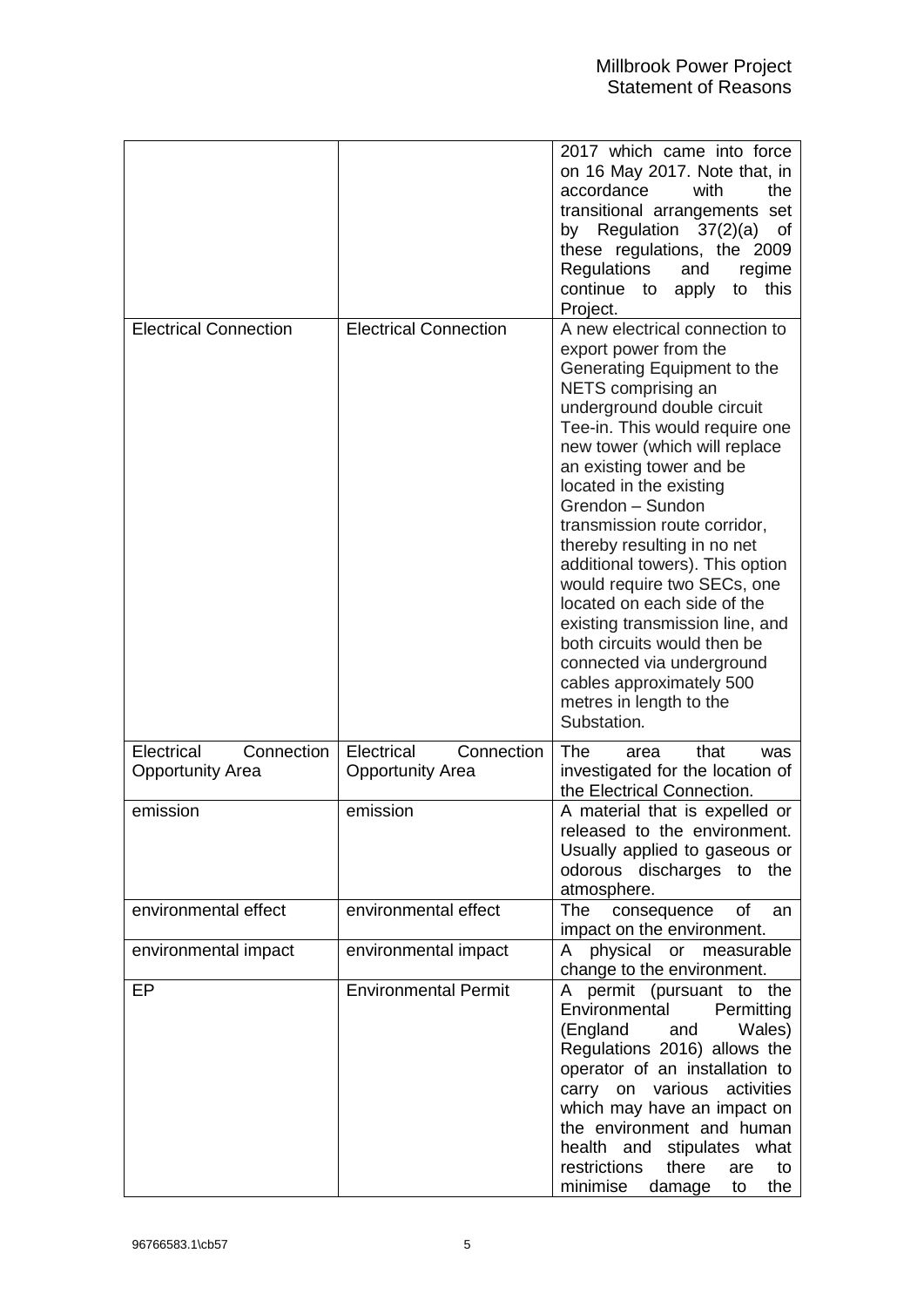|                              |                                         | environment<br>and<br>human<br>health. The permit is issued<br>and regulated by the EA.                                                                                                                                                                                                                                                                                                                                                                                                 |
|------------------------------|-----------------------------------------|-----------------------------------------------------------------------------------------------------------------------------------------------------------------------------------------------------------------------------------------------------------------------------------------------------------------------------------------------------------------------------------------------------------------------------------------------------------------------------------------|
| <b>EPS</b>                   | Protected<br>European<br><b>Species</b> | European Protected Species<br>are animals and plants that<br>receive protection under the<br>Conservation of Habitats and<br>Species Regulations 2010, in<br>addition to the Wildlife and<br>Countryside Act 1981<br>(as<br>amended).                                                                                                                                                                                                                                                   |
| ES                           | <b>Environmental Statement</b>          | statement that<br>includes<br>A<br><b>of</b><br>information<br>the<br>such<br>referred to in<br>Part<br>1 of<br>Schedule 4<br>of<br><b>EIA</b><br>the<br>Regulations as is reasonably<br>required<br>to<br>the<br>assess<br>environmental effects of the<br>Project. It must include at<br>least the information referred<br>to in Part 2 of Schedule 4 of<br>the EIA Regulations. The ES<br>for the Project is included with<br>DCO submission<br>the<br>as<br>Document Reference 6.1. |
| ExA                          | <b>Examining Authority</b>              | Planning<br>Inspector(s)<br>responsible for conducting the<br>examination<br>of,<br>and<br>recommendation to the SoS<br>as to a decision on, the DCO<br>Application.                                                                                                                                                                                                                                                                                                                    |
| <b>Gas Connection</b>        | <b>Gas Connection</b>                   | underground<br>A<br>new<br>gas<br>pipeline connection to bring<br>natural gas to the Generating<br>Equipment from the National<br>Transmission System.<br>This<br>element incorporates an AGI<br>at the point of connection to<br>National Transmission<br>the<br>System.                                                                                                                                                                                                               |
| <b>Gas Turbine Generator</b> | <b>Gas Turbine Generator</b>            | OCGT generator (as<br>One<br>the<br>in<br>Power<br>proposed<br>Generation<br>which<br>Plant)<br>utilises the combustion of gas<br>and air to generate hot gases<br>that are routed across turbine<br>blades,<br>which<br>generate<br>rotational forces that turn an<br>electrical<br>The<br>generator.<br>exhaust gases are discharged<br>directly to a single<br>stack<br>without providing heat for a                                                                                 |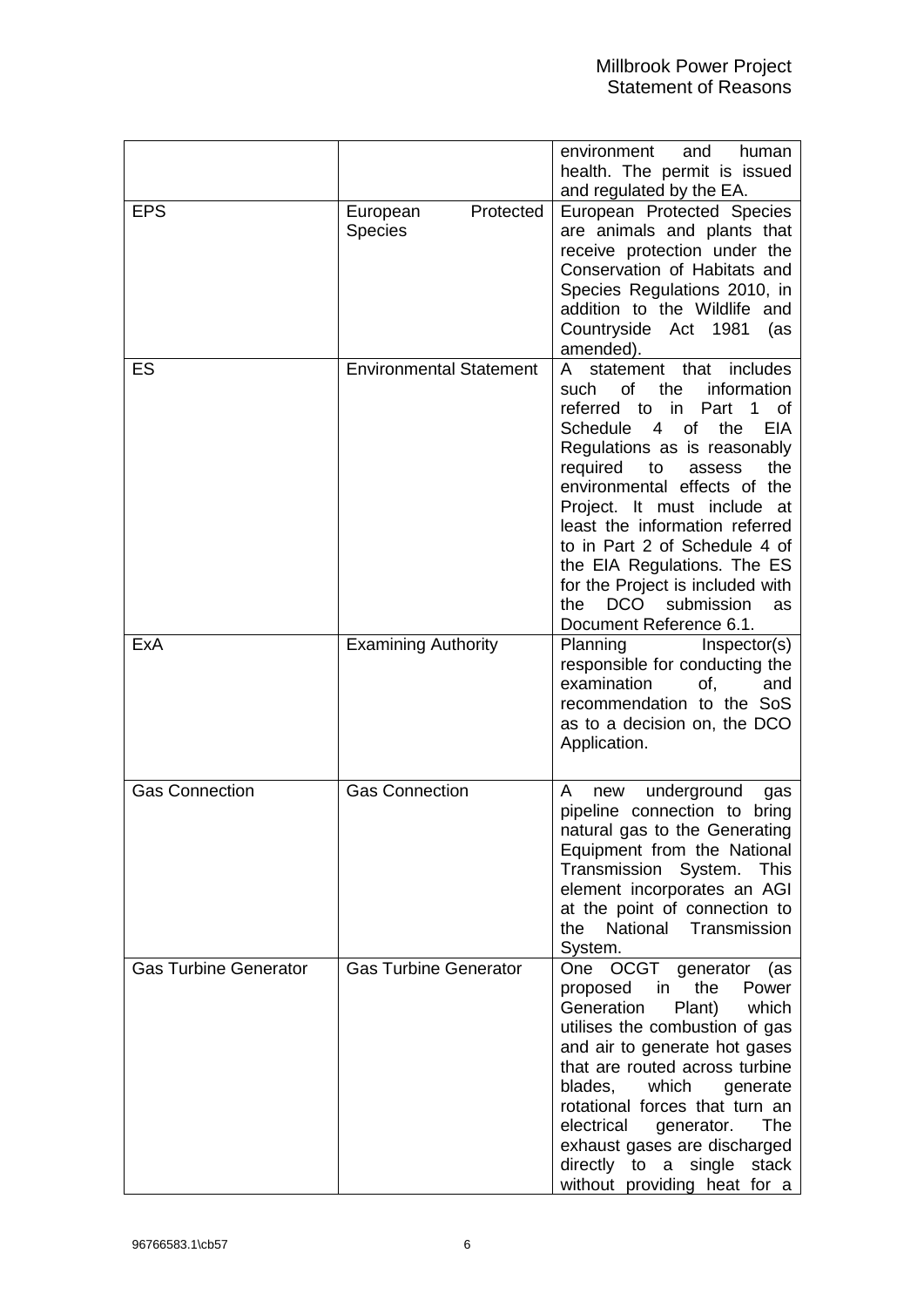|                                        |                                        | secondary steam cycle. The<br>Gas Turbine Generator forms<br>of<br>the<br>Generating<br>part<br>Equipment and<br>located<br>is<br>within<br>the<br>Generating<br><b>Equipment Site.</b>                                                                                                    |
|----------------------------------------|----------------------------------------|--------------------------------------------------------------------------------------------------------------------------------------------------------------------------------------------------------------------------------------------------------------------------------------------|
| <b>Generating Equipment</b>            | <b>Generating Equipment</b>            | Gas Turbine Generator and<br>Balance of Plant which are<br>located on the Generating<br><b>Equipment Site.</b>                                                                                                                                                                             |
| Generating<br>Equipment<br><b>Site</b> | Generating<br>Equipment<br><b>Site</b> | The site where the Generating<br>Equipment is located.                                                                                                                                                                                                                                     |
| Guidance                               | Guidance                               | The<br>Department<br>οf<br>Communities<br>and<br>Local<br>Government<br>guidance,<br>'Planning Act 2008: Guidance<br>related to procedures for the<br>compulsory<br>acquisition<br>οf<br>land' (September 2013).                                                                           |
| impact                                 | impact                                 | physical<br>or measurable<br>A<br>change to the environment.                                                                                                                                                                                                                               |
| km                                     | Kilometre                              | of<br>distance<br>Measurement<br>(1000 metres).                                                                                                                                                                                                                                            |
| kV                                     | Kilovolt                               | Measurement of the amount<br>of electric potential energy<br>equal to 1000 Volts.                                                                                                                                                                                                          |
| land plans                             | land plans                             | The plans showing the land<br>which is to be the subject of<br>compulsory acquisition and<br>submitted with the DCO<br>Application. The land plans for<br>the Project are included with<br>the DCO Application at<br>Document Reference 2.5.                                               |
| <b>LLRS</b>                            | Restoration<br>Level<br>Low<br>Scheme  | The LLRS for Rookery South<br>Pit (assuming no additional<br>proposed developments prior<br>to its completion) aims to<br>restore the pit base to low<br>intensity agricultural land, with<br>a ditch system draining water<br>to a large attenuation pond<br>and pit stabilisation works. |
| m                                      | Metre                                  | Measurement of length.                                                                                                                                                                                                                                                                     |
| mitigation                             | mitigation                             | Action proposed to avoid,<br>prevent, reduce and where<br>possible offset adverse effects<br>arising from the whole or<br>specific elements of a<br>development.                                                                                                                           |
| mm                                     | Millimetre                             | Measurement of length.                                                                                                                                                                                                                                                                     |
| <b>MOC</b>                             | Offtake<br>Minimum<br>Connection       | A connection that will offtake<br>gas directly from the National                                                                                                                                                                                                                           |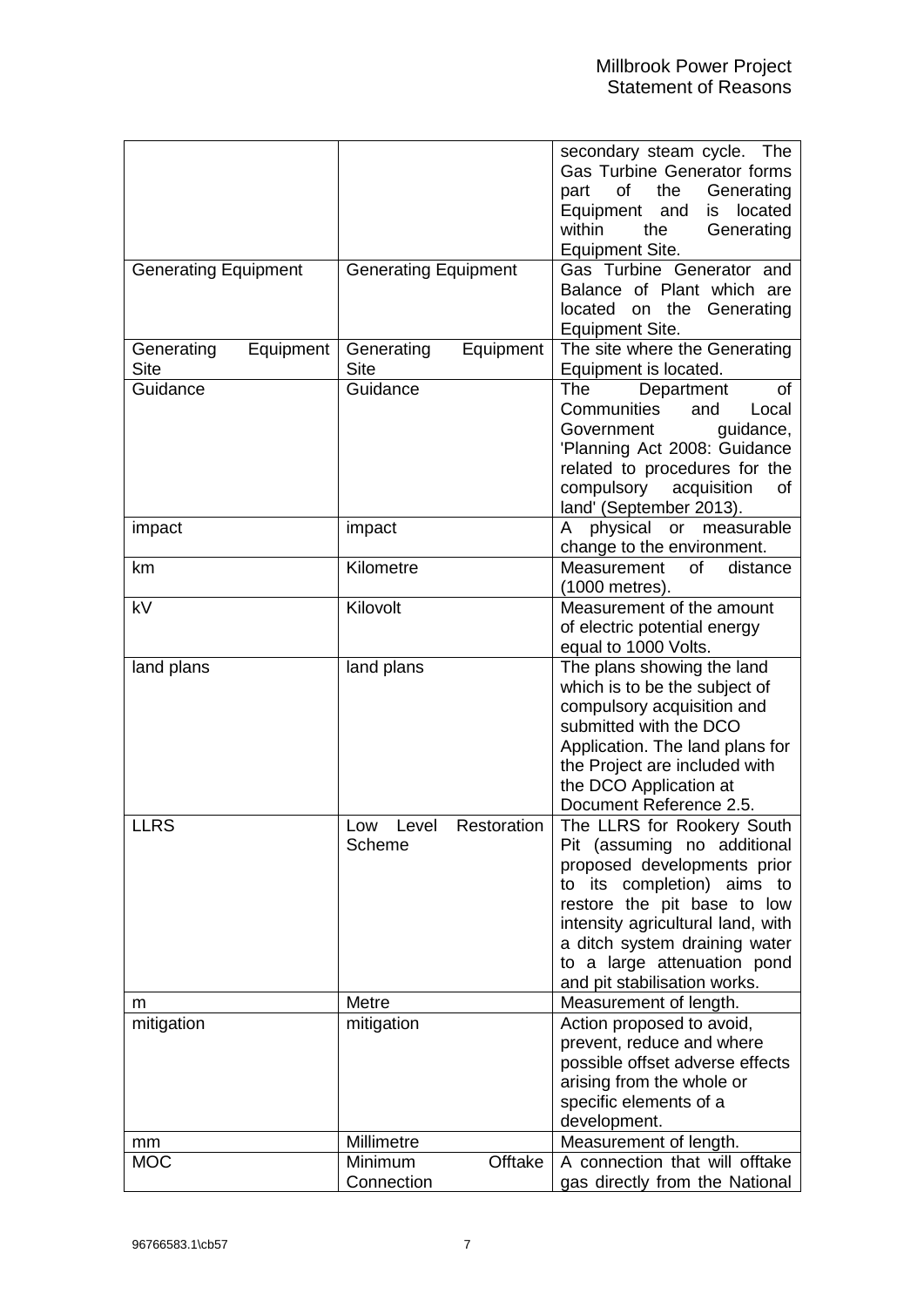|                                    |                                                         | Transmission System.<br>The<br>MOC forms part of the AGI<br>therefore<br>and<br>the<br>Gas<br>Connection.                                                                                                                                                                                                                       |
|------------------------------------|---------------------------------------------------------|---------------------------------------------------------------------------------------------------------------------------------------------------------------------------------------------------------------------------------------------------------------------------------------------------------------------------------|
| <b>MPL</b>                         | Millbrook Power Limited                                 | MPL is a subsidiary business<br>of Drax. MPL has been<br>established specifically to<br>develop the Project.                                                                                                                                                                                                                    |
| <b>MW</b>                          | Mega Watt                                               | A unit of power equal to one<br>million watts                                                                                                                                                                                                                                                                                   |
| <b>MWe</b>                         | Mega Watt electrical                                    | Measurement of<br>electrical<br>power.                                                                                                                                                                                                                                                                                          |
| <b>NETS</b>                        | National Grid Electricity<br><b>Transmission System</b> | A high-voltage electric power<br>transmission<br>network<br>operated by NGET.                                                                                                                                                                                                                                                   |
| <b>NGET</b>                        | National Grid Electricity<br>Transmission               | NGET's principal operations<br>the<br>ownership<br>are<br>and<br>operation<br>of<br>regulated<br>infrastructure<br>electricity<br>networks in the UK including<br>the NETS.                                                                                                                                                     |
| <b>NGG</b>                         | <b>National Grid Gas</b>                                | The principal operations of<br>National Grid Gas are the<br>ownership and operation of<br>National Transmission<br>the<br>System.                                                                                                                                                                                               |
| <b>NO<sub>x</sub></b>              | nitrous oxides                                          | produced<br>during<br>Gases<br>combustion, including<br>nitric<br>oxide (NO)<br>and<br>nitrogen<br>dioxide (NO2).                                                                                                                                                                                                               |
| <b>NPS</b>                         | <b>National Policy Statement</b>                        | Overarching policy designated<br>under the PA 2008 concerning<br>the planning and consenting<br>of NSIPs in England<br>and<br>Wales.                                                                                                                                                                                            |
| <b>NSIP</b>                        | Significant<br>Nationally<br>Infrastructure Project     | The Power Generation Plant<br>constitutes a Nationally<br>Significant Infrastructure<br>Project (NSIP) by virtue of<br>s.14 $(1)(a)$ and s.15 of the<br>Planning Act 2008 (PA 2008)<br>which include within the<br>definition of a NSIP any<br>onshore generating station in<br>England or Wales of 50 MWe<br>capacity or more. |
| Transmission<br>National<br>System | National<br>Transmission<br>System                      | National<br>The<br>Transmission<br>System is the high pressure<br>gas network which transports<br>gas from the entry terminals to                                                                                                                                                                                               |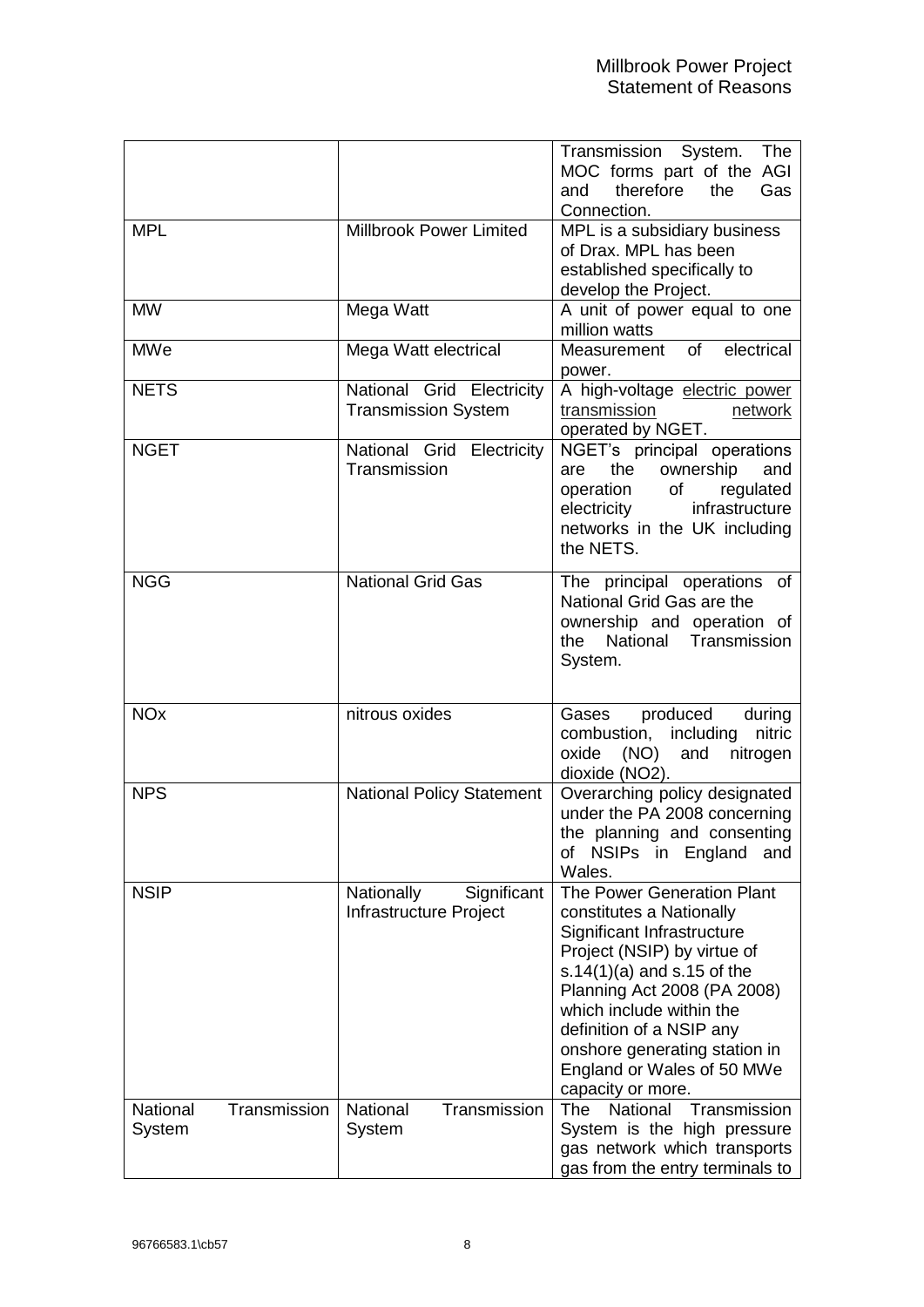|                         |                           | gas distribution networks, or<br>directly to power stations and |
|-------------------------|---------------------------|-----------------------------------------------------------------|
| Order                   | Order                     | other large industrial users.<br>Millbrook Power (Gas<br>The    |
|                         |                           | Fired Power Station) Order,                                     |
|                         |                           | being the DCO made by the<br>Secretary of State authorising     |
|                         |                           | the Project, a draft of which is                                |
|                         |                           | submitted with the Application                                  |
|                         |                           | (Document Reference 3.1).                                       |
| <b>Order Land</b>       | <b>Order Land</b>         | The land shown pink, blue                                       |
|                         |                           | and yellow on the Land Plans                                    |
|                         |                           | which<br>within the Order<br>is                                 |
|                         |                           | Limits and which is to be the                                   |
|                         |                           | subject<br>compulsory<br>of the control                         |
|                         |                           | acquisition.                                                    |
| <b>Order Limits</b>     | <b>Order Limits</b>       | shown<br>the<br>The<br>limits<br>on                             |
|                         |                           | Works Plans within which the                                    |
|                         |                           | Project may be carried out.                                     |
| PA 2008                 | Planning Act 2008         | Legislation which passes                                        |
|                         |                           | responsibility for examining                                    |
|                         |                           | DCO applications for NSIPs to                                   |
|                         |                           | Planning Inspectorate,<br>the<br>who will examine applications  |
|                         |                           | and make recommendations                                        |
|                         |                           | for a decision by the relevant                                  |
|                         |                           | Secretary of State (currently                                   |
|                         |                           | the Secretary of State for                                      |
|                         |                           | Business,<br>Energy<br>and                                      |
|                         |                           | Industrial Strategy in the case                                 |
|                         |                           | of energy NSIP applications).                                   |
| <b>Peaking Plant</b>    | <b>Peaking Plant</b>      | Peaking Plants are used to                                      |
|                         |                           | provide back up or additional                                   |
|                         |                           | electricity supply to the NETS,                                 |
|                         |                           | for example, at times when                                      |
|                         |                           | there is a stress event on the                                  |
|                         |                           | system.                                                         |
| <b>PEIR</b>             | Preliminary               | The report summarising the                                      |
|                         | Environmental             | preliminary findings of the EIA                                 |
|                         | <b>Information Report</b> | prepared at the time of the                                     |
|                         |                           | Phase<br>2<br>statutory<br>consultation.                        |
| Phase<br>2<br>statutory | Phase<br>2<br>statutory   | Second phase of statutory                                       |
| consultation            | consultation              | consultation pursuant to s42,                                   |
|                         |                           | s47 and s48 of PA 2008                                          |
|                         |                           | undertaken in 2017.                                             |
| <b>PIG</b>              | Pipeline<br>Inspection    | A device used to perform                                        |
|                         | Gauge                     | various maintenance                                             |
|                         |                           | operations on a pipeline.                                       |
| <b>PINS</b>             | The<br>Planning           | The government agency                                           |
|                         | Inspectorate              | responsible for examining                                       |
|                         |                           | applications for NSIPs.                                         |
| Pipeline                | Pipeline                  | The new underground gas                                         |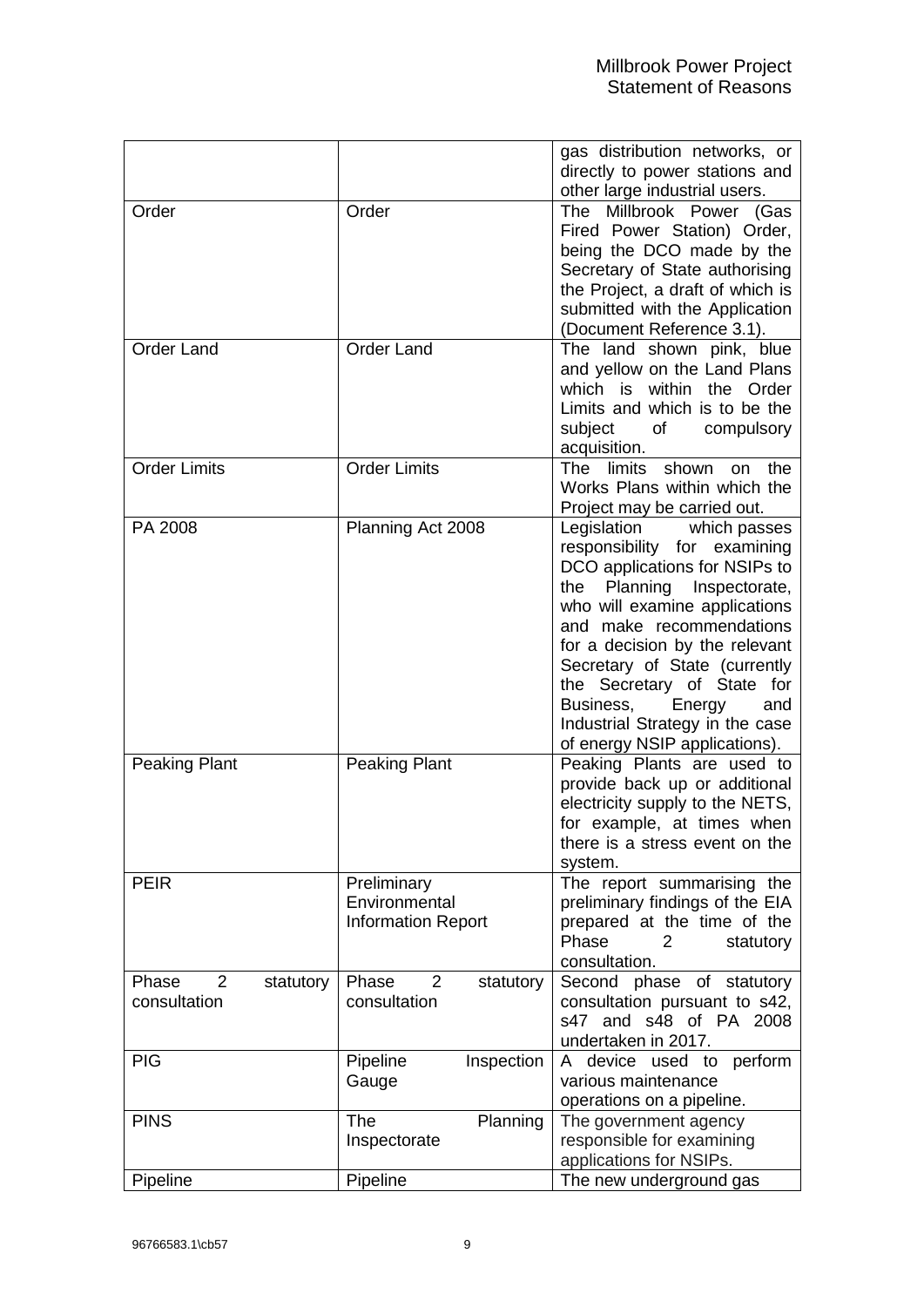|                          |                          | pipeline proposed as part of          |
|--------------------------|--------------------------|---------------------------------------|
|                          |                          | the Gas Connection.                   |
| Power                    | Power                    | The Generating Equipment,             |
| Generation               | Generation               | Road<br>Access<br>and                 |
| Plant                    | Plant                    | Construction Laydown Area.            |
| Power                    | Power                    | The site in which the Power           |
| Generation               | Generation               | <b>Generation Plant will</b>          |
| <b>Plant Site</b>        | <b>Plant Site</b>        | be located.                           |
| Project                  | Project                  | The Power Generation Plant,           |
|                          |                          | <b>Gas Connection and Electrical</b>  |
|                          |                          | Connection.                           |
| <b>Project Site</b>      | <b>Project Site</b>      | The entire area covered by or         |
|                          |                          | required in order to deliver the      |
|                          |                          | Project. This includes<br>the         |
|                          |                          | Power Generation Plant Site,          |
|                          |                          | <b>Electrical Connection Site and</b> |
|                          |                          | Gas Connection Site. The              |
|                          |                          | Project Site corresponds to           |
|                          |                          | the Order Limits.                     |
| <b>PTF</b>               | <b>PIG Trap Facility</b> | PIG traps allow PIGs to be            |
|                          |                          | into<br>and removed<br>inserted       |
|                          |                          | from a pipeline which is to           |
|                          |                          | undergo maintenance, testing          |
|                          |                          | or commissioning.                     |
| receptor                 | receptor                 | A component of the natural,           |
|                          |                          | created or built environment          |
|                          |                          | such as a human being,                |
|                          |                          | water, air, a building, or a          |
|                          |                          | plant that has the potential to       |
|                          |                          | be affected by the Project.           |
| <b>RGE</b>               | Reciprocating<br>Gas     | An engine that employs the            |
|                          | Engine                   | expansion of hot gases to             |
|                          |                          | push<br>within<br>a<br>piston<br>a    |
|                          |                          | cylinder, converting the linear       |
|                          |                          | movement of the piston into           |
|                          |                          | the rotating movement of a            |
|                          |                          | crankshaft to generate power.         |
| scoping                  | scoping                  | exercise<br>undertaken<br>An          |
|                          |                          | pursuant to Regulation 8 of           |
|                          |                          | EIA Regulations<br>the<br>to          |
|                          |                          | determine the topics to<br>be         |
|                          |                          | addressed within the ES.              |
| <b>Scoping Report</b>    | <b>Scoping Report</b>    | The Scoping Report for the            |
|                          |                          | Project prepared by<br>the            |
|                          |                          | Applicant and dated<br>June           |
|                          |                          | 2014.                                 |
| <b>SEC</b>               | Sealing End Compound     | of<br>the<br>Electrical<br>Part       |
|                          |                          | Connection within which 400           |
|                          |                          | kV power cables are taken             |
|                          |                          | underground.                          |
| <b>Short Access Road</b> | <b>Short Access Road</b> | The proposed purpose built            |
|                          |                          | access road from the Covanta          |
|                          |                          | <b>RRF Project to the Generating</b>  |
|                          |                          |                                       |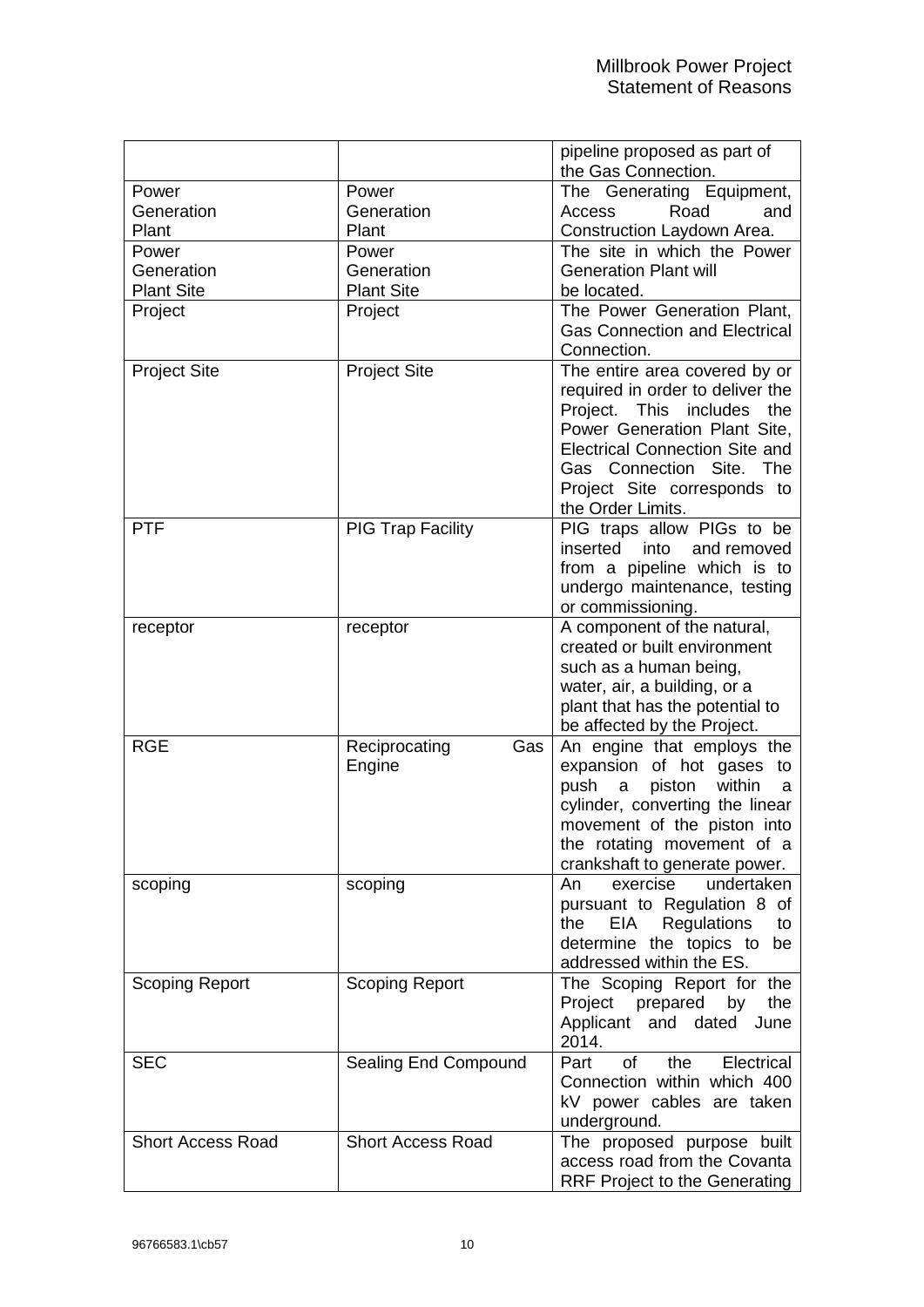|              |                                | Equipment Site.                                                                                                                                                                                                                                                                                                                              |
|--------------|--------------------------------|----------------------------------------------------------------------------------------------------------------------------------------------------------------------------------------------------------------------------------------------------------------------------------------------------------------------------------------------|
| SoS          | Secretary of State             | The decision maker for an<br>NSIP application and head of<br>a Government department.                                                                                                                                                                                                                                                        |
| species      | species                        | A group of organisms that<br>seldom or never interbreed<br>with individuals in other such<br>groups, under natural<br>conditions; most species are<br>made up of subspecies or<br>populations.                                                                                                                                               |
| <b>SPV</b>   | <b>Special Purpose Vehicle</b> | A legal entity created to fulfil<br>specific<br>objectives<br>e.g.<br>developing a power project.                                                                                                                                                                                                                                            |
| stress event | stress event                   | A surge in demand for<br>electricity associated with a<br>particular event (e.g. where<br>many people across the<br>country boil kettles following<br>the end of a popular television<br>programme, or where there is<br>a sudden drop in power being<br>generated from plants which<br>are constantly operational i.e.<br>a sudden outage). |
| <b>Stack</b> | <b>Stack</b>                   | The structure by which the<br>exhaust gases and waste heat<br>are emitted to the<br>atmosphere. The height of the<br>structure would be between<br>32.5m-35m and would contain<br>a silencer to reduce noise<br>emissions. The exhaust gases<br>would be subject to emissions<br>control abatement.                                          |
| Substation   | Substation                     | 400 kV Substation comprising:<br>Gantry; site office; welfare<br>accommodation; emergency<br>auxiliary supplies;<br>underground high voltage<br>electrical cables; security<br>infrastructure; site lighting;<br>landscaping; site drainage;<br>waste management<br>infrastructure; internal<br>roadways; car parking and<br>hardstanding.   |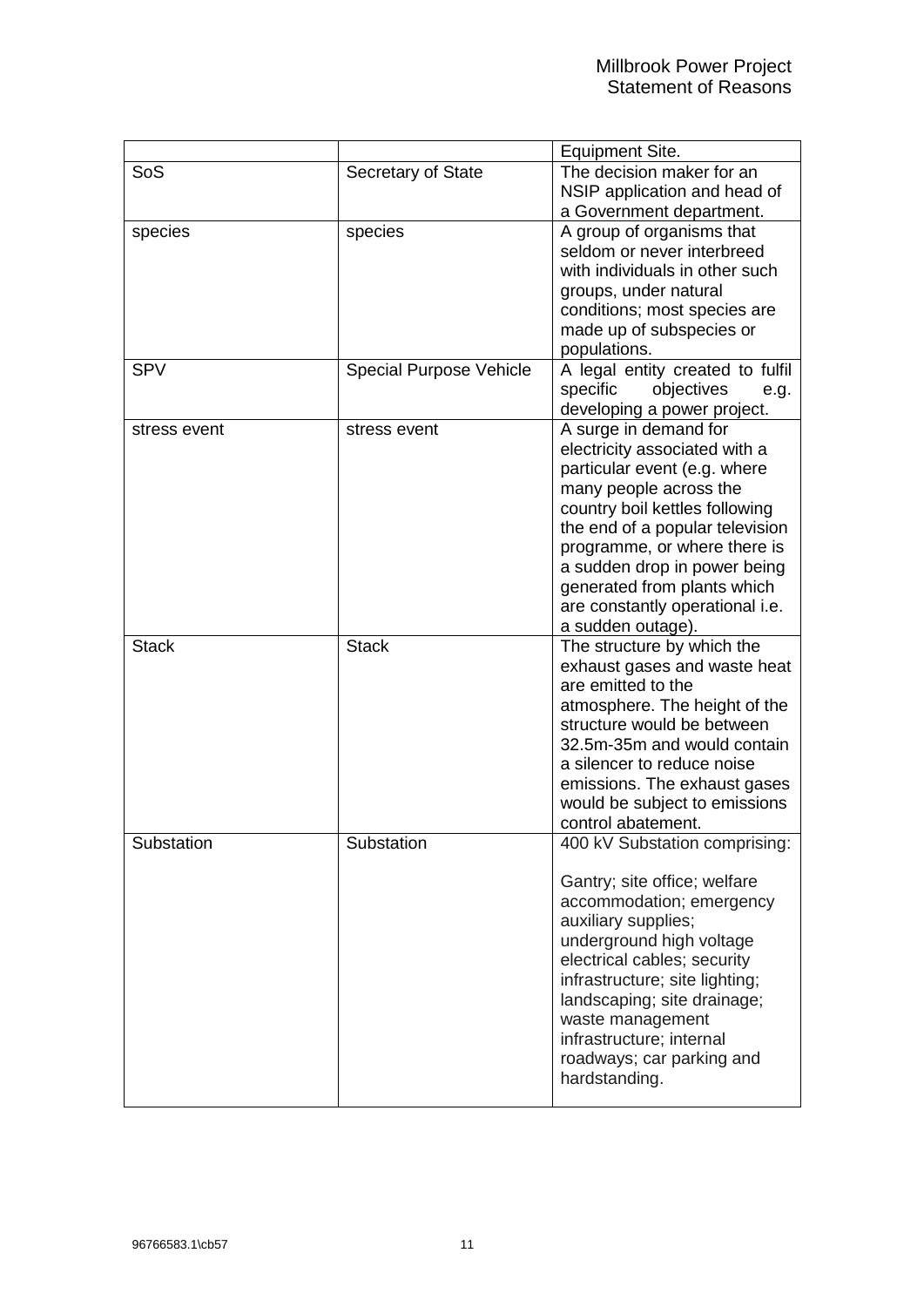## **SUMMARY**

- <span id="page-13-0"></span>1.1 This Statement of Reasons relates to the DCO Application by Millbrook Power Limited ("**MPL**") to the Secretary of State under the PA 2008 for powers to construct, operate and maintain:
	- 1.1.1 the Power Generation Plant, located primarily on land within the former clay pits known as "The Rookery", Marston Vale Bedfordshire;
	- 1.1.2 the Gas Connection; and
	- 1.1.3 the Electrical Connection.
- 1.2 This Statement explains why it is necessary, proportionate and justifiable for the Development Consent Order ("**DCO**") contained within the DCO Application to include compulsory acquisition powers, and why there is a compelling case in the public interest for MPL to be granted these powers.
- 1.3 MPL has had regard to the provisions of the PA 2008 and advice and guidance issued in relation to the PA 2008 in promoting its DCO.
- 1.4 The matters addressed in this Statement are summarised in this section. References to numbered sections or paragraphs are to sections or paragraphs of this Statement.

## **Powers of Compulsory Acquisition under the Planning Act 2008 (Section [3\)](#page-24-1)**

- 1.5 Section 120 of the PA 2008 provides that an order granting development consent may make provision relating to, or to matters ancillary to, the development for which consent is granted. Schedule 5 to the PA 2008 lists the matters ancillary to the development, which includes the acquisition of land, compulsorily or by agreement, and the creation, suspension or extinguishment of, or interference with, interests in or rights over land, compulsorily or by agreement.
- 1.6 Section 122 of the PA 2008 provides that an order granting development consent may include provision authorising the compulsory acquisition of land only if the Secretary of State, in respect of the Application, is satisfied that (of relevance to the Project) the land is required for the development to which the DCO relates and the land is required to facilitate or is incidental to that development.
- 1.7 Further, it is also necessary for the Secretary of State to be satisfied, in relation to the DCO Application, that there is a compelling case in the public interest for the inclusion of powers of compulsory acquisition in the DCO.

## **Scheme Details (Sections 2 and [4\)](#page-26-1)**

1.8 MPL is seeking to develop a gas fired power station, electrical connection and gas connection at The Rookery, near Stewartby in the Marston Vale, Bedfordshire.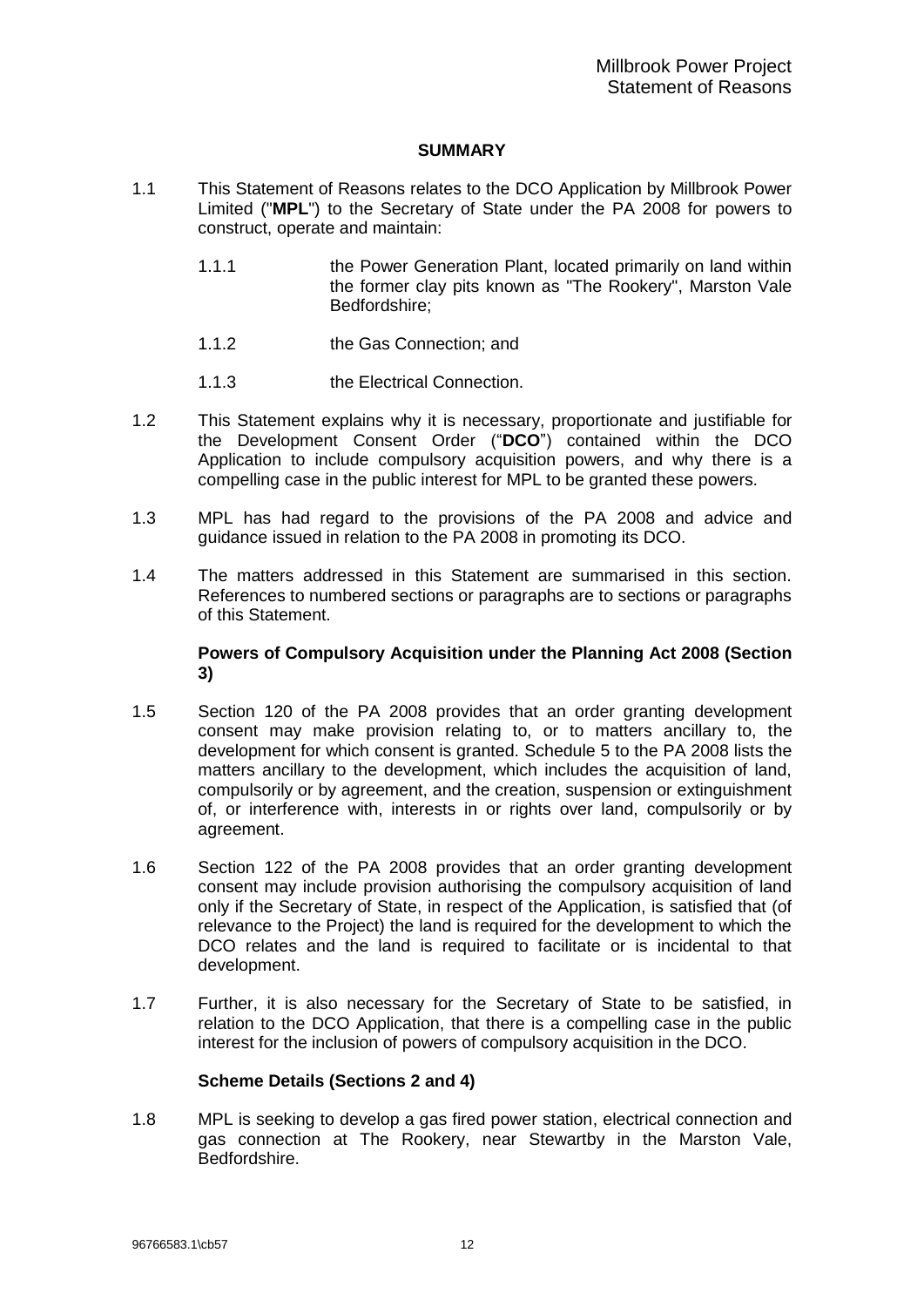- 1.9 The Power Generation Plant at The Rookery would operate as an Open Cycle Gas Turbine ("**OCGT**") peaking plant designed to provide an electrical output of up to 299 Megawatts ("**MW**"). As a peaking plant, the Power Generation Plant would be required to operate when there is a surge in demand for electricity associated with a particular event or where there is a sudden drop in power being generated from other plants that are designed to be constantly operational (e.g. a sudden outage) (known as a 'stress event'). The Power Generation Plant would also help to 'balance out' the grid at times when other technologies (e.g. renewable energy sources such as wind and solar farms) cannot generate electricity due to their intermittent operation and reliance on weather conditions. The Power Generation Plant would operate for up to a maximum of 2,250 hours in any given year, provided that the 5 year rolling average does not exceed 1,500 hours.
- 1.10 The location of the Power Generation Plant is shown on the Power Generation Plant Land Plan (Document Reference 2.5) and the various components that comprise the Power Generation Plant are shown on the Works Plan (Document Reference 2.6).
- 1.11 The Gas Connection would be a new 1.8 km underground gas pipeline and AGI to bring natural gas to the Power Generation Plant from the existing national transmission system.
- 1.12 In order to function, the Power Generation Plant requires an electrical connection. The new Electrical Connection includes a new Substation, two underground electrical circuits each up to 500m in length, and two Sealing End Compounds ("**SECs**") to connect the substation to the Generating Equipment and the existing 400 kV network.
- 1.13 The proposed Power Generation Plant, Gas Connection and Electrical Connection are referred to as the "Project". The Gas Connection and the Electrical Connection are 'associated development' for the purposes of section 115 of the PA 2008.

## **Location and Description of the Order Land (Section [5\)](#page-26-2)**

- 1.14 The Power Generation Plant would be located on land at The Rookery, near Stewartby, Bedfordshire. The entire Project lies within the administrative boundaries of BBC and CBC, with whom discussions and consultations on a range of matters have been held since 2014 as documented in the Consultation Report (Document Reference 5.1).
- 1.15 The Order land covers an area of approximately 48 ha and comprises the land required for the Power Generation Plant, the Electrical Connection and the Gas Connection.
- 1.16 The area required by the Power Generation Plant extends to 12.5 ha of land forming part of The Rookery, Marston Vale, Bedfordshire and is shown coloured pink, blue and yellow on the Power Generation Plant Land Plan (Document Reference 2.5).
- 1.17 The land required for the Gas Connection is shown coloured pink, blue and yellow on the Gas Connection Land Plan (Document Reference 2.5). The area required by the AGI extends to 0.48 ha of land situated to the east of Lower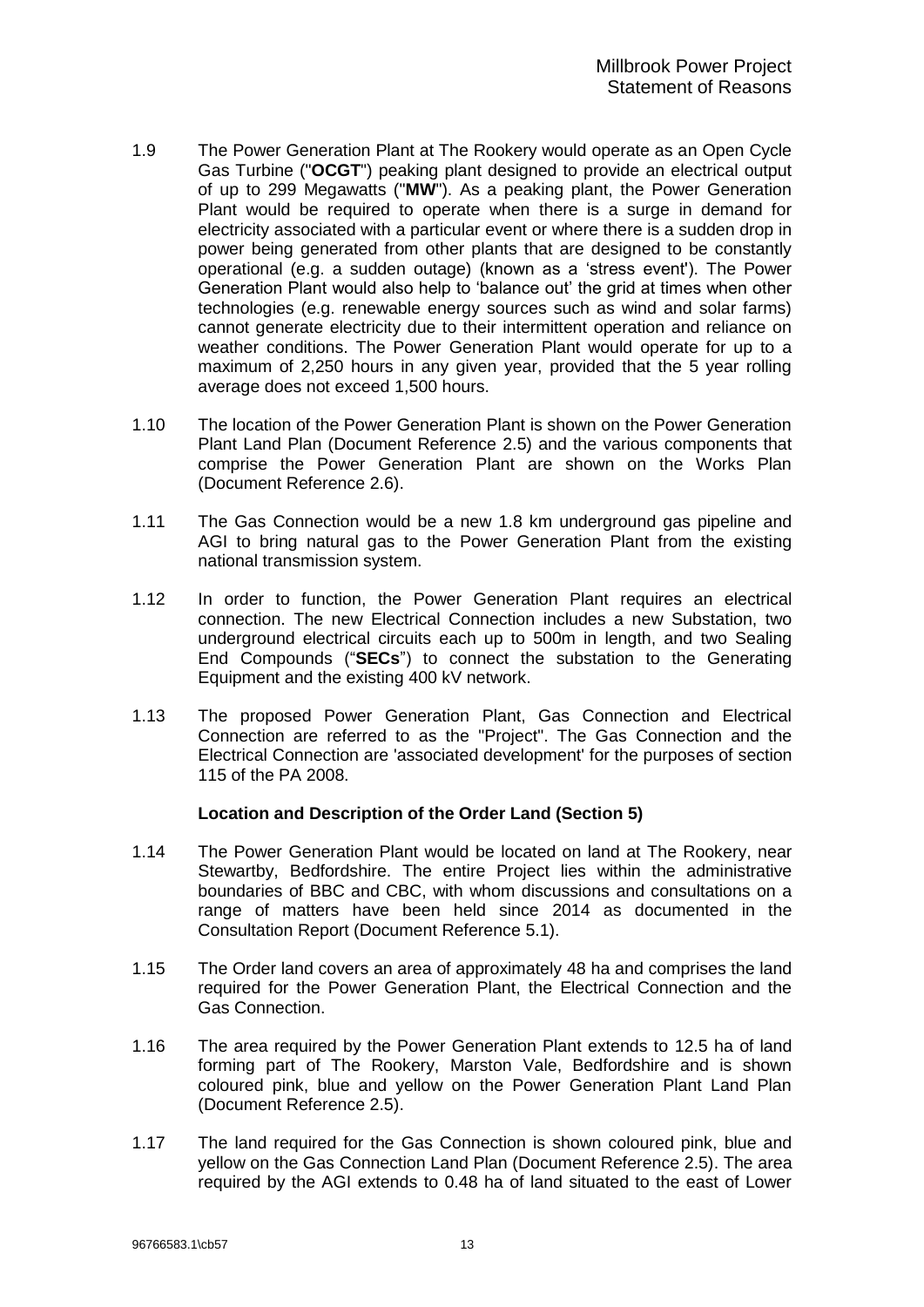Farm and west of Park Farm (the area shown coloured pink on the Gas Connection Land Plan (Document Reference 2.5).

- 1.18 The Pipeline route has an approximate length of 1.8 km and its direction and width varies to account for natural and man made features along the route, but generally provides for a working width of 50m (the permanent easement width would likely generally be 10m).
- 1.19 The Electrical Connection covers approximately 19.07 ha and is located next to the Generating Equipment within Rookery South Pit and shown coloured pink, blue and yellow on the Electrical Connection Land Plan (Document Reference 2.5). The underground electrical circuits would consist of cables buried in four trenches approximately 500m in length and typically 5 m apart. Two SECs would also be required to take the cables underground at the point of connection into the existing 400 kV overhead line. Each SEC would cover a maximum area of 0.16 ha.
- 1.20 MPL is seeking compulsory acquisition powers to secure certain lands, new rights and interests within the Order Limits in order to facilitate the Project:
	- 1.20.1 The land over which compulsory acquisition powers are sought in respect of the **freehold** is shown edged red and shaded **pink** on the Land Plans (Document Reference 2.5). This land is described in more detail in the Book of Reference (Document Reference 4.3). A summary of the status of negotiations, together with the reason for the acquisition, is set out in Table 2, at section [6.6.](#page-37-0) Article 19 of the DCO is relied upon in respect of this land;
	- 1.20.2 The land over which only **new rights (including restrictive covenants)** are being compulsorily sought is shown edged red and shaded **blue** on the Land Plans (Document Reference 2.5). This land is described in more detail in the Book of Reference (Document Reference 4.3). A summary of the status of negotiations, together with the reason for the acquisition, is set out in Table 2, at section [6.6.](#page-37-0) Article 22 of the DCO is relied upon in respect of these rights;
	- 1.20.3 The land over which **temporary use** only is sought, pursuant to Articles 28 and 29 of the DCO, is shown (for completeness and ease of understanding) edged red and shaded **yellow** on the Land Plans (Document Reference 2.5). This land is described in more detail in the Book of Reference (Document Reference 4.3). A summary of the status of negotiations, together with the reason for the temporary use, is set out in Table 2, at section [6.6.](#page-37-0) No compulsory acquisition of rights is sought over this land.
- 1.21 Where MPL is seeking either land or new rights over land, then temporary use of such land pursuant to Articles 28 and 29 is also sought. The reason for seeking temporary use powers over this land is that it allows the Applicant to enter on to land for particular purposes (including site preparation works) in advance of any vesting of the relevant land/rights. It should be noted that there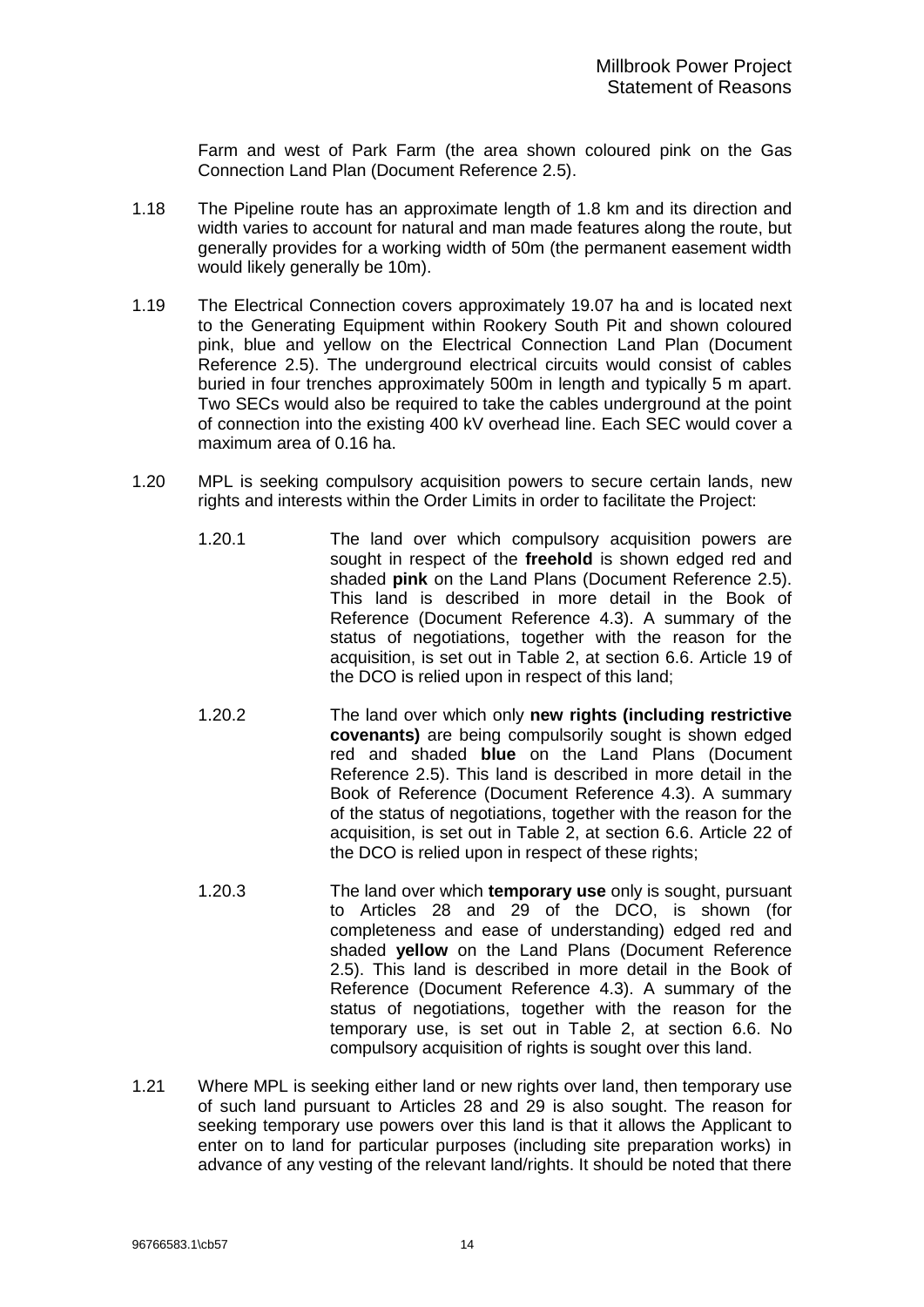are other Articles within the DCO that allow the Applicant to enter onto or otherwise affect land (see paragraph [6.6\)](#page-37-0).

- 1.22 Pursuant to Article 23 of the DCO:
	- 1.22.1 all private rights over land subject to compulsory acquisition under the DCO are to be extinguished;
	- 1.22.2 all private rights over land subject to the compulsory acquisition of rights under the DCO are to be suspended and unenforceable or, where so notified by MPL, extinguished in so far as in either case their continuance would be inconsistent with the exercise of that right;
	- 1.22.3 all private rights over land of which MPL takes temporary possession under the DCO are to be suspended and unenforceable for so long as MPL remains in possession of the land and so far as their continuance would be inconsistent with the exercise of the temporary possession of that land.
- 1.23 Article 20 of the DCO is based on Section 237 of the Town and Country Planning Act 1990 and gives MPL the authority to carry out or use the authorised development and do anything else authorised by the DCO notwithstanding that it involves the interference with an interest or right (meaning any easement, liberty, privilege, right or advantage annexed to land and adversely affecting other land including any natural right to support) or a breach of a restrictive covenant. In this case, the interest, right or restrictive covenant would be overridden.
- 1.24 Part 3 of the Book of Reference identifies those plots where rights may be suspended or extinguished under Article 23 and where interests, rights and restrictive covenants may need to be overridden under Article 20.
- 1.25 Article 30 gives MPL the authority to acquire land and rights from Statutory Undertakers, and to extinguish or suspend their rights, and to remove or reposition their apparatus, subject to the provisions of Schedule 10 which contains protective provisions for their benefit.
- 1.26 The Project will also interfere with the following publically adopted highways (MPL is in active discussions with the Highways Authority in this regard):
	- 1.26.1 Green Lane from which a new junction is to be constructed which will connect to the existing access road constructed pursuant to numbered work 5A of the Rookery South (Resource Recovery Facility) Order 2011. A new access road will connect the existing access road to the Project;
	- 1.26.2 Station Lane which will be temporarily closed from time to time, for short periods, during the construction of the Electrical Connection;
	- 1.26.3 Houghton Lane affected by the upgrading of an existing agricultural track which has a junction onto Houghton Lane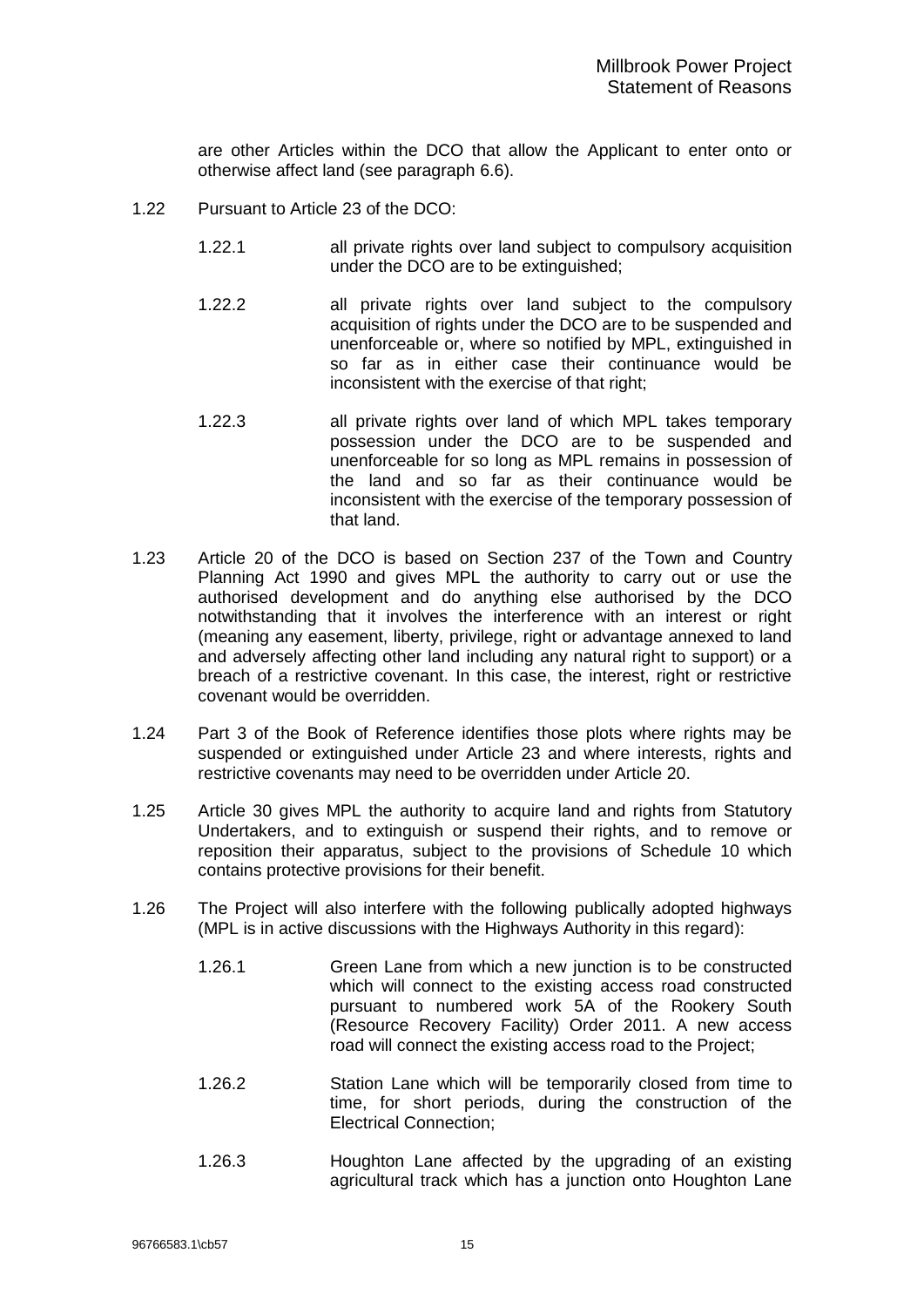and the subsurface below the road will be affected by the construction of the Pipeline (part of the Gas Connection). The Pipeline will be constructed in this location using a drilling technique, leaving the highway itself unaffected.

- 1.27 MPL is relying on Articles 8, 9, 10, 11, 12, 14 and 27 of the DCO in order to enter onto streets and to lay and maintain apparatus in them, to construct means of access and to create temporary prohibitions and restrictions of the use of streets to carry out works. Where no compulsory acquisition of rights is required on, under or over streets, then the street is not shaded on the Land Plans (i.e. it remains white) as the aforementioned Articles will be relied upon.
- 1.28 Any interference with rights restrictions etc. over the Order Land arising from the exercise of any Articles in the DCO which provide statutory access and/or use of land within the Order Limits are captured in Part 3 of the Book of Reference.

## **Need for the Compulsory Acquisition of Land and Rights (Section [6\)](#page-31-1)**

- 1.29 MPL has completed an option agreement for that part of the Order Limits on which the Power Generation Plant is to be constructed together with part of the Electrical Connection and part of the Gas Connection.
- 1.30 However, MPL is including this land within the Order Land in order to ensure that land assembly and title to it can be secured with certainty. In addition, there may be unknown rights, restrictions, easements or servitudes affecting that land which also need to be overridden, removed and/or extinguished in order to facilitate the construction and operation of the Project without hindrance.
- 1.31 MPL has been seeking to acquire the remaining land, temporary use of land and new rights (shown edged red and shaded pink, yellow and blue respectively on the Power Generation Plant, Gas Connection and Electrical Connection Land Plans (Document Reference 2.5) by private treaty, in order to ensure implementation of the Project. However, it has not yet been possible to acquire all of the land, the temporary use of land and the rights required by private treaty. In addition, MPL requires certain rights and restrictions to be suspended, overridden or extinguished within the Order Land so as to ensure there are no impediments to the construction, operation and maintenance of the Project.
- 1.32 Plot 4 PGP is required to access the Power Generation Plant. MPL seeks a right of access of no more than 15 metres in width during construction and the right to construct, use and maintain a permanent access road of no more than 10 metres in width (including any verges). The access road will connect into the existing access road that has been constructed by the undertaker pursuant to numbered work 5A of the Rookery South (Resource Recovery Facility) Order 2011. Plot 5\_PGP is also required to access the Power Generation Plant and follows the route of the existing access road that has been constructed by the undertaker pursuant to numbered work 5A of the Rookery South (Resource Recovery Facility) Order 2011. Plot 5\_PGP also includes sufficient land to enable MPL to carry out works to create a new junction with Green Lane (which has not yet been completed pursuant to the Rookery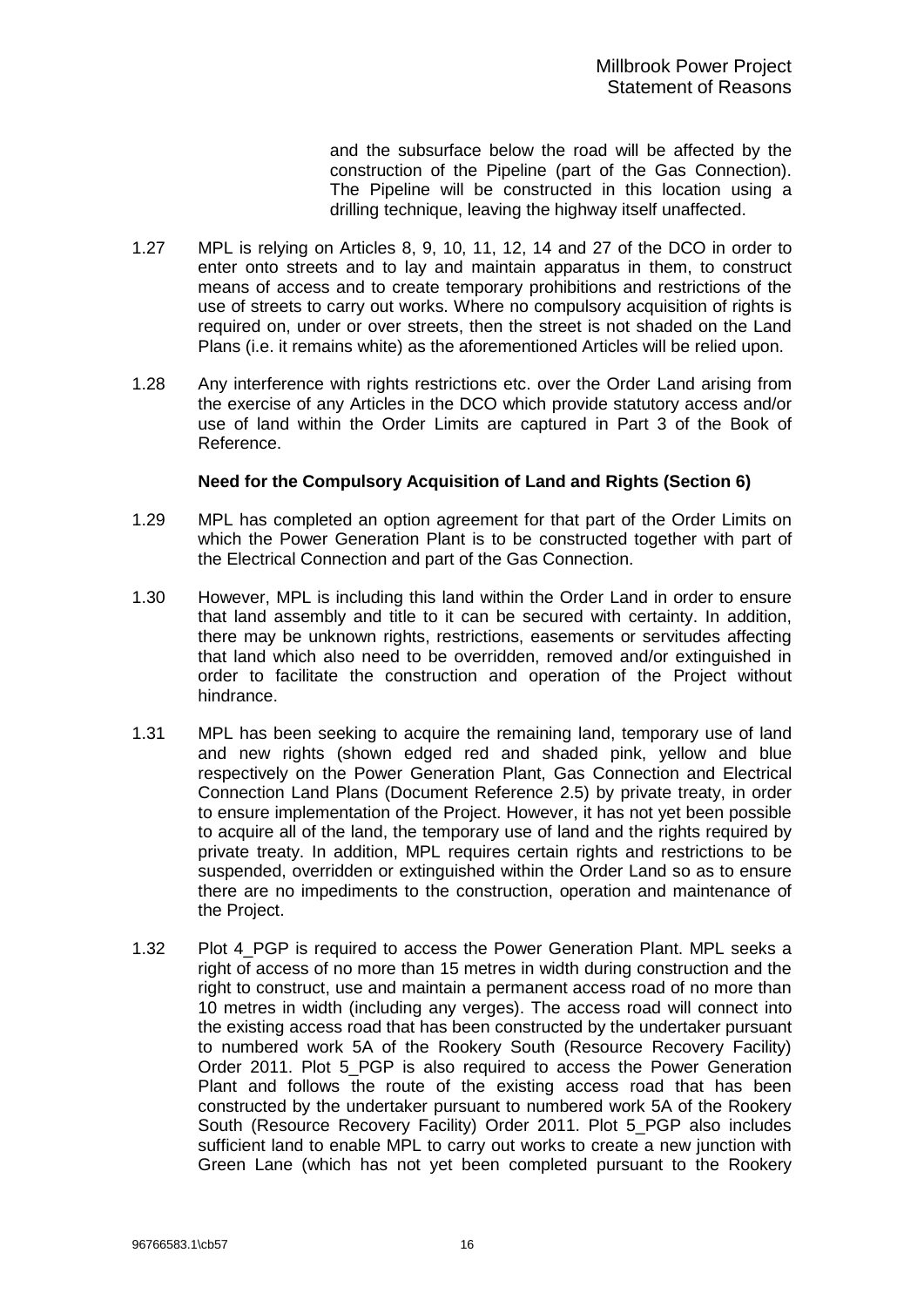South (Resource Recovery Facility) Order 2011) and to install services and erect fencing adjacent to the existing access road.

- 1.33 Plots 6 EC and 9 EC are required for the Electrical Connection. MPL is seeking powers to acquire part of the land for the SECs and seeking new rights over the remaining land, to facilitate the construction, operation and maintenance of the Electrical Connection. A maximum of 0.16 ha of land is permanently required for each SEC (Work No. 6(a)). The exact position of the SECs is not yet known as final design and layout of the facility has not yet been undertaken. The final design, layout and micro siting will be subject to detailed engineering assessments. It is standard practice for major infrastructure projects that the full range of investigations and surveys is not carried out until the detailed design stage. These plots therefore include a degree of flexibility to accommodate the siting of the SECs, subject to detailed design, and to allow for mitigation, including landscaping and planting, in order to mitigate certain environmental effects around the boundaries of this facility. Detailed design of the Electrical Connection would be undertaken by NGET following the grant of any consent for the Project. MPL will only compulsorily acquire the minimum amount of land necessary to construct, use and maintain the SECs. New rights may be acquired and restrictions imposed over the remainder of plots 6 EC and 9 EC to facilitate the Electrical Connection and the provision and maintenance of the proposed landscaping and planting.
- 1.34 MPL considers the inclusion of 6\_EC and 9\_EC as land to be acquired to be reasonably necessary and that the compelling case test is met in the circumstances of the case.
- 1.35 Plots 1\_GC, 7\_GC, 8\_GC, 9\_GC and 10\_GC are required for the Pipeline forming part of the Gas Connection. The Pipeline route has an approximate length of 1.8 km and its direction and width varies to account for natural and man made features along the route, but generally provides for a working width of 50m. The permanent easement width would likely generally be 10m. The micro siting for the Pipeline will be subject to detailed engineering assessments. MPL will only compulsorily acquire rights and impose restrictions over the minimum amount of land necessary to construct, use and maintain the Pipeline.
- 1.36 In the absence of powers of compulsory acquisition, the Order Land may not be assembled, uncertainty will continue to prevail and MPL considers that its objectives and Government policy objectives would not be achieved.
- 1.37 MPL's justification for seeking compulsory acquisition powers, in accordance with the provisions of the PA 2008, is to secure land, the temporary use of land, the new rights (including restrictive covenants) and other interests required to enable MPL to construct, operate and maintain the Project within a reasonable commercial timeframe. The inclusion of powers of compulsory acquisition in the DCO is sought in order to ensure that this can be achieved. The land and rights together with the land required for temporary use is no more than that is required to facilitate the Project, its construction and future maintenance.
- 1.38 There is an element of overlap between the authorised development in the Rookery South (Resource Recovery Facility) Order 2011 (promoted by Covanta Rookery South Limited) and the Project. However, there is no overlap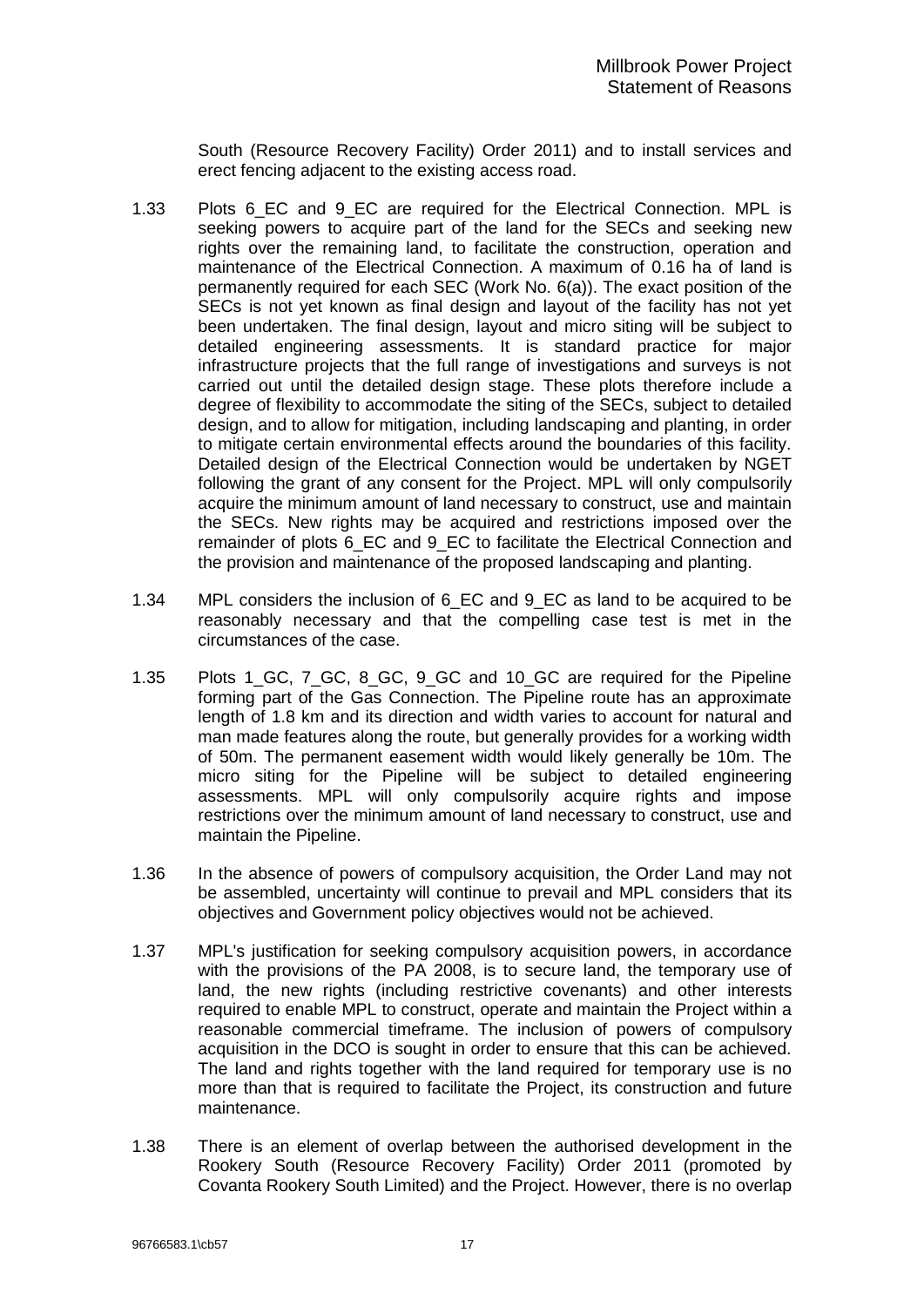between the generating station and waste recovery facility (Work Nos. 1 and 2 in the Rookery South (Resource Recovery Facility) Order 2011 and the Generating Equipment and Substation (Work Nos. 1A, 1B, 1C, 1D and 5) (for further details see Appendix 5 of the Planning Statement (Document Reference 10.1).

- 1.39 MPL and Covanta Rookery South Limited are currently discussing the terms of protective provisions and/or an interface agreement that will enable the works permitted by the Rookery South (Resource Recovery Facility) Order 2011 and the DCO to be carried concurrently or simultaneously without prohibiting or causing any adverse impacts to the other project.
- 1.40 MPL has included protective provisions in the DCO for the benefit of Covanta Rookery South Limited.
- 1.41 MPL also proposes to amend the Rookery South (Resource Recovery Facility) Order 2011 to include protective provisions for the benefit of the MPL. These provisions are required to ensure that there is no impediment to the construction or operation of the works permitted by the DCO.

#### **Alternatives to Compulsory Acquisition (Section [6.7\)](#page-44-0)**

- 1.42 As part of a detailed feasibility assessment, MPL looked at a range of sites around the UK to support power generation plants of the Project's nature. This search for potential power generation plant sites across the UK was focused on areas that were capable of meeting MPL's strategic project development criteria.
- 1.43 In terms of technical constraints, the size of the site (i.e. large enough to support a power generation plant of up to 299 MW and integral infrastructure) and the proximity of a site to appropriate gas and electrical connection points were both key considerations.
- 1.44 From an environmental perspective, the site must have due regard to close sensitive receptors, the current make up of the surrounding area, previous site uses and land quality and proximity to sensitive ecological habitats.
- 1.45 Based on these factors, the Project Site was considered suitable for the siting of the Power Generation Plant:
	- 1.45.1 Close proximity to the NTS;
	- 1.45.2 Close Proximity to a suitable electrical connection (400kV overhead line);
	- 1.45.3 The Generating Equipment Site is within previously developed land, lying below ground level;
	- 1.45.4 It is within an area identified as being potentially suitable for energy infrastructure;
	- 1.45.5 It has a well-developed road network for access to the Project Site;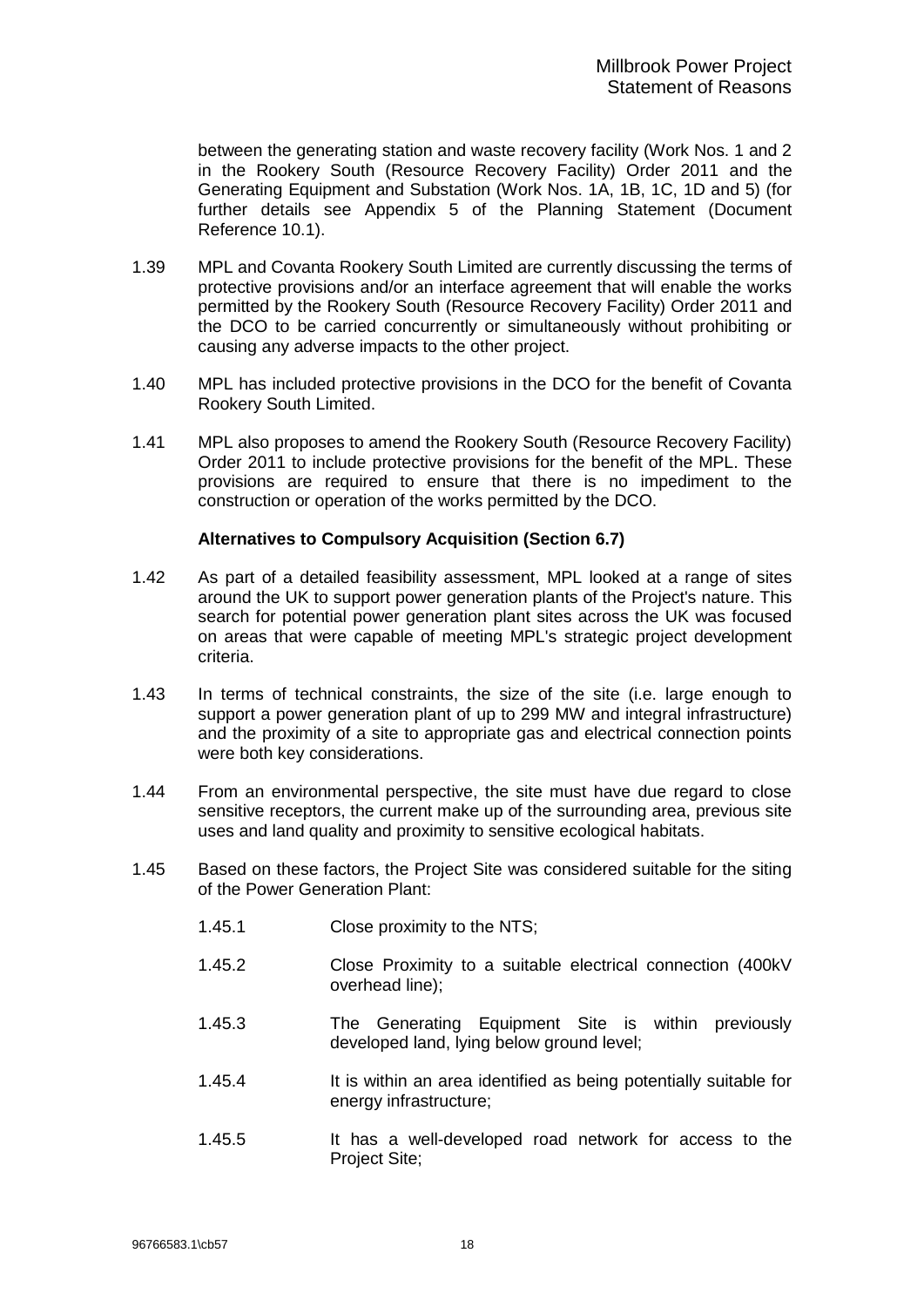- 1.45.6 There is adequate space to develop the Power Generation Plant and integral infrastructure;
- 1.45.7 It avoids environmentally sensitive areas.

#### **Justification for the Use of Powers of Compulsory Acquisition (Section [7\)](#page-46-1)**

- 1.46 The urgent need for energy generation, including gas fired generating stations and unabated gas and peaking plants, are provided in NPS EN-1, the Gas Generation Strategy (DECC, 2012) and the National Infrastructure Plan (HM Treasury, 2014). The Project would contribute materially to meeting this need.
- 1.47 Besides this considerable public benefit, there would be other benefits of the Project. These include economic benefit to the local area through the creation of up to 150 jobs during the 22 month construction period and up to 10 full time equivalent permanent jobs during operation as well as other contracts (e.g. maintenance) which would be offered locally where possible. Local biodiversity may be improved by the implementation of ecological enhancement measures.
- 1.48 Due regard has been paid to all relevant and important considerations. These include the findings of community and statutory consultation processes which, as documented in the Consultation Report (Document Reference 5.1), have influenced considerations as to the design and siting of the Project. Local economic development and environmental policy designations have been considered in the design, siting and mitigation proposals within the Project.
- 1.49 The Project is in line with the relevant National Policy Statements, being NPS EN-1, NPS EN-2, NPS EN-4 and NPS EN-5. Considerations as to siting, Habitats and Species Regulations, alternatives, Good Design, consideration of Combined Heat and Power, grid connection, safety, health, nuisance and security have been given due consideration as demonstrated in the ES (Document Reference 6.1) and its appendices (Document Reference 6.2), the DAS (Document Reference 10.2), the Planning Statement (Document Reference 10.1) and the Grid Connection Statements (Document Reference 9.1 and 9.2). The ES has also assessed all relevant likely significant environmental effects and has proposed appropriate mitigation where feasible. These measures are to be secured through compliance with various submitted documents and further approvals such as under the proposed requirements attached to the draft DCO (see Schedule 2 to the draft DCO, Document Reference 3.1).
- 1.50 As such, it is considered that there are no relevant matters that give rise to adverse impacts sufficient to outweigh the identified benefits of the Project.
- 1.51 In conclusion and in line with the factors set out in Section 104 of the PA 2008 Act there is a compelling case in the public interest for the Order to be made in the terms proposed and in the absence of sufficient indications to the contrary.

## **Special Considerations (Section [8\)](#page-50-1)**

## **Statutory Undertakers Land/Apparatus**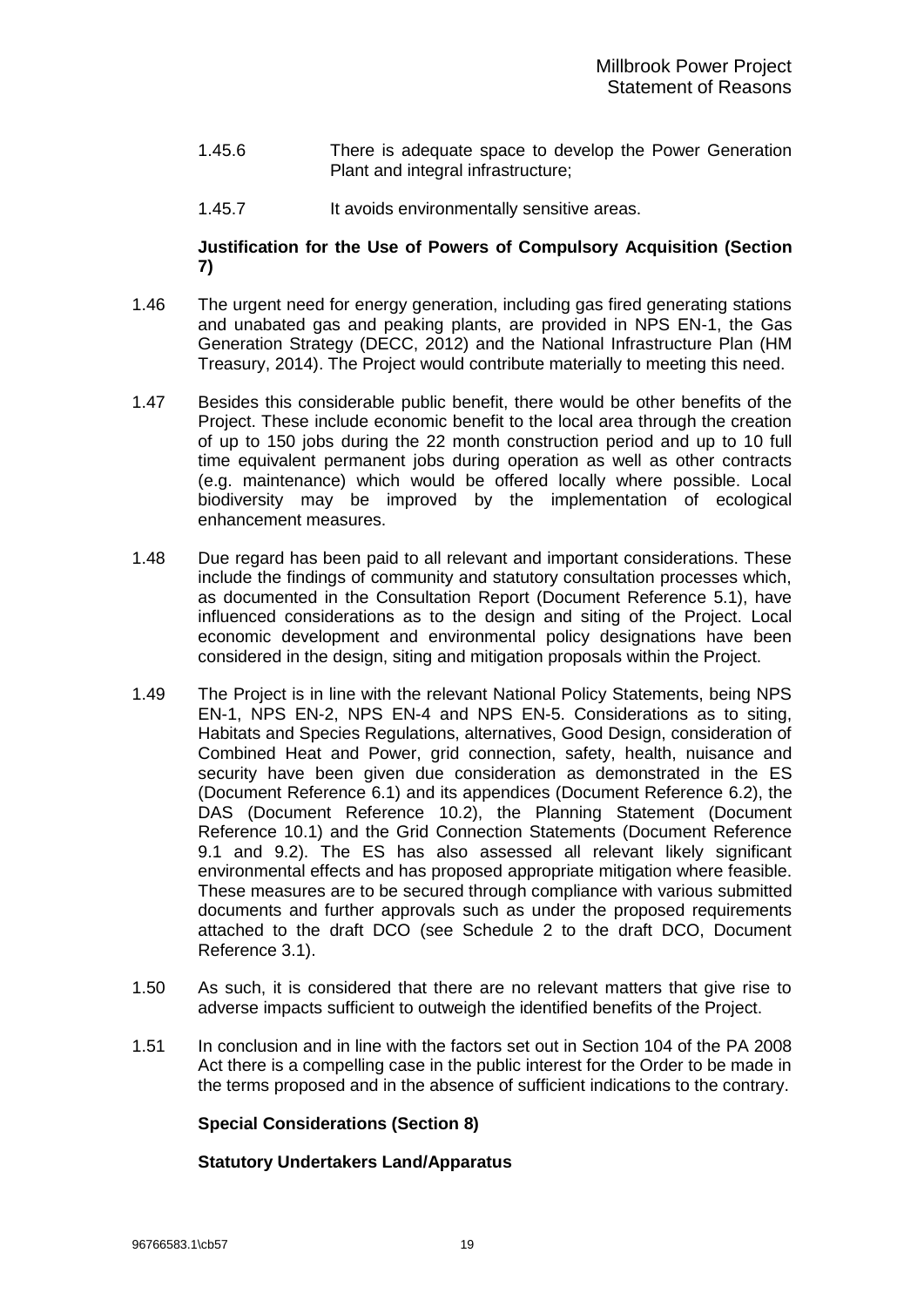- 1.52 There are various assets belonging to Statutory Undertakers that lie within the Order Land, namely Anglian Water Services Limited, National Grid Electricity Transmission plc, National Grid Gas plc, Eastern Power Networks plc and CLH Pipeline System (CLH-PS) Ltd.
- 1.53 MPL is currently in active discussions with Anglian Water Services Limited, National Grid Electricity Transmission plc, National Grid Gas plc, Eastern Power Networks plc and CLH Pipeline System (CLH-PS) Ltd regarding asset protection agreements and/or any Protective Provisions that they may wish to see included in the DCO.

#### **Other consents**

1.54 Other consents are required in order for the Project to be constructed and subsequently operate. The document 'Details of Other Consents and Licences' (Document Reference 5.6) sets out the additional consents required and when they will be applied for.

#### **Human Rights (Section [9\)](#page-54-1)**

- 1.55 The DCO has the potential to infringe the human rights of persons who own property or have rights in the land proposed to be acquired pursuant to the DCO.
- 1.56 MPL considers that there would be very significant public benefit arising from the making of the DCO for the Project. That benefit can only be realised if the DCO includes compulsory acquisition powers.
- 1.57 MPL considers that there is a compelling case in the public interest for the exercise of such powers of compulsory acquisition. MPL considers that it would, therefore, be appropriate and proportionate for the Secretary of State to make the DCO, including the grant of compulsory acquisition powers.

## **Further Information (Section [10\)](#page-56-1)**

- 1.58 Owners and occupiers of property affected by the Application who wish to negotiate a sale or discuss matters of compensation should contact Susannah Crawford of MPL (Tel - 0131 550 3380, email - scrawford@stagenergy.com).
- 1.59 Provision is made by statute with regard to compensation for the compulsory acquisition of land and the depreciation value of properties. Helpful information is given in the series of booklets published by DCLG entitled "Compulsory Purchase and Compensation". Copies of these booklets are obtainable, free of charge, from: https://www.gov.uk/government/collections/compulsorypurchase-system-guidance.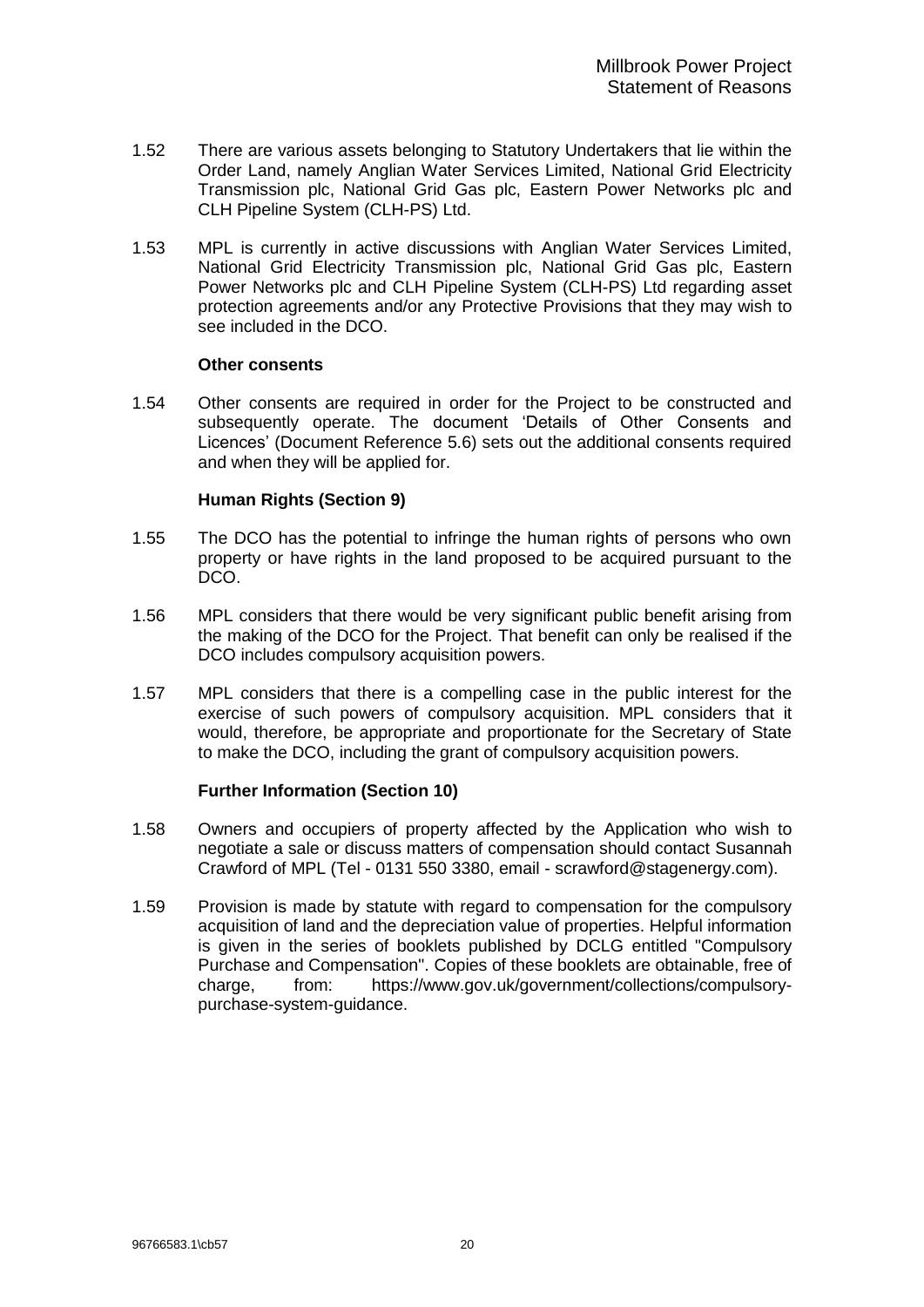## <span id="page-22-0"></span>2. **INTRODUCTION**

- 2.1 This Statement of Reasons relates to an application by MPL to the Secretary of State under the PA 2008 for powers to construct, operate and maintain an to 299 MW gas fired peaking power generation plant.
- <span id="page-22-1"></span>2.2 The Project would comprise:
	- 2.2.1 a new Power Generation Plant in the form of an OCGT peaking power generating station, fuelled by natural gas with a rated electrical output of up to 299 MW. This is the output of the generating station as a whole, measured at the terminals of the generating equipment. The Power Generation Plant comprises:
		- (a) generating equipment including one Gas Turbine Generator with one exhaust gas flue stack and Balance of Plant (together referred to as the '**Generating Equipment**'), which are located within the '**Generating Equipment Site**';
		- (b) works to an existing access road and construction of a new access road from Green Lane to the Generating Equipment Site (the '**Access Road**' and the '**Short Access Road**');
		- (c) a temporary construction compound required during construction only (the '**Laydown Area'**);
	- 2.2.2 a new underground gas pipeline connection, approximately 1.8 km in length (the '**Pipeline**') to bring natural gas to the Generating Equipment from the National Transmission System (the '**Gas Connection**'). The Gas Connection also incorporates an AGI at the point of connection to the National Transmission System; and
	- 2.2.3 a new electrical connection to export power from the Generating Equipment to the NETS (the '**Electrical Connection'**), comprising an underground double circuit Tee-in. This would require one new tower (which will replace an existing tower and be located in the existing Grendon – Sundon transmission route corridor, thereby resulting in no net additional towers). The Electrical Connection also comprises of two SECs, one located on each side of the existing transmission line, and both circuits would then be connected via underground cables approximately 500 m in length to a new substation (the '**Substation**').
- 2.3 The Generating Equipment, Access Road and Laydown Area are together known as the 'Power Generation Plant' and are located within the '**Power Generation Plant Site**'. The Power Generation Plant Site is approximately 12.5 ha in area.
- 2.4 The Power Generation Plant, Gas Connection, and Electrical Connection, together with all access requirements are referred to as the '**Project**'. The land upon which the Project would be developed, or which would be required in order to facilitate the development of the Project, is referred to as the '**Project Site**'. The Project Site is approximately 48 ha in area.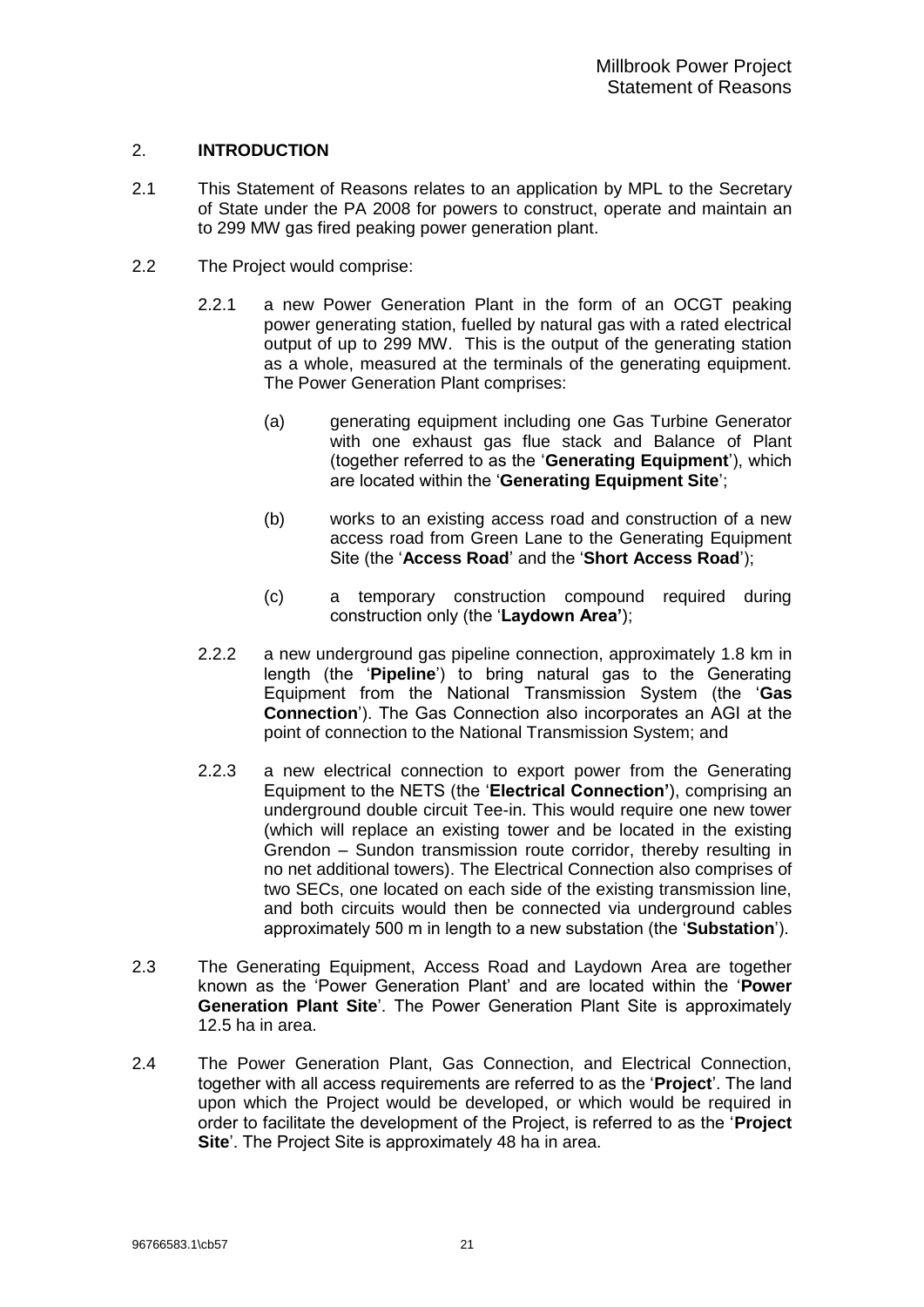- 2.5 This Statement has been produced pursuant to Regulation 5(2)(h) of the Infrastructure Planning (Applications: Prescribed Forms and Procedure) Regulations 2009 (the "**APFP Regulations**") and the Department of Communities and Local Government guidance, 'Planning Act 2008: Guidance related to procedures for the compulsory acquisition of land' (September 2013) (the "**Guidance**").
- 2.6 The Project, comprising an electricity generating plant with an average gross electrical output in excess of 50 MWe, falls within the definition of a "nationally significant infrastructure project" under section 15(2) of the PA 2008. It is, therefore, necessary for MPL to apply to the Secretary of State for development consent to construct, operate and maintain the Project under Section 31 of PA 2008.
- 2.7 This Statement forms part of the suite of documents accompanying the DCO Application submitted in accordance with Section 55 of the PA 2008 and Regulation 5 of the APFP Regulations. The DCO Application seeks the making of the proposed Millbrook Power (Gas Fired Power Station) Order 201\*, which would confer the powers required.
- 2.8 This Statement is one of a number of documents required to support the DCO Application submitted to the Secretary of State and should be read together with those documents. This Statement explains why it is necessary to acquire land, acquire and/or create rights and impose restrictions in, on and over land, to override, suspend or extinguish rights in, on and over land and to temporarily use land for the purposes of the Project, if necessary by compulsion.
- 2.9 The Application is necessary so that MPL has the requisite powers to construct, operate and maintain the Project which is a nationally significant infrastructure project for which there is a pressing national need. The Project itself has been the subject of an extensive consultation exercise. It is in line with national and local policy in respect of planning and energy generation. MPL has contracts in place to acquire a substantial part of the land required for the Project. A contract has been signed to acquire the land where the Power Generation Plant will be located and for part of the Gas Connection and the Electrical Connection (see the Power Generation Plant Land Plan, the Electrical Connection Land Plan and Gas Connection Land Plan, Document Reference 2.5). Negotiations with regard to the purchase of land, the acquisition of and/or creation of easement rights and any other rights (including restrictive covenants) and interests required for the remaining Gas Connection and for the Electrical Connection are in progress (the land affected by these negotiations are shown on the Gas Connection Land Plan and the Electrical Connection Land Plan, both in Document Reference 2.5). Table 2 in Section [6](#page-31-1) sets out the current negotiation status.
- 2.10 Although negotiations for the purchase of land, rights and interests are ongoing in respect of the remaining land and new rights required for the Power Generation Plant, Gas Connection and Electrical Connection, it is necessary for MPL to seek compulsory acquisition powers to secure such land, rights and interests and to ensure that any third party interests or encumbrances affecting such land, rights and interests are acquired, overridden or extinguished pursuant to the DCO, thereby ensuring that the Project can be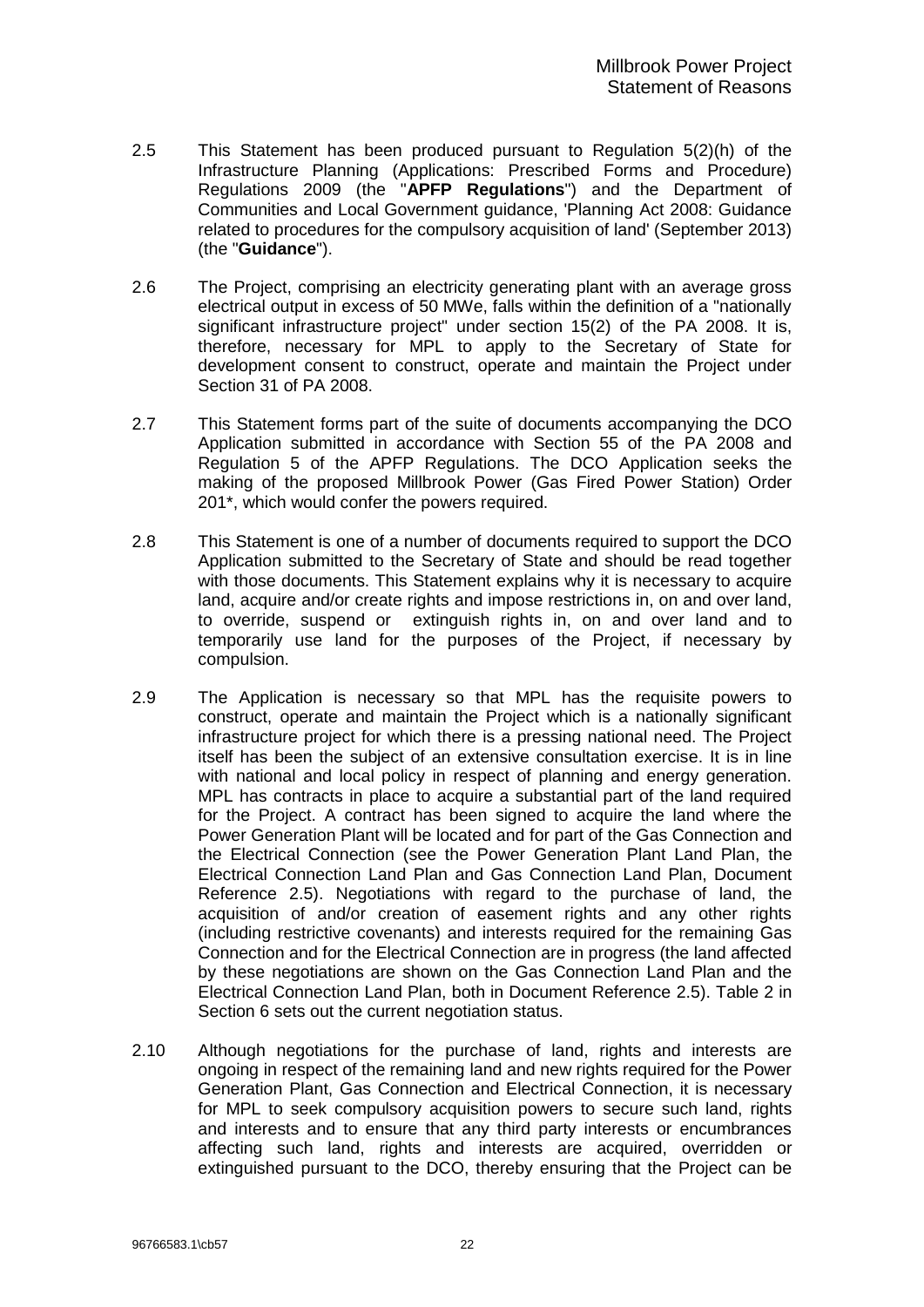constructed, operated and maintained in accordance with the powers sought under the DCO.

- <span id="page-24-0"></span>2.11 As referred to above, MPL has secured a contract to acquire the land where the Power Generation Plant will be located and for part of the Gas Connection and Electrical Connection. MPL is including this land within the Order Land in order to ensure that land assembly and title to the land required for the Project can be secured with certainty. MPL is also seeking to ensure that certain easements and other private rights identified as affecting the land are overridden, suspended or extinguished so as to facilitate the construction and operation of the Project without hindrance (see the Book of Reference (Document Reference 4.3)). In addition, there may be unknown rights, restrictions, easements or servitudes affecting that land which also need to be overridden, removed and/or extinguished in order to facilitate the construction and operation of the Project without hindrance.
- 2.12 MPL considers that there is a compelling case in the public interest, in accordance with section 122 of PA 2008, for the making of the DCO and the inclusion of powers of compulsory acquisition to enable the Project to be constructed, operated and maintained.

#### <span id="page-24-1"></span>3. **POWERS OF COMPULSORY ACQUISITION UNDER THE PLANNING ACT 2008**

#### 3.1 **Powers**

- 3.1.1 Section 120 of the PA 2008 provides that an order granting development consent may make provision relating to, or to matters ancillary to, the development for which consent is granted. Schedule 5 to the PA 2008 lists the matters ancillary to the development. These include:
	- (a) the acquisition of land, compulsorily or by agreement (paragraph 1);
	- (b) the creation, suspension or extinguishment of, or interference with, interests in or rights over land, compulsorily or by agreement (paragraph 2);
	- (c) the abrogation or modification of agreements relating to land (paragraph 3); and
	- (d) the payment of compensation (paragraph 36).
- 3.1.2 Section 122 of the PA 2008 provides that an order granting development consent may include provision authorising the compulsory acquisition of land only if the Secretary of State, in respect of the application, is satisfied that:
	- (a) the land is required for the development to which the DCO relates;
	- (b) the land is required to facilitate or is incidental to that development; or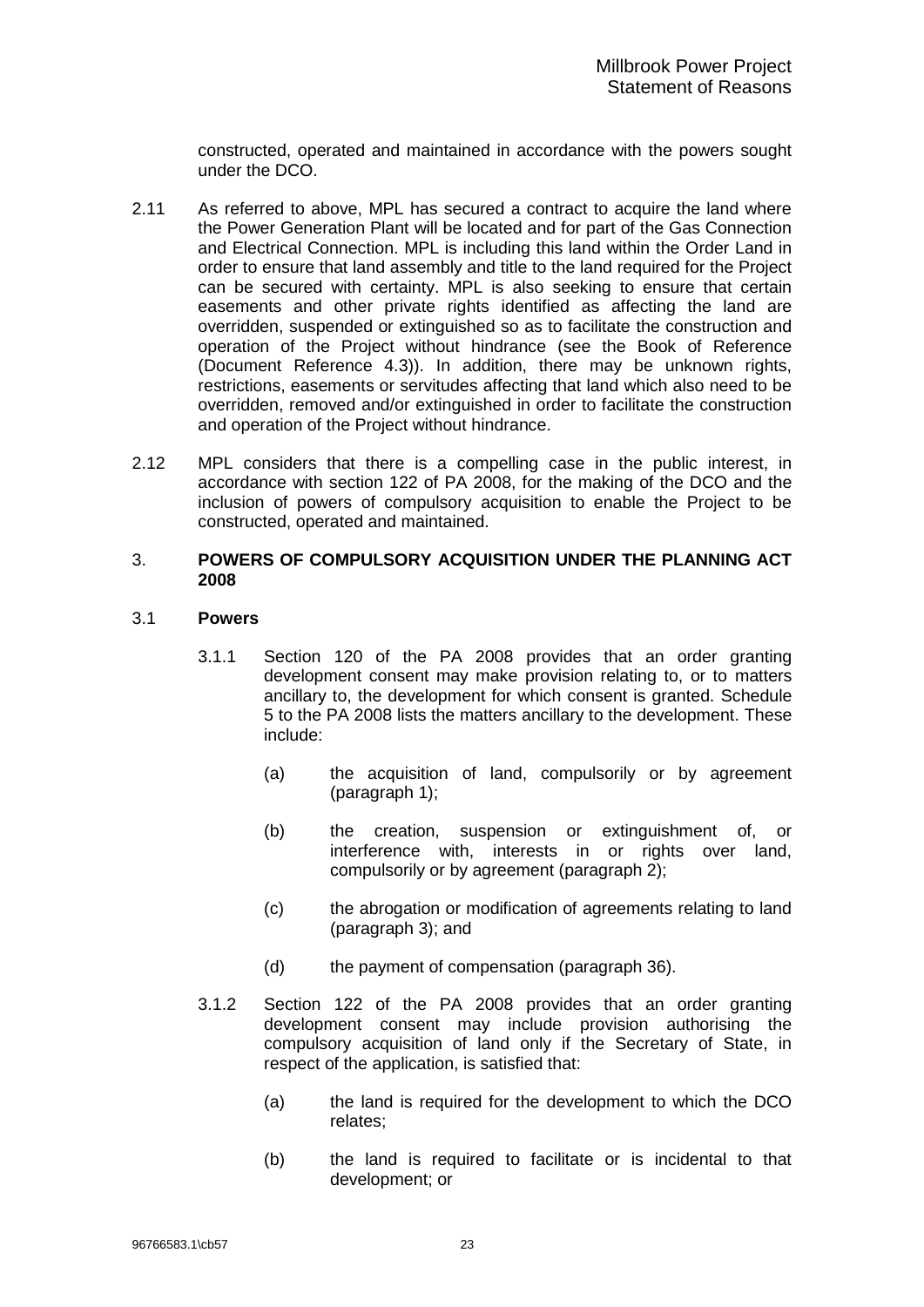- (c) the land is replacement land for commons, open spaces, etc.<sup>1</sup>
- 3.1.3 Further, it is also necessary for the Secretary of State to be satisfied, in relation to the DCO Application, that there is a compelling case in the public interest for the land to be acquired compulsorily. This is required by section 122(3) of the PA 2008.

#### 3.2 **Powers of compulsory acquisition in the DCO for the Project**

- 3.2.1 Under environmental impact assessment legislation applicable to the Project, there is no general requirement to consider alternatives, only a requirement to outline the main alternatives studied by the applicant and an indication of the main reason for the applicant's choice. Furthermore, National Policy Statement EN-1 ("**NPS EN-1**") advises at paragraph 4.4.1 that "from a policy perspective this NPS does not contain any general requirement to consider alternatives or to establish whether the proposed project represents the best option." However, NPS EN-1 makes it clear at paragraph 4.4.3 that where there is a policy or legal requirement to consider alternatives the applicant should describe the alternatives considered in compliance with these requirements.
- 3.2.2 As explained in Sections [6](#page-31-1) and [7](#page-46-1) of this Statement, MPL has given careful consideration to the suitability of the Order Limits for the Project. The DAS (Document Reference 10.2) considers the alternatives in the design of the Project and the ES (Document Reference 6.1) sets out the main alternatives studied by MPL. Alternatives are also further discussed in Section [6.7](#page-44-0) below.
- <span id="page-25-0"></span>3.2.3 Having finalised the location for the Project, MPL completed an option agreement with O&H Q7 Limited ("**O&H**") for that part of the Order Limits on which the Power Generation Plant, part of the Electrical Connection and part of the Gas Connection is to be located within land owned by O&H (Plots 1-PGP, 1A-PGP, 1B\_PGP, 2\_PGP, 3\_PGP, 4\_PGP, 5\_PGP, 5A\_PGP, 6\_PGP, 7\_PGP, 4\_EC (part), 5\_EC, 6\_EC, 7\_EC, 8\_EC, 9\_EC, 10\_EC, 11\_EC, 12\_EC, 13\_EC, 1\_GC, 1A\_GC, 1B\_GC, 2\_GC, 3\_GC, 4\_GC, 5\_GC, 6\_GC).
- 3.2.4 However, MPL is seeking compulsory acquisition powers to secure this land or new rights (including restrictive covenants) over it, to ensure that land assembly and title to all of the Order Land can be secured with certainty. In addition, there may be unknown rights, restrictions, easements or servitudes affecting that land which also need to be overridden, removed and/or extinguished in order to facilitate the construction and operation of the Project without hindrance.
- 3.2.5 In addition, MPL requires the remaining land, legal interests and rights (including restrictive covenants) as shown on the Land Plans to construct and operate the Project, particularly the Gas Connection and the Electrical Connection (see the Gas Connection Land Plan

<sup>-</sup> $1$  The provision referred to in this sub-paragraph is not relevant in respect of the Project.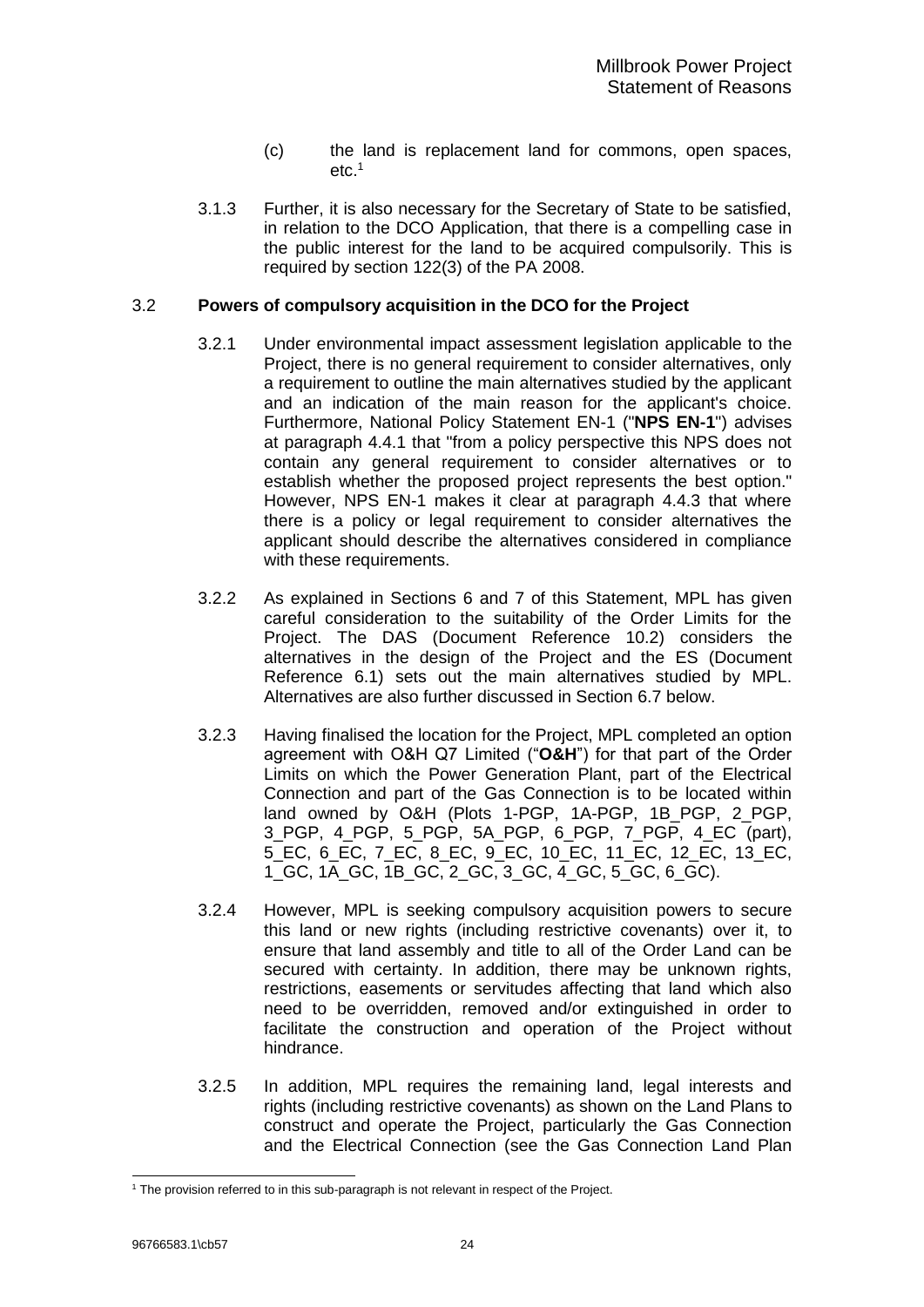and the Electrical Connection Land Plan, both in Document Reference 2.5), in a reasonable timeframe to enable the Project to be constructed and contribute to the need for energy supply.

- <span id="page-26-0"></span>3.2.6 Whilst land, rights and interests will be secured by agreement wherever possible, and negotiations continue with all identified owners, it is essential that compulsory acquisition powers are available to MPL to enable the Project to be constructed at the earliest opportunity.
- 3.2.7 Powers are also sought to enable the use of the Order Limits for the purposes of the Project and to ensure that any, for example, rights, restrictions, easements or servitudes are over-ridden, suspended and/or extinguished.

### <span id="page-26-1"></span>4. **SCHEME DETAILS**

- 4.1 MPL is seeking to develop a gas fired power station with an electrical connection and a gas connection at land at The Rookery, Marston Vale Bedfordshire. MPL is the SPV which has been set up to develop the Project and MPL is a wholly owned subsidiary of Drax Group plc.
- 4.2 It is intended that the Power Generation Plant would operate within the framework established by government under the Capacity Market. This is a key part of the government's Electricity Market Reform and seeks to ensure that the UK has enough reliable electricity capacity to meet current and future electricity demand. Operation under the Capacity Market is subject to bidding into a competitive auction and it would be necessary for a DCO to be made in order to participate in this auction. Accordingly the design of the scheme and the terms of the DCO have paid regard to the need for a competitive bid. However, participating in, or being successful in, the Capacity Market is not a pre-requisite for MPL to construct and operate the Project.
- 4.3 The main elements of the Project are set out in paragraph [2.2](#page-22-1) above. More detail on the elements that comprise the Project can be found in Chapter 3 of the ES (Document Reference 6.1).

## <span id="page-26-2"></span>5. **LOCATION AND DESCRIPTION OF THE ORDER LAND**

## 5.1 **Description of the Order Limits**

- 5.1.1 The Power Generation Plant would be located on land at The Rookery, Marston Vale Bedfordshire. This section describes the Order Limits together with key features and characteristics of the surrounding landscape. The entire Project lies within the administrative boundary of BBC and CBC, with whom discussions and consultations on a range of matters have been held since January 2014 as documented in the Consultation Report (Document Reference 5.1).
- 5.1.2 The Order Limits (also called the Project Site) are located south of Green Lane, east of the Marston Vale Railway Line and Millbrook Proving Ground, west of the Midland Main Line Railway and north west of Millbrook.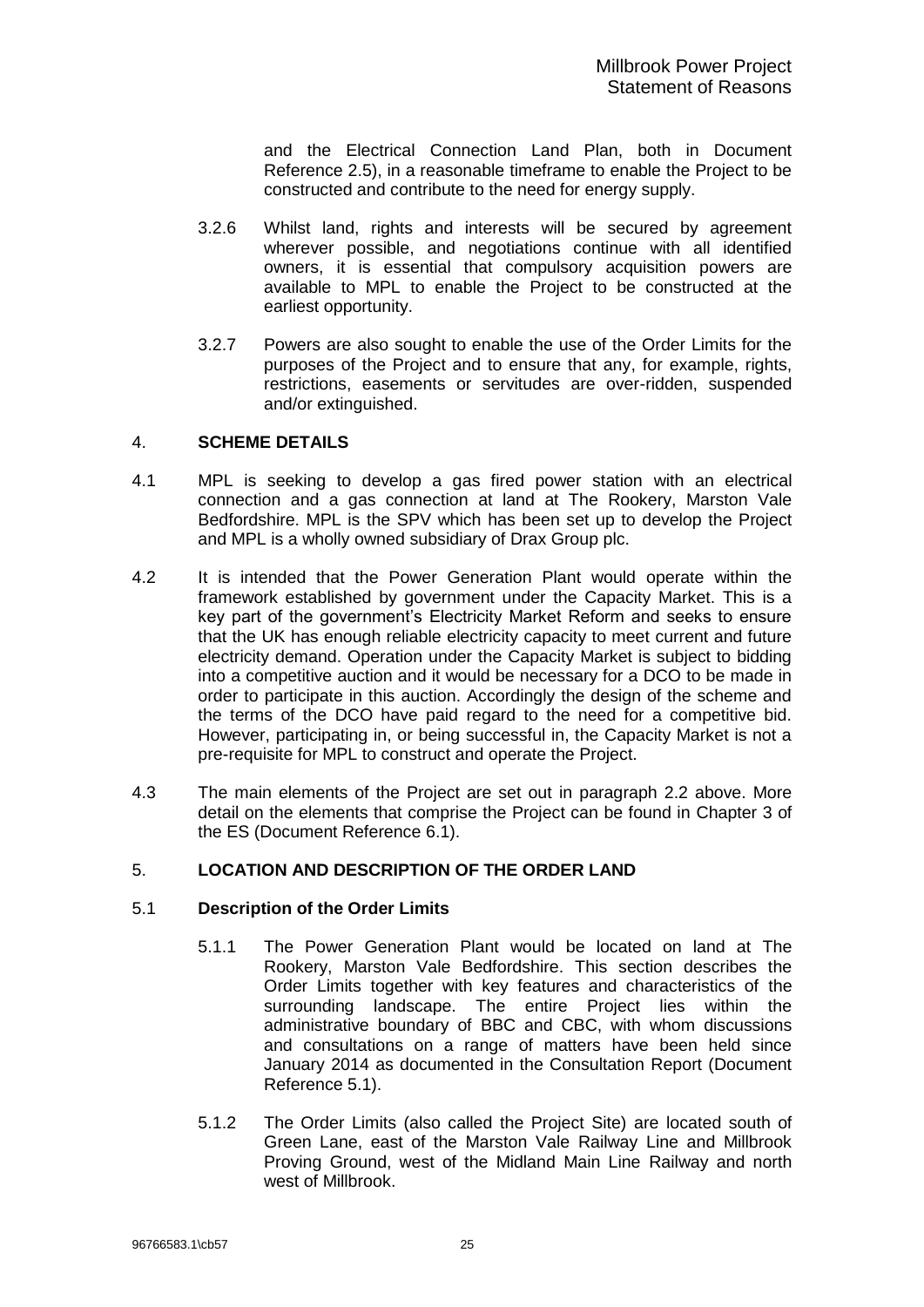## **Power Generation Plant**

5.1.3 The area required by the Power Generation Plant extends to 12.5 ha covering part of The Rookery disused clay pits to the south of Green Lane and east of South Pillinge Farm.

#### **Gas Connection**

5.1.4 The Gas Connection corridor would be constructed between the AGI and the Generating Equipment. The Pipeline begins at the AGI which would allow connection to the NTS feeder line, east of Millbrook Proving Ground approximately 1.45km south of the Generating Equipment Site crossing the farm track accessing farmland, continuing north across public footpath 7 and Houghton Lane, running north under the Overhead Transmission Lines and parallel to the Midland Main Line Railway, turning north west across the CLH Pipeline System and public footpath 15 before turning westwards into the Power Generation Plant.

## **Electrical Connection**

5.1.5 The Electrical Connection would be constructed between the Substation and the new transmission tower (replacing an existing tower and to be built within the existing NETS corridor, to the south east of Pillinge Cottages). The underground cables exit the Substation and travel west then immediately south running parallel to South Pillinge Farm and Pillinge Cottages terminating at the new transmission tower.

#### 5.2 **Description of the Order Land**

- 5.2.1 MPL is seeking compulsory acquisition powers to secure certain lands, rights and interests within the Order Limits to facilitate the Project.
- 5.2.2 The land over which compulsory acquisition powers are sought in respect of the **freehold** is shown edged red and shaded **pink** on the Land Plans (Document Reference 2.5). This land is described in more detail in the Book of Reference (Document Reference 4.3). Article 19 of the DCO is relied upon in respect of this land.
- 5.2.3 The land over which only **new rights** (including restrictive covenants) are being compulsory sought is shown edged red and shaded **blue** on the Land Plans (Document Reference 2.5). This land is described in more detail in the Book of Reference (Document Reference 4.3). Article 22 of the DCO is relied upon in respect of these rights.
- 5.2.4 Plot 4 PGP is required to access the Power Generation Plant. MPL seeks a right of access of no more than 15 metres in width during construction and the right to construct, use and maintain a permanent access road of no more than 10 metres in width (including any verges). The access road will connect into the existing access road that has been constructed by the undertaker pursuant to numbered work 5A of the Rookery South (Resource Recovery Facility) Order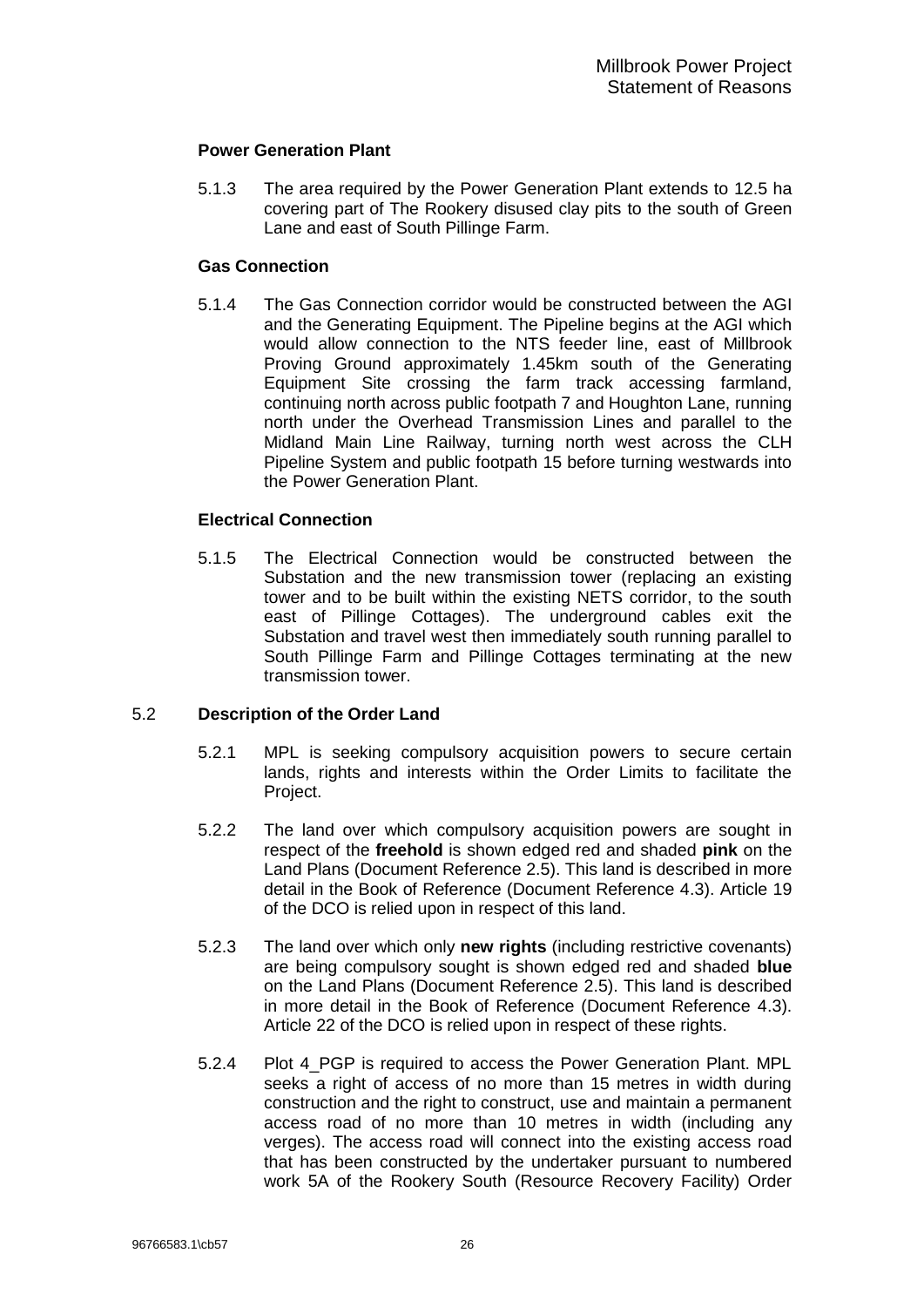2011. Plot 5\_PGP is also required to access the Power Generation Plant and follows the route of the existing access road that has been constructed by the undertaker pursuant to numbered work 5A of the Rookery South (Resource Recovery Facility) Order 2011. Plot 5\_PGP also includes sufficient land to enable MPL to carry out works to create a new junction with Green Lane (which has not yet been completed pursuant to the Rookery South (Resource Recovery Facility) Order 2011) and to install services and erect fencing adjacent to the existing access road..

- 5.2.5 Plots 6\_EC and 9\_EC are required for the Electrical Connection. MPL is seeking powers to acquire part of the land for the SECs and seeking new rights over the remaining land, to facilitate the construction, operation and maintenance of the Electrical Connection. A maximum of 0.16 ha of land is permanently required for each of the SECs (Work No. 6(a)). The exact position of the SECs is not yet known as final design and layout of the facility has not yet been undertaken. The final design, layout and micro siting will be subject to detailed engineering assessments. It is standard practice for major infrastructure projects that the full range of investigations and surveys is not carried out until the detailed design stage. These plots therefore include a degree of flexibility to accommodate the siting of the SECs, subject to detailed design, and to allow for mitigation, including landscaping and planting, in order to mitigate certain environmental effects around the boundaries of this facility. Detailed design of the Electrical Connection would be undertaken by NGET following the grant of any consent for the Project, taking into account this evolutionary design process and the fact that mitigation proposals would need to be finalised alongside this design. MPL will only compulsorily acquire the minimum amount of land necessary to construct, use and maintain the SECs. New rights may be acquired and restrictions imposed over the remainder of plots 6\_EC and 9\_EC to facilitate the Electrical Connection and the provision and maintenance of the proposed landscaping and planting.
- 5.2.6 MPL considers the inclusion of 6\_EC and 9\_EC as land to be acquired to be reasonably necessary and that the compelling case test is met in the circumstances of the case.
- <span id="page-28-0"></span>5.2.7 Plots 1 GC, 7 GC, 8 GC, 9 GC and 10 GC are required for the Pipeline forming part of the Gas Connection. The Pipeline route has an approximate length of 1.8 km and its direction and width varies to account for natural and man made features along the route, but generally provides for a working width of 50m. The permanent easement width would likely generally be 10m. The micro siting for the Pipeline will be subject to detailed engineering assessments. MPL will only compulsorily acquire rights and impose restrictions over the minimum amount of land necessary to construct, use and maintain the Pipeline.
- 5.2.8 The land over which **temporary use** is sought pursuant to Articles 28 and 29 of the DCO is shown (for ease of understanding) edged red and shaded **yellow** on the Land Plans (Document Reference 2.5). This land is described in more detail in the Book of Reference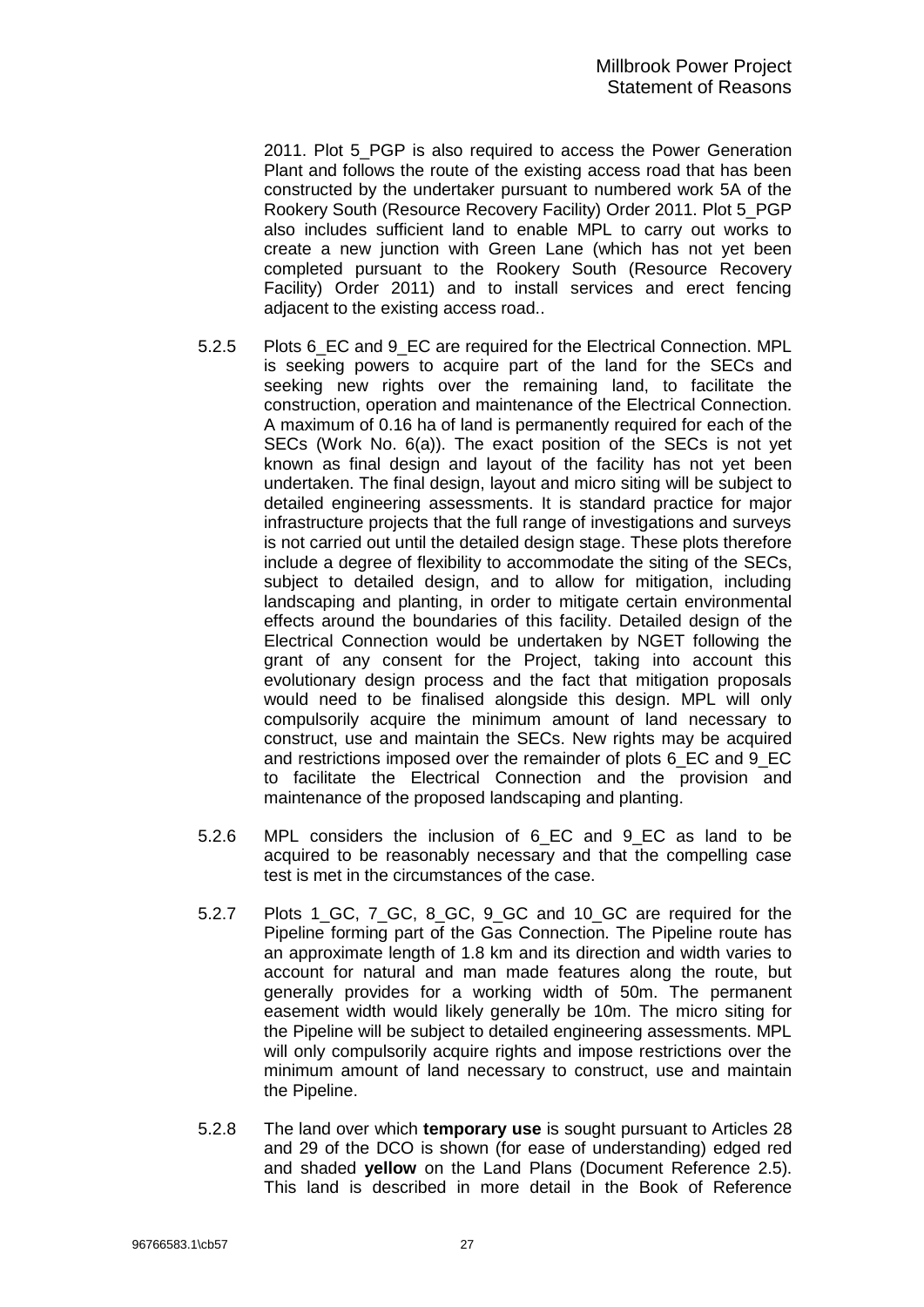(Document Reference 4.3). Articles 28 and 29 of the DCO are relied upon in respect of this land and, as such, no compulsory acquisition of rights is sought.

5.2.9 Where MPL is seeking either land or new rights over land, then temporary use of such land pursuant to Articles 28 and 29 is also sought. As such, these parcels are shown as pink or blue in accordance with the above conventions in the same way as for land as set out at [5.2.6](#page-28-0) above.

#### 5.3 **Private rights, interests, other rights and restrictive covenants affecting the Order Land to be extinguished, suspended or overridden**

- 5.3.1 Pursuant to Article 23 of the DCO:
	- (a) all private rights over **land** subject to compulsory acquisition under the DCO are to be **extinguished**;
	- (b) all private rights over land subject to the compulsory acquisition of **rights** under the DCO are to be **suspended and unenforceable** or, where so notified by MPL, **extinguished** in so far as in either case their continuance would be inconsistent with the exercise of that right; and
	- (c) all private rights over land of which MPL takes **temporary possession** are to be **suspended and unenforceable** for so long as MPL remains in possession of the land and so far as their continuance would be inconsistent with the exercise of the temporary possession of that land.
- 5.3.2 Article 20 of the DCO is based on Section 237 of the Town and Country Planning Act 1990 and gives MPL the authority to carry out or use the authorised development and do anything else authorised by the DCO notwithstanding that it involves the interference with an interest or right (meaning any easement, liberty, privilege, right or advantage annexed to land and adversely affecting other land including any natural right to support) or a breach of a restrictive covenant. In this case, the interest, right or restrictive covenant would be overridden.
- 5.3.3 Part 3 of the Book of Reference (Document Reference 4.3) identifies those plots where rights may be overridden, suspended or extinguished under Articles 20 and 23.

## 5.4 **MATTERS AFFECTING THE ORDER LAND AND BEING INTERFERED WITH BY THE PROJECT**

## **Public Highways**

- 5.4.1 Within the Order Land, there are the following publically adopted highways which will be affected by the Project:
	- (a) Green Lane from which a new junction is to be constructed which will connect to the existing access road constructed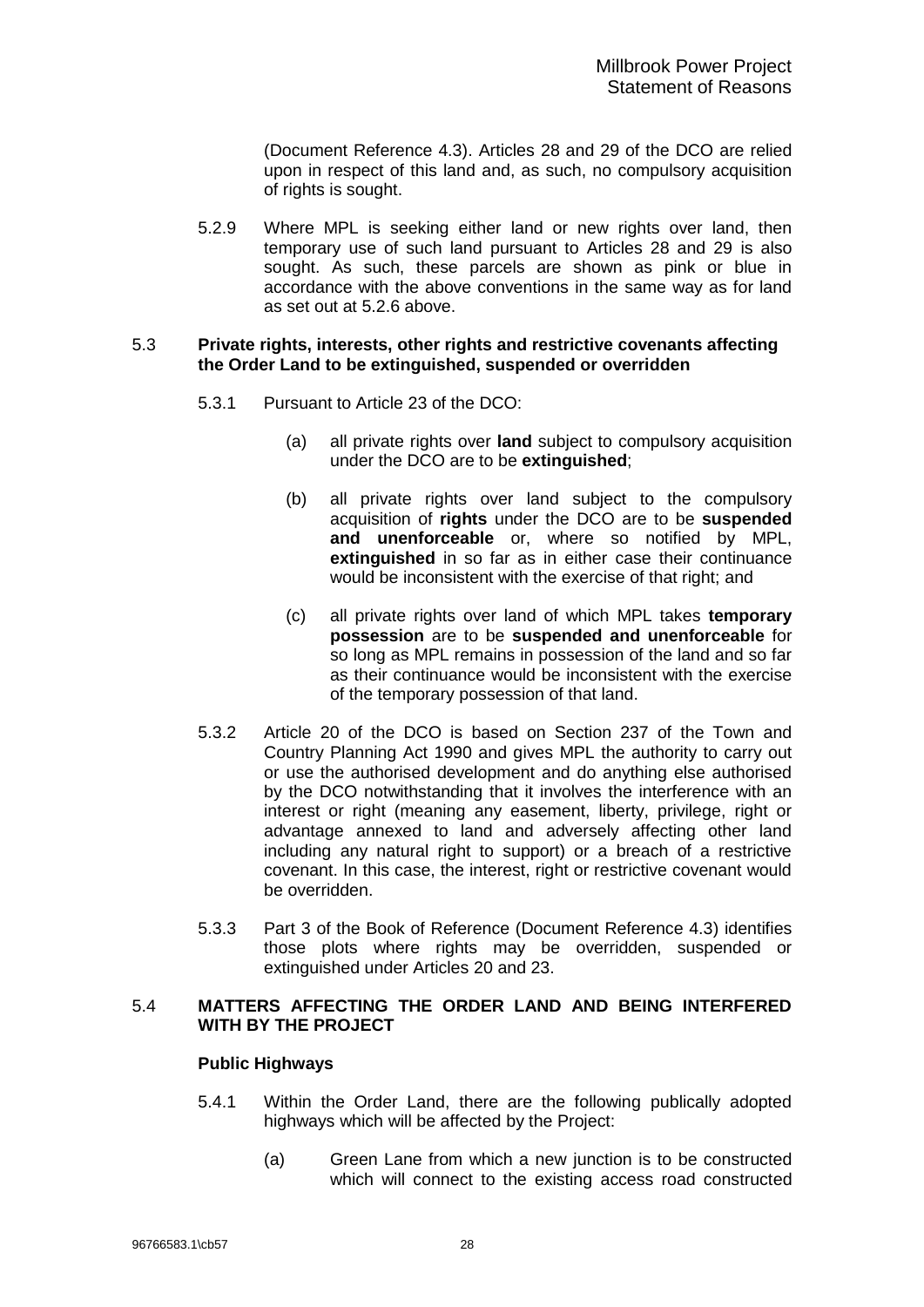pursuant to numbered work 5A of the Rookery South (Resource Recovery Facility) Order 2011. A new access road will connect the existing access road to the Project;

- (b) Station Lane will be affected by oversailing works of the Electrical Connection. This will include temporary closure to allow the erection and dismantling of safety equipment required for the construction of the Electrical Connection and temporary traffic management measures to ensure safe access to the Electrical Connection by construction vehicles;
- (c) Houghton Lane will be affected by drilling operations under the highway in connection with the Gas Connection; the creation of a new means of access to serve the AGI and temporary traffic management measures on the highway at the crossing point for construction vehicles in the vicinity of the Gas Connection.
- 5.4.2 In respect of these public highways, MPL is relying on Articles 8, 9, 10, 11, 12, 14 and 27 of the DCO in relation to street works to enter onto them and to lay and maintain apparatus in them, to construct means of access and to create temporary prohibitions and restrictions of the use of such streets to carry out such works. Where no compulsory acquisition of rights is required on, under or over streets, then the street is not shaded on the Land Plans (i.e. it remains white) as the aforementioned Articles will be relied upon.
- 5.4.3 Any interference with rights, restrictions etc. over the Order Land arising from the exercise of any Articles in the Order which provide statutory access and/or use of land within the Order Limits are captured in Part 3 of the Book of Reference (Document Reference 4.3).
- 5.4.4 Access to all premises adjoining public highways affected by the Project will be maintained at all times during the execution and operation of the works and will not be materially affected by the operation of the Project.

## **Utility Rights**

- 5.4.5 Article 30 gives MPL the authority to acquire land and rights from Statutory Undertakers, and to extinguish or suspend their rights, and to remove or reposition their apparatus, subject to the provisions of Schedule 10 which contains protective provisions for their benefit.
- 5.4.6 Where the rights of utilities, in relation to their apparatus, are interfered with, steps will be taken to remove or reposition their apparatus so that utility services can be reinstated, maintained and operated. Articles 30, 31 and 32 of the DCO will be relied upon in this respect.
- 5.4.7 MPL has contacted the applicable statutory undertakers in respect of the Protective Provisions that they would like to see in the DCO. Discussions are ongoing in this regard (see section [8.3](#page-50-2) below),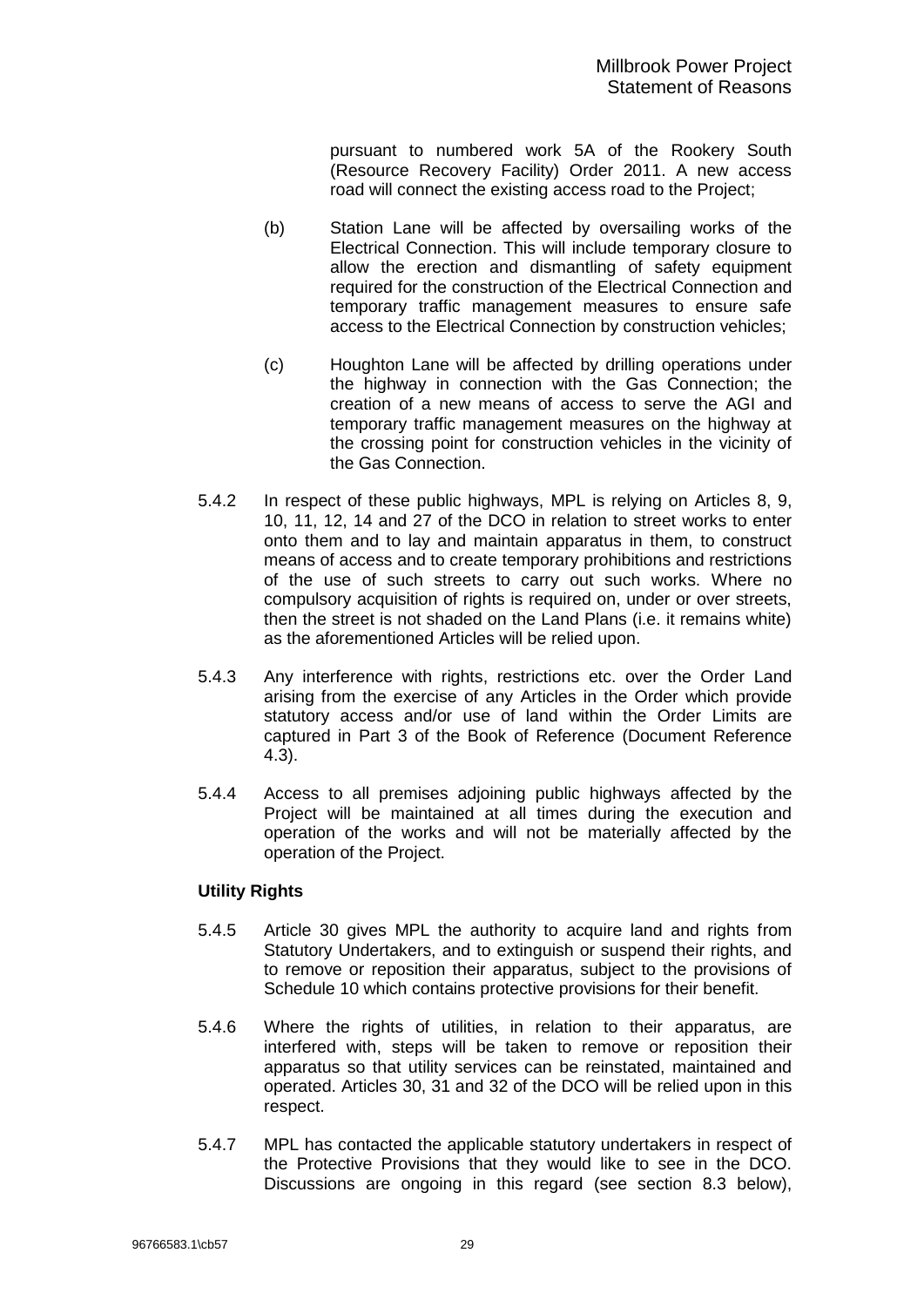however draft Protective Provisions are included in the draft DCO submitted with the DCO Application.

#### <span id="page-31-0"></span>**Other powers which may constitute an interference with land and/or rights over land**

- 5.4.8 The DCO contains the following additional powers which may constitute an interference with land and/or rights over land and as such are captured in Part 3 of the Book of Reference (Document Reference 4.3):
	- (a) Article 16 Discharge of water;
	- (b) Article 17 Authority to survey and investigate the land;
	- (c) Article 18 Removal of Human Remains; and
	- (d) Article 33 Felling or lopping of trees and removal of hedgerows.

#### <span id="page-31-1"></span>6. **NEED FOR THE COMPULSORY ACQUISITION OF LAND AND RIGHTS**

#### 6.1 **The matters to which the Secretary of State must have regard**

- 6.1.1 Under Section 122 of the PA 2008, a DCO which includes compulsory acquisition powers may be granted only if the conditions in Sections 122(2) and 122(3) of the PA 2008 are met. The conditions to be met are:
	- (a) at Section 122(2), that the land is required for the development to which the DCO relates or is required to facilitate or is incidental to the development (see this section [6\)](#page-31-1); and
	- (b) at Section 122(3), there is a compelling case in the public interest for the land to be acquired compulsorily. The Secretary of State must be persuaded that the public benefits from the compulsory acquisitions will outweigh the private loss suffered by those whose land is to be acquired or from whom new rights are to be acquired (see this section [6\)](#page-31-1).
- 6.1.2 In respect of the Section 122(2) condition, the Guidance (at paragraph 11) states that applicants should be able to demonstrate to the satisfaction of the Secretary of State that the land in question is needed for the development for which consent is sought. The Guidance goes on to say that the Secretary of State will need to be satisfied that the land to be acquired is no more than is reasonably required for the purposes of the development.
- 6.1.3 In respect of the Section 122(3) condition, the Guidance (at paragraph 13) states that the Secretary of State will need to be persuaded that there is compelling evidence that the public benefits that would be derived from the compulsory acquisition will outweigh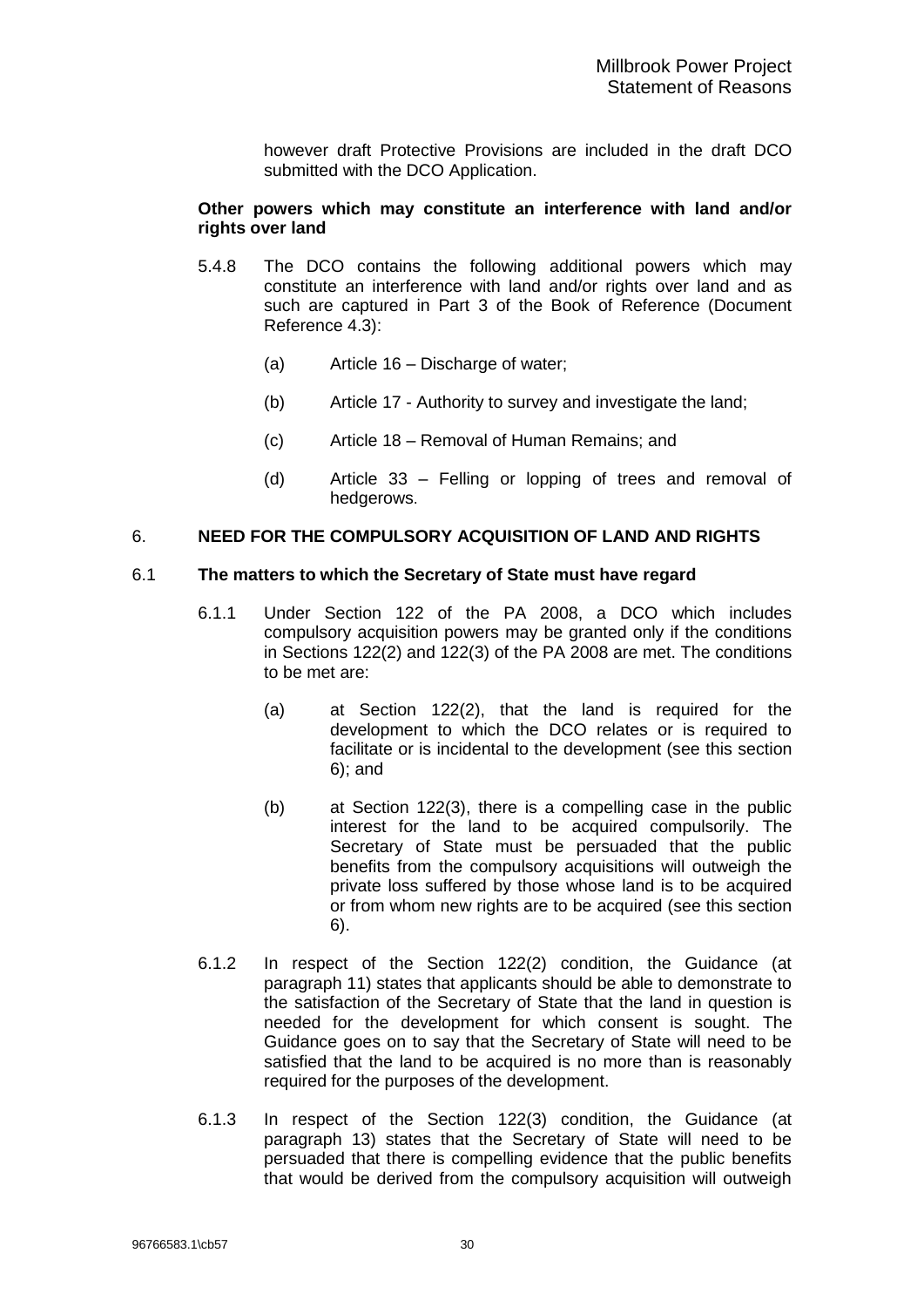the private loss that would be suffered by those whose land is to be acquired. At paragraph 14, the Guidance states that in determining where the balance of public interest lies, the Secretary of State will weigh up the public benefits that a scheme will bring against any private loss to those affected by compulsory acquisition.

- 6.1.4 Further, paragraphs 8 to 10 of the Guidance also set out a number of general considerations that the applicant must demonstrate to the satisfaction of the Secretary of State when justifying an order authorising compulsory acquisition. These are as follows:
	- (a) that all reasonable alternatives to compulsory acquisition (including modifications to the Project) have been explored (see section [6.7](#page-44-0) below);
	- (b) that the proposed interference with the rights of those with an interest in the land is for a legitimate purpose and is necessary and proportionate (see sections [6.4](#page-34-0) to [6.7](#page-44-0) below);
	- (c) that MPL has a clear idea of how it intends to use the land which it is proposed to acquire (see sections [6.4](#page-34-0) to [6.7](#page-44-0) below);
	- (d) that there is a reasonable prospect of the requisite funds for the acquisition becoming available (see the Funding Statement (Document Reference 4.2); and
	- (e) that the purposes for which compulsory acquisition of land powers are included in the DCO are legitimate and are sufficient to justify interfering with the human rights of those with an interest in the land affected (see sections [6.4](#page-34-0) to [6.7](#page-44-0) and [9](#page-54-1) below).
- 6.1.5 This statement sets out the factors that MPL considers demonstrate that the conditions in Section 122 of the PA 2008, and the considerations set out in the Guidance, are satisfied.

## 6.2 **Need for Compulsory Acquisition (Sections 122(2) and (3) of the PA 2008)**

6.2.1 As stated above at paragraph [3.2.3,](#page-25-0) MPL completed an option agreement for that part of the Order Limits on which the Power Generation Plant is to be located together with part of the Gas Connection and part of the Electrical Connection. However, MPL is including this land within the Order Land in order to ensure that land assembly and title to the Order Land can be secured with certainty. MPL is also including this land within the Order land so as to ensure that certain easements and other private rights identified as affecting that land are extinguished, so as to facilitate the construction and operation of the Project without hindrance (see the Book of Reference (Document Reference 4.3). In addition, there may be unknown rights, restrictions, easements or servitudes affecting that land which also need to be overridden, removed and/or extinguished in order to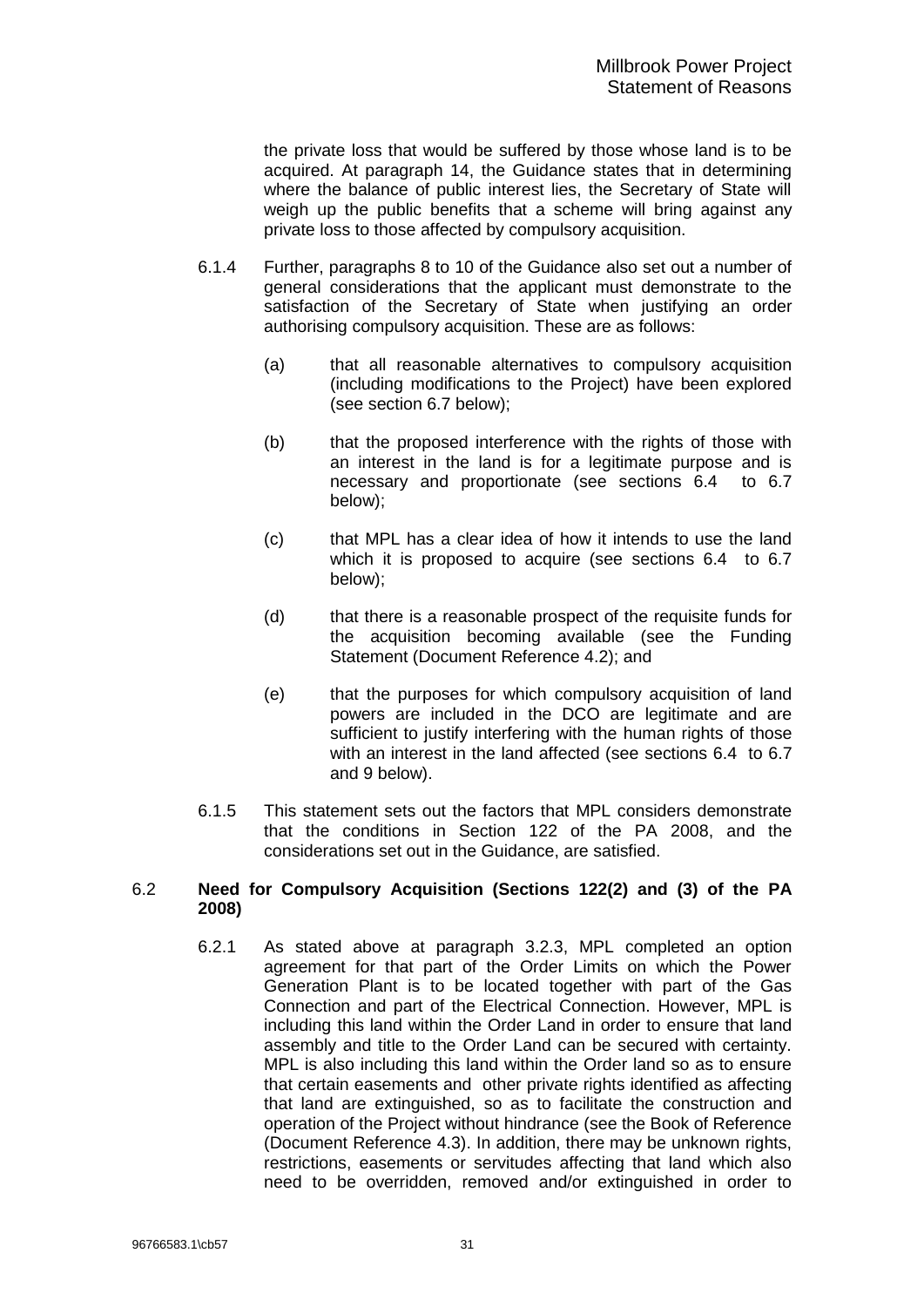facilitate the construction and operation of the Project without hindrance.

- 6.2.2 In addition, to ensure that the Project can be facilitated, and the Government's policy in relation to the timely provision of new generating capacity is met within a reasonable timescale, MPL requires the acquisition of a number of property interests in third party ownership and the grant of powers to facilitate acquisition and/or creation of rights (including restrictive covenants) and interests and to suspend or extinguish rights and other interests in or over land.
- 6.2.3 MPL has been seeking to acquire the remaining land, rights (and restriction) over land and temporary use of land (shown edged red and shaded pink, blue and yellow respectively on the Land Plans (Document Reference 2.5)) by private treaty, in order to ensure implementation of the Project. However, it has not yet been possible to acquire all of the land, the temporary use of land and the rights required by private treaty. In addition, MPL requires certain matters to be suspended, overridden or extinguished within the Order Land so as to ensure there are no impediments to the construction, operation and maintenance of the Project.
- 6.2.4 MPL will continue to endeavour to purchase the land, the rights and other interests and the temporary use of land, as well as secure the removal of matters affecting the Order Land that may impede the Project, by agreement wherever possible. This approach of making the application for powers of compulsory acquisition in the Application for the DCO and, in parallel, conducting negotiations to acquire land by agreement, accords with paragraph 26 of the Guidance.
- 6.2.5 MPL's justification for seeking compulsory acquisition powers, in accordance with the provisions of the PA 2008, is to secure land, the temporary use of land, the permanent rights and other interests required to enable MPL to construct, operate and maintain the Project within a reasonable commercial timeframe. The inclusion of powers of compulsory acquisition in the DCO is sought in order to ensure that this can be achieved. The land and rights (including restrictive covenants) together with the land required for temporary use is no more than that is required to facilitate the Project, its construction and future maintenance. The necessary powers, together with powers to suspend, override and extinguish rights and other interests in or over land, are contained in Part 3 and Part 5 of the draft DCO which accompanies the Application.

#### 6.3 **The interaction between the Millbrook Power Project and the Rookery South (Resource Recovery Facility) Order 2011**

6.3.1 There is an element of overlap between the authorised development in the Rookery South (Resource Recovery Facility) Order 2011 (promoted by Covanta Rookery South Limited) and the Project. However, there is no overlap between the generating station and waste recovery facility (Work Nos. 1 and 2 in the Rookery South (Resource Recovery Facility) Order 2011 and the Generating Equipment and Substation (Work Nos. 1A, 1B, 1C, 1D and 5) (for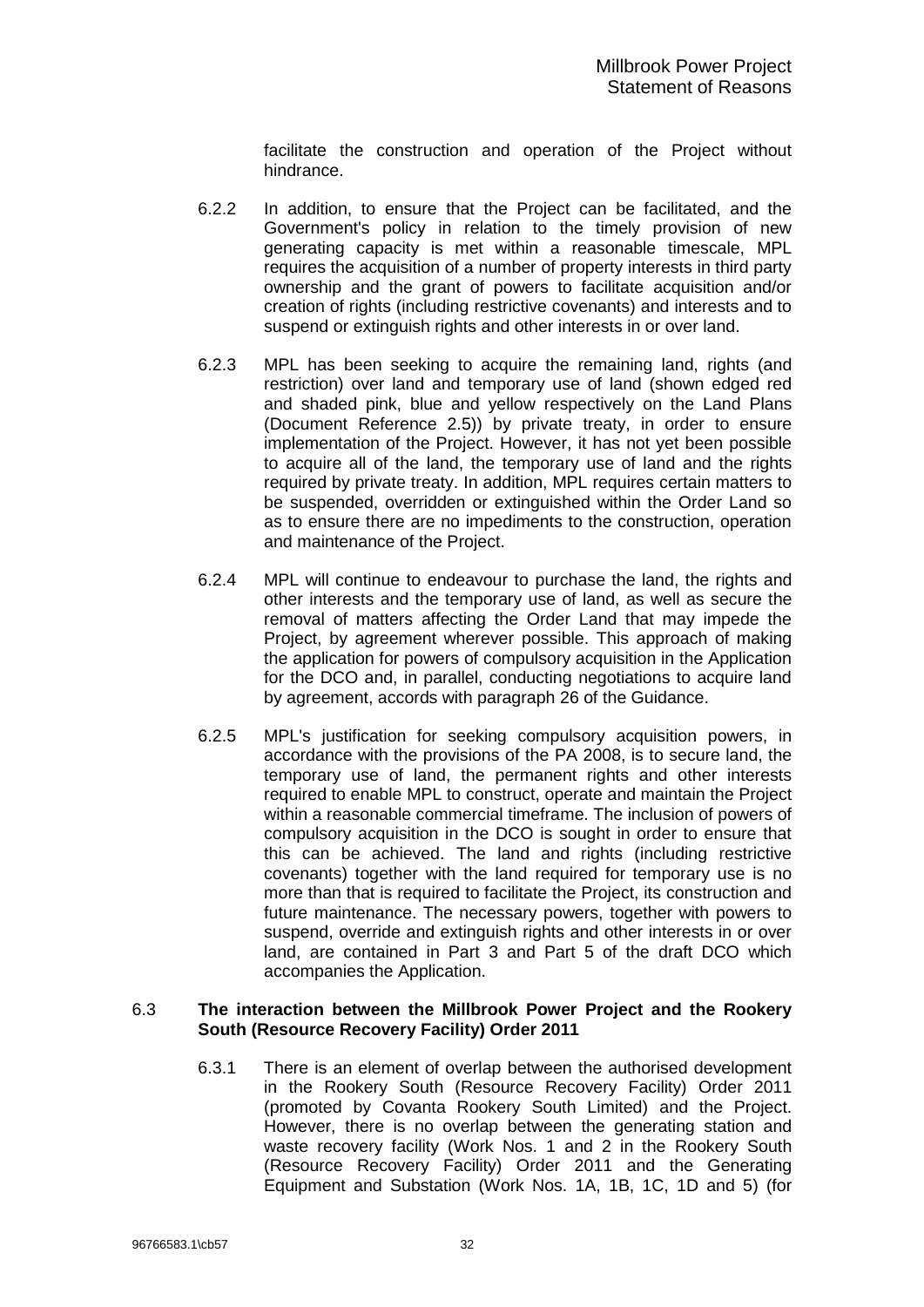further details see Appendix 5 of the Planning Statement (Document Reference 10.2).

- 6.3.2 MPL and Covanta Rookery South Limited are currently discussing the terms of protective provisions and/ or an interface agreement that will enable the works permitted by the Rookery South (Resource Recovery Facility) Order 2011 and the DCO to be carried concurrently or simultaneously without prohibiting or causing any adverse impacts to the other project.
- 6.3.3 MPL has included protective provisions in the DCO for the benefit of Covanta Rookery South Limited. The draft protective provisions are set out in Part 6 of Schedule 10 of the DCO.
- 6.3.4 MPL also proposes to amend the Rookery South (Resource Recovery Facility) Order 2011 to include protective provisions for the benefit of the MPL. The protective provisions will ensure that Covanta Rookery South Limited cannot use the powers in the Rookery South (Resource Recovery Facility) Order 2011 to:
	- (a) prevent the Applicant from accessing the Generating Equipment Site or the Substation Site;
	- (b) access or carry out works to the Generating Equipment Site or the Substation Site; and
	- (c) interfere with, override or extinguish any rights acquired by the Applicant for the Electrical Connection and/or Gas Connection.
- 6.3.5 This provision is required to ensure that there is no impediment to the construction or operation of the works permitted by the DCO.

## <span id="page-34-0"></span>6.4 **Compulsory Acquisition of freehold**

6.4.1 The intended purpose for which land is subject to proposed powers of compulsory acquisition in Article 19 of the DCO and the status of negotiations with owners and occupiers is summarised in Table 2 below. This is described by reference to the numbered works set out in Schedule 1 to the DCO and shown on the Works Plan (Document Reference 2.6) and by plot number as referenced in the Book of Reference and Land Plans (Document References 4.3 and 2.5 respectively).

#### 6.5 **Compulsory Acquisition of / Creation of New Rights (including restrictive covenants)**

6.5.1 A number of rights (including restrictive covenants) are sought to facilitate MPL and all persons authorised on its behalf to construct, use and maintain at all times both, during and post construction periods, the Power Generation Plant, Gas Connection and Electrical Connection. The rights and restrictive covenants are set out in Table 1. Routes have been chosen to minimise adverse impacts on third party land.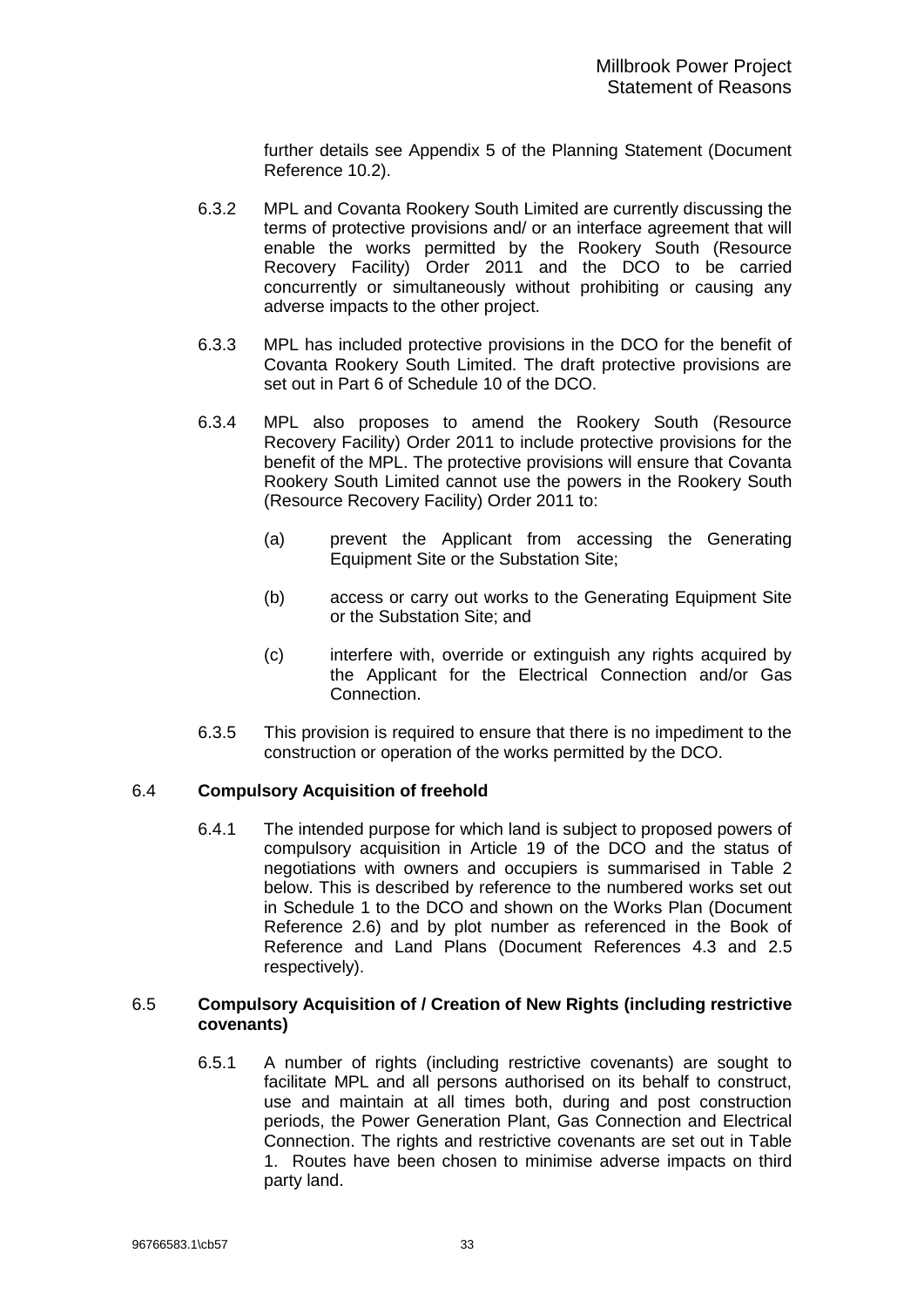## Table 1

| <b>Class</b><br>1<br>Compulsory<br>acquisition and the<br>creation of rights,<br>and the imposition<br>of restrictions, for<br>the installation and<br>the<br>of<br>use<br>authorised<br>development | Means all rights and restrictions necessary for the undertaker<br>and / or those authorised by the undertaker:                                                                                                                                                                                                                                                                                                                                                                                                                        |
|------------------------------------------------------------------------------------------------------------------------------------------------------------------------------------------------------|---------------------------------------------------------------------------------------------------------------------------------------------------------------------------------------------------------------------------------------------------------------------------------------------------------------------------------------------------------------------------------------------------------------------------------------------------------------------------------------------------------------------------------------|
| a)                                                                                                                                                                                                   | to enter on foot, with or without vehicles, plant and machinery for                                                                                                                                                                                                                                                                                                                                                                                                                                                                   |
|                                                                                                                                                                                                      | all purposes in connection with the construction, use and<br>maintenance of a drainage ditch together with the right to<br>construct, connect to, use, maintain, inspect, alter, remove,<br>refurbish, reconstruct, replace, protect and improve a drainage<br>ditch                                                                                                                                                                                                                                                                  |
| b)                                                                                                                                                                                                   | to pass and repass on foot, with or without vehicles, plant and                                                                                                                                                                                                                                                                                                                                                                                                                                                                       |
|                                                                                                                                                                                                      | machinery over the low level restoration scheme secondary<br>access track for all purposes in connection with the construction,<br>use and maintenance of the authorised development together<br>with the right to maintain and improve the low level restoration<br>scheme secondary access track                                                                                                                                                                                                                                    |
| C)                                                                                                                                                                                                   | to pass and repass on foot, with or without vehicles, plant and<br>machinery for all purposes in connection with the construction,<br>use and maintenance of the authorised development                                                                                                                                                                                                                                                                                                                                               |
| d)                                                                                                                                                                                                   | to construct, use, maintain and improve a permanent means of<br>access and to install, retain, use, maintain, inspect, alter,<br>remove, refurbish, reconstruct, replace, protect and improve<br>sewers, drains, pipes, ducts, mains, wires, cables, conduits,<br>flues, fibre optic cables and other conducting media of<br>whatsoever nature under and/or adjacent to the permanent<br>means of access                                                                                                                              |
| e)                                                                                                                                                                                                   | to pass and repass on foot, with or without vehicles, plant and<br>machinery for all purposes in connection with the construction,<br>use and maintenance of a safety barrier(s) together with the right<br>to construct, use, maintain, inspect, alter, remove, refurbish,<br>reconstruct, replace and improve a safety barrier(s)                                                                                                                                                                                                   |
| f)                                                                                                                                                                                                   | to pass and repass on foot, with or without vehicles, plant and<br>machinery for all purposes in connection with the construction,<br>use and maintenance of a safety barrier(s)                                                                                                                                                                                                                                                                                                                                                      |
| g)                                                                                                                                                                                                   | to install, execute, implement, retain, repair, improve, renew,<br>relocate<br>and<br>plant trees, woodlands,<br>remove,<br>shrubs,<br>hedgerows, seeding and other ecological measures together<br>with the right to maintain, inspect and replant such trees, shrubs<br>and landscaping and the right to pass and repass on foot, with or<br>without vehicles, plant and machinery for all purposes in<br>with the implementation and maintenance<br>connection<br>οf<br>landscaping and ecological mitigation or enhancement works |
| h)                                                                                                                                                                                                   | to install, retain, use, maintain, inspect, alter, remove, refurbish,<br>reconstruct, replace, protect and improve 400kV electricity<br>cables up to 120mm in diameter, telecommunications and other                                                                                                                                                                                                                                                                                                                                  |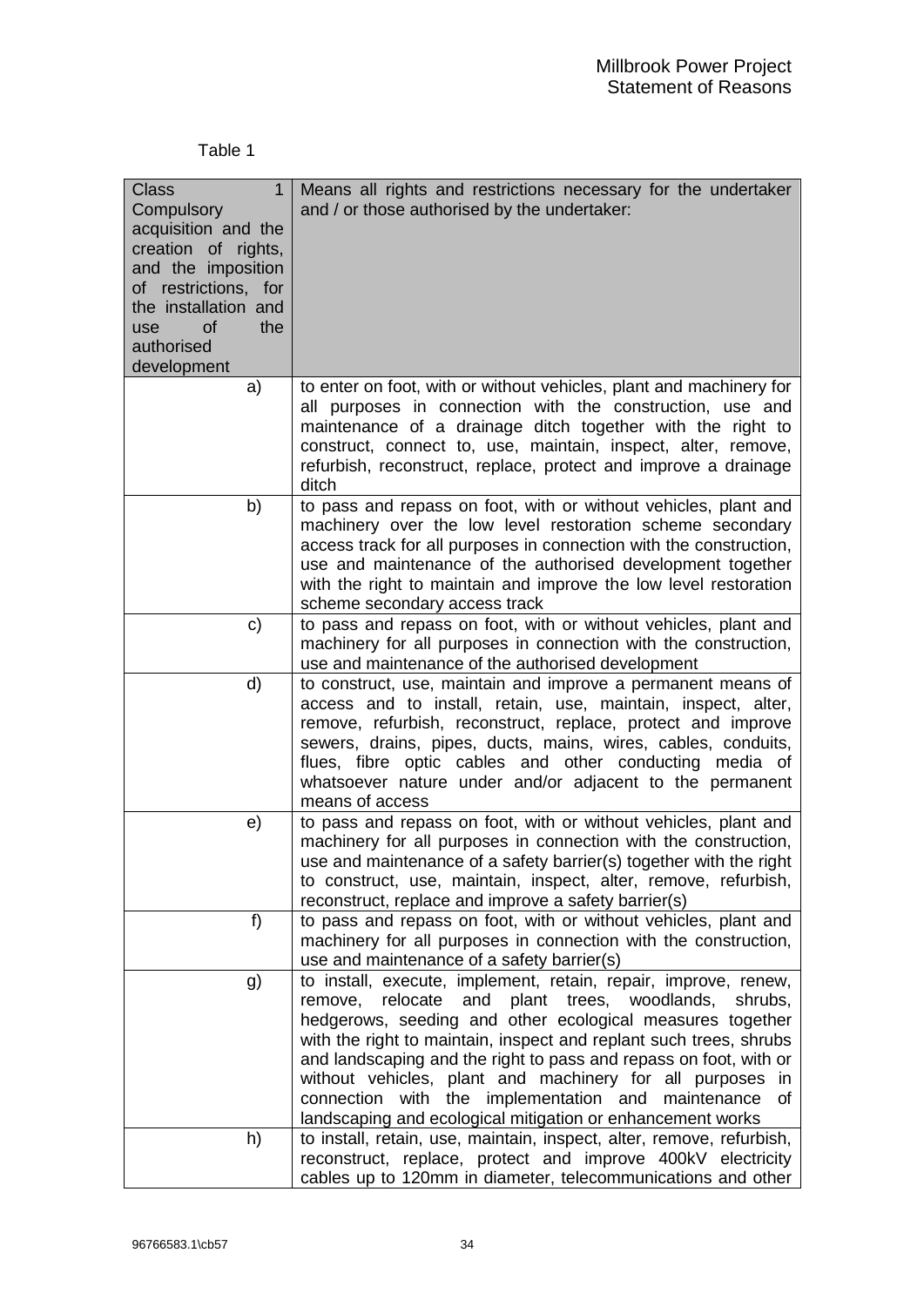| <b>Class</b><br>1<br>Compulsory<br>acquisition and the<br>creation of rights,<br>and the imposition<br>of restrictions, for<br>the installation and<br>of<br>the<br>use<br>authorised<br>development | Means all rights and restrictions necessary for the undertaker<br>and / or those authorised by the undertaker:                                                                                                                                                                                                                                                |
|------------------------------------------------------------------------------------------------------------------------------------------------------------------------------------------------------|---------------------------------------------------------------------------------------------------------------------------------------------------------------------------------------------------------------------------------------------------------------------------------------------------------------------------------------------------------------|
|                                                                                                                                                                                                      | ancillary apparatus and any other works as necessary together<br>with the right to fell, trim or lop trees and bushes which may<br>obstruct or interfere with the said cables, telecommunications<br>and other ancillary apparatus                                                                                                                            |
| i)                                                                                                                                                                                                   | to install, retain, use, maintain, inspect, alter, remove, refurbish,<br>reconstruct, replace, protect and improve a high pressure gas<br>pipeline of up to 250mm nominal bore, telecommunications and<br>other ancillary apparatus and any other works as necessary                                                                                          |
| j)                                                                                                                                                                                                   | to pass and repass on foot, with or without vehicles, plant and<br>machinery for all purposes in connection installation, use and<br>maintenance of a high pressure gas pipeline of up to 250mm<br>nominal bore, telecommunications and other ancillary apparatus<br>and any other works as necessary                                                         |
| $\mathsf{k}$                                                                                                                                                                                         | to pass and repass on foot, with or without vehicles, plant and<br>machinery for all purposes in connection with the construction,<br>use and maintenance of an above ground installation                                                                                                                                                                     |
| $\vert$                                                                                                                                                                                              | to maintain and improve the access track and to install, retain,<br>use, maintain, inspect, alter, remove, refurbish, reconstruct,<br>replace, protect and improve sewers, drains, pipes, ducts,<br>mains, wires, cables, conduits, flues, fibre optic cables and other<br>conducting media of whatsoever nature under and/or adjacent to<br>the access track |
| m)                                                                                                                                                                                                   | Restrictions on erecting buildings or structures, altering ground<br>levels, planting trees or carrying out operations or actions which<br>may obstruct, interrupt, or interfere with the exercise of the rights                                                                                                                                              |

- 6.5.2 The intended purpose for which new rights (including restrictive covenants) are sought under Article 22 of the DCO and the status of negotiations with owners and occupiers is summarised in Table 2 below. This is described by reference to the numbered works set out in Schedule 1 to the DCO and shown on the Works Plan (Document Reference 2.6) and by plot number as referenced in the Book of Reference and Land Plans (Document References 4.3 and 2.5).
- 6.5.3 There is a need to impose restrictive covenants in relation to new rights required in connection with the Project.
- 6.5.4 Planning Inspectorate guidance in Advice Note 15 concerning the drafting of DCOs (paragraphs 26.1-26.3) advises that it may be appropriate to include a power to impose restrictive covenants over part of the land which is subject to compulsory acquisition or use under the DCO. The guidance states that before deciding whether or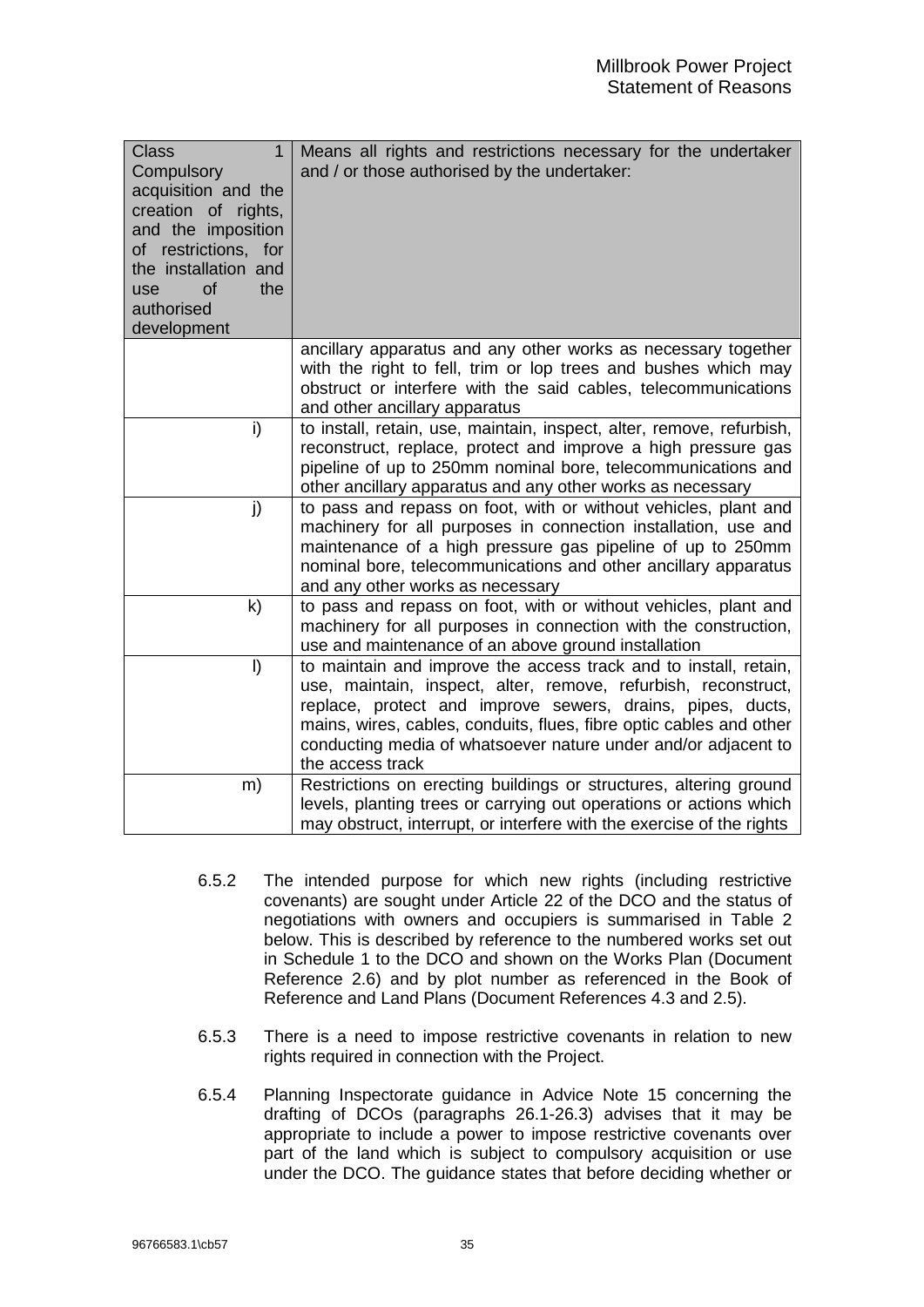not such a power is justified the Secretary of State will need to consider issues such as proportionality; the risk that use of land above or below a structure could be sterilised if it has to be acquired outright in the absence of a power to impose restrictive covenants; or whether there is for example a policy of establishing a continuous protection zone for the infrastructure network which could be secured more efficiently with the benefit of this power.

- 6.5.5 The guidance states that the power to impose restrictive covenants over land above a buried cable or pipe, or where a slope contains artificial reinforcement has been granted in DCOs, and cites article 20 of the M1 Junction 10A (Grade Separation) Order 2013 and article 22 of the Network Rail (Norton Bridge Area Improvements) Order 2014 as examples. The guidance advises that in order to enable the Secretary of State to consider whether the imposition of restrictive covenants is necessary for the purposes of implementing an NSIP and appropriate in human rights terms, applicants should be prepared to fully explain and justify the need for including such powers.
- 6.5.6 MPL has had regard to this guidance in preparing its DCO. Article 22 includes power to impose restrictive covenants in relation to land over which new rights are acquired. MPL considers the imposition of such a power to be justified and proportionate in the circumstances of this case, in order to protect and preserve the integrity of the Electrical Connection and Gas Connection. These restrictions are required to protect the apparatus from becoming exposed, damaged or built over; preventing operations which may obstruct, interrupt or interfere with apparatus and the exercise of new rights required; ensure that access for future maintenance can be facilitated; in the interests of safety of persons using or present on the subject land; and to ensure that land requirements are minimised so far as possible. Use of the land would be sterilised if the land above the pipes or cables had to be acquired. In the absence of such a power it is submitted that this is justifiable to protect the Project and its operation. Similar powers have been granted in the context of NSIP gas fired power stations including the Meaford Gas Fired Generating Station Order 2016 (article 18) and the Wrexham Gas Fired Generating Station Order 2017 (article 18).

## <span id="page-37-0"></span>6.6 **Temporary use of land pursuant to Articles 28 and 29 of the DCO**

- 6.6.1 Temporary use of land pursuant to Articles 28 and 29 is required in order to facilitate the use of land by MPL and all persons authorised on its behalf during the construction period and maintenance period of the Project.
- 6.6.2 The intended purpose, for which temporary use is sought pursuant to Articles 28 and 29 of the DCO, is set out in Schedule 8 of the DCO and shown coloured "yellow" on the Land Plans (Document Reference 2.5). Schedule 8 of the DCO refers to the numbered works set out in Schedule 1 to the DCO and shown on the Works Plan (Document Reference 2.6) and to the plot numbers as referenced in the Book of Reference and Land Plans (Document References 4.3 and 2.5 respectively). The status of negotiations with owners and occupiers is summarised in Table 2 below.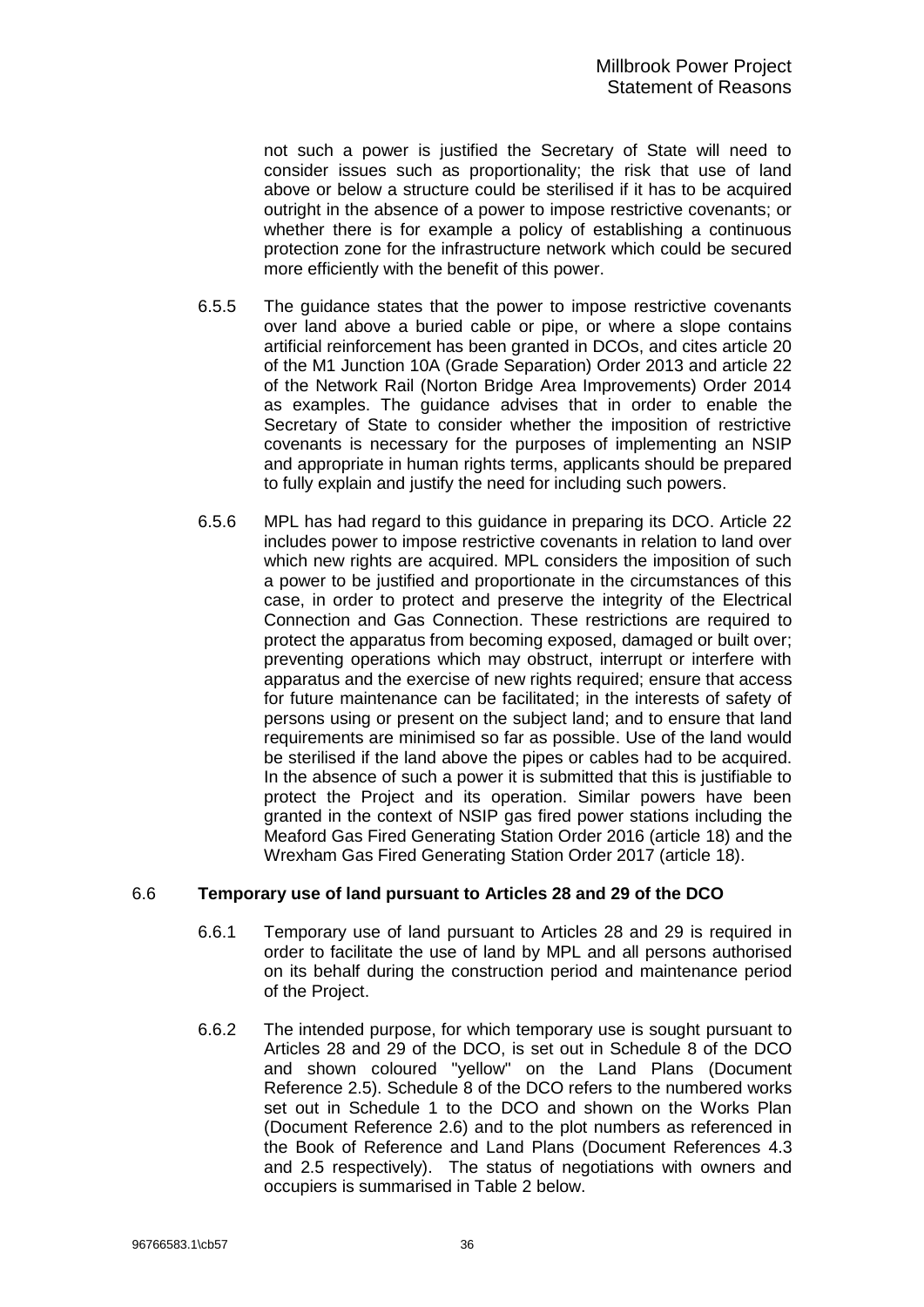6.6.3 Where MPL is seeking either land or new rights over land, then temporary use of such land is also sought (this is provided for in Articles 28 and 29). As such, these parcels are shown as pink or blue in accordance with the above conventions but are also subject to Articles 28 and 29 of the DCO, in the same way as for "yellow" land. The reason for seeking temporary use powers over this land as well, is that it allows the Applicant to enter on to land for particular purposes (including site preparation works) in advance of any vesting of the relevant land/rights.

#### Table 2

|                                                                    | Land in respect of which powers of compulsory acquisition or temporary<br>possession are sought |                                                                                                                                                                                                                                       |                                                                                                                 |
|--------------------------------------------------------------------|-------------------------------------------------------------------------------------------------|---------------------------------------------------------------------------------------------------------------------------------------------------------------------------------------------------------------------------------------|-----------------------------------------------------------------------------------------------------------------|
| <b>Plot Nos.</b>                                                   | <b>Work</b><br>Nos.                                                                             | <b>Reason for</b><br>acquisition<br>or<br>possession                                                                                                                                                                                  | Owner / occupier and status of negotiation                                                                      |
| 1-PGP                                                              | 1A,<br>1B,<br>1C,<br>1D,<br>4A,<br>5                                                            | Freehold<br>acquisition for<br>Power<br>Generation<br>Plant,<br>Electrical<br>Connection<br>(part) and Gas<br>Connection<br>(part)                                                                                                    | O&H Q7 Limited: An option agreement dated<br>16th July 2014 was entered into between O&H<br>Q7 Limited and MPL. |
| 1A-PGP,<br>1B PGP                                                  | 8                                                                                               | Temporary<br>possession to<br>facilitate<br>construction<br>of the Power<br>Generation<br>Plant                                                                                                                                       | O&H Q7 Limited: An option agreement dated<br>16th July 2014 was entered into between O&H<br>Q7 Limited and MPL. |
| 2 PGP,<br>3_PGP,<br>4 PGP.<br>5_PGP,<br>5A PGP,<br>6_PGP,<br>7_PGP | 2A,<br>2B,<br>1D(e)                                                                             | Acquisition of<br>rights<br>and<br>imposition<br>of<br>restrictions for<br>access to the<br>Power<br>Generation<br>Plant<br>and<br>drainage<br>and<br>temporary use<br>facilitate<br>to<br>construction<br>of the Power<br>Generation | O&H Q7 Limited: An option agreement dated<br>16th July 2014 was entered into between O&H<br>Q7 Limited and MPL. |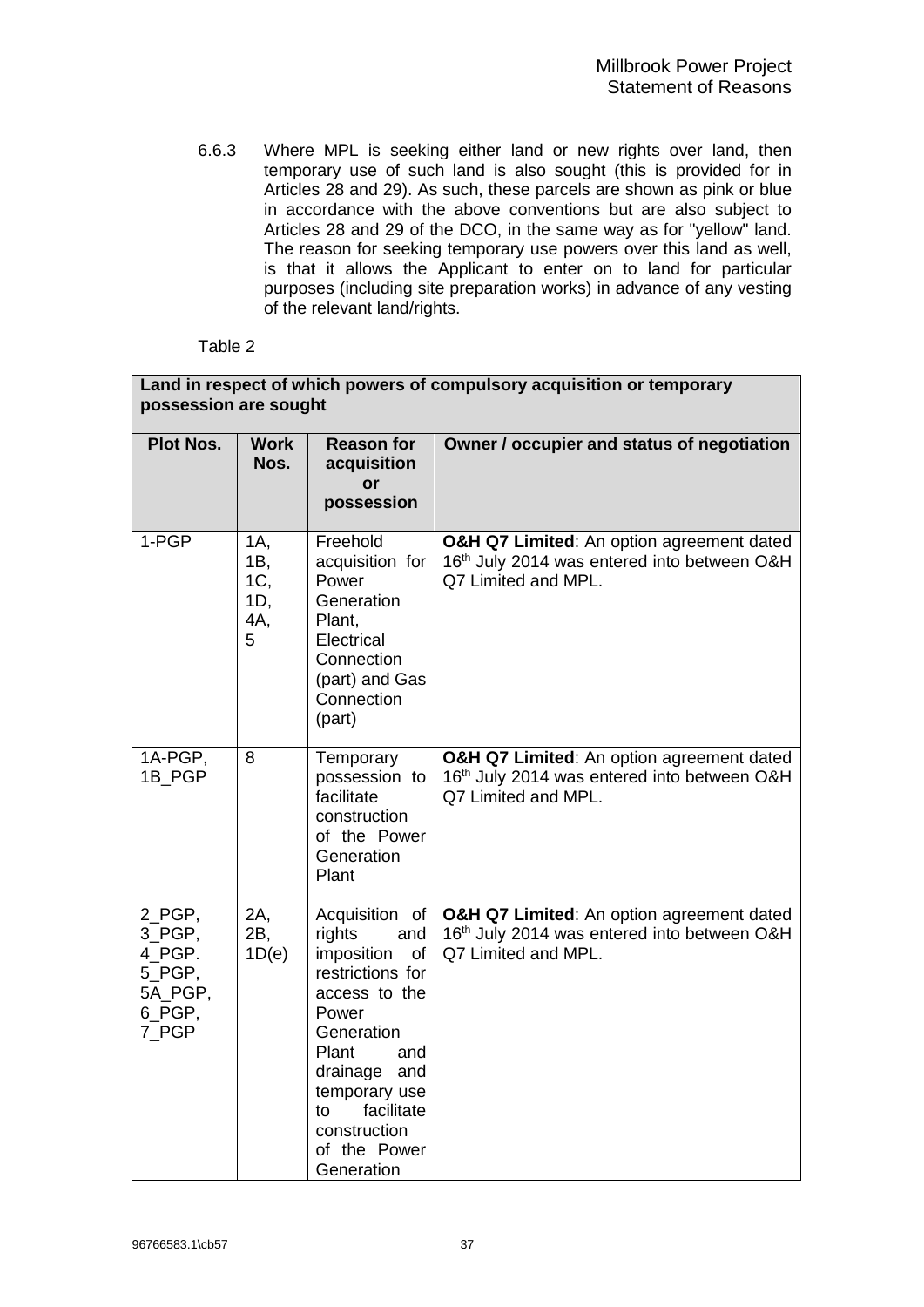|                    | Land in respect of which powers of compulsory acquisition or temporary<br>possession are sought |                                                                                                                                                                                           |                                                                                                                                                                                                                                                                                                                                                                                                                                                                                                                                                                                                                                                                                                                                                                                                                                                                                                                                                                                                                                                                                                                                                                                                 |
|--------------------|-------------------------------------------------------------------------------------------------|-------------------------------------------------------------------------------------------------------------------------------------------------------------------------------------------|-------------------------------------------------------------------------------------------------------------------------------------------------------------------------------------------------------------------------------------------------------------------------------------------------------------------------------------------------------------------------------------------------------------------------------------------------------------------------------------------------------------------------------------------------------------------------------------------------------------------------------------------------------------------------------------------------------------------------------------------------------------------------------------------------------------------------------------------------------------------------------------------------------------------------------------------------------------------------------------------------------------------------------------------------------------------------------------------------------------------------------------------------------------------------------------------------|
| <b>Plot Nos.</b>   | <b>Work</b><br>Nos.                                                                             | <b>Reason for</b><br>acquisition<br>or<br>possession                                                                                                                                      | Owner / occupier and status of negotiation                                                                                                                                                                                                                                                                                                                                                                                                                                                                                                                                                                                                                                                                                                                                                                                                                                                                                                                                                                                                                                                                                                                                                      |
|                    |                                                                                                 | Plant                                                                                                                                                                                     |                                                                                                                                                                                                                                                                                                                                                                                                                                                                                                                                                                                                                                                                                                                                                                                                                                                                                                                                                                                                                                                                                                                                                                                                 |
| 1 EC               | $7(b)-(f)$                                                                                      | Temporary<br>use for the<br>temporary<br>diversion<br>of<br>existing<br>the<br>400kV<br>transmission<br>line<br>to<br>facilitate<br>construction<br>of<br>the<br>Electrical<br>Connection | John Joseph Moran and Sheila Julia<br>Moran: Mr Moran and Mrs Moran are not<br>resident at or near the property for which<br>temporary land rights are required. An offer<br>was issued to the last known residential<br>address of the landowners in February 2015<br>but no current address was identified at the<br>time. During the public consultation process in<br>June 2017, the landowners were successfully<br>contacted. Discussions are taking<br>place<br>between the landowners and MPL's agents,<br>Cater Jonas, and formal offers were issued by<br>Carter Jonas on 22 September 2017. No<br>concerns have been raised by the landowners<br>in connection with the Project in principle.<br>The Applicant understands that Mr Moran is<br>now the sole owner of the land. Mr Moran is<br>not resident at or near the property for which<br>temporary use is required.<br>Discussions took place between Mr Moran<br>and MPL's agent between September 2017<br>and February 2018.<br>A further offer was made to Mr Moran on 30<br>April and Mr Moran confirmed that this was<br>acceptable. Solicitors have been instructed to<br>negotiate the documentation. The Applicant is |
|                    |                                                                                                 |                                                                                                                                                                                           | therefore very hopeful that the temporary use<br>will be obtained by voluntary agreement.                                                                                                                                                                                                                                                                                                                                                                                                                                                                                                                                                                                                                                                                                                                                                                                                                                                                                                                                                                                                                                                                                                       |
| $2$ <sub>_EC</sub> | $7(b)-(f)$                                                                                      | Temporary<br>use for the<br>temporary<br>diversion<br>οf<br>the<br>existing<br>400kV<br>transmission<br>line<br>to<br>facilitate<br>construction<br>of<br>the                             | John Joseph Moran: See summary for plot<br>$1$ <sub>_EC</sub> .                                                                                                                                                                                                                                                                                                                                                                                                                                                                                                                                                                                                                                                                                                                                                                                                                                                                                                                                                                                                                                                                                                                                 |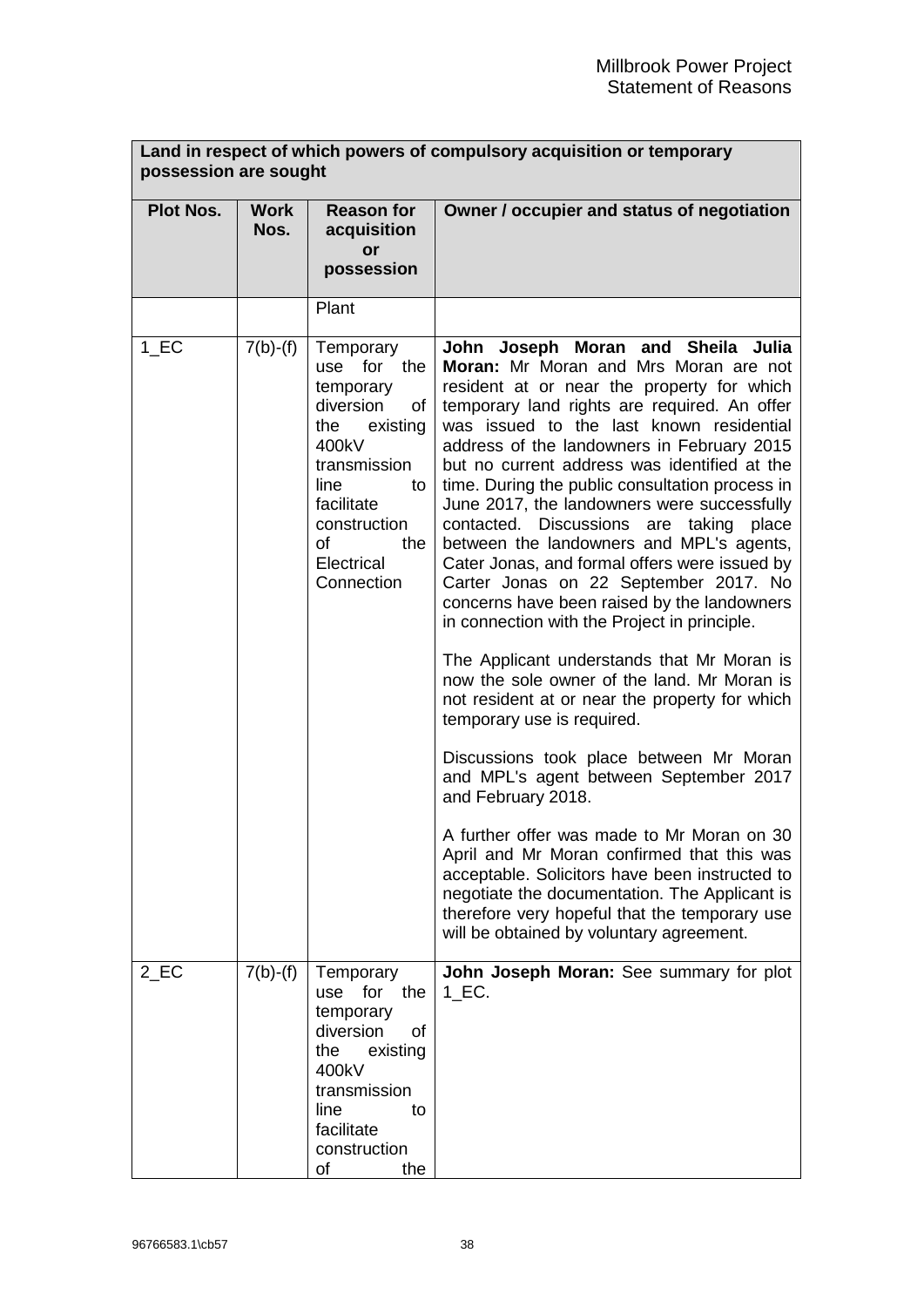| Land in respect of which powers of compulsory acquisition or temporary<br>possession are sought |                      |                                                                                                                                                                                           |                                                                                                                                                                                                                                                                                                                                                                                                                                                                                                                                                                                                                                                                                                                                                                                                                                                                                                                                                                                                                                                                                                                                                                                                                                                                                                                                                                                                                                                                                                                                           |
|-------------------------------------------------------------------------------------------------|----------------------|-------------------------------------------------------------------------------------------------------------------------------------------------------------------------------------------|-------------------------------------------------------------------------------------------------------------------------------------------------------------------------------------------------------------------------------------------------------------------------------------------------------------------------------------------------------------------------------------------------------------------------------------------------------------------------------------------------------------------------------------------------------------------------------------------------------------------------------------------------------------------------------------------------------------------------------------------------------------------------------------------------------------------------------------------------------------------------------------------------------------------------------------------------------------------------------------------------------------------------------------------------------------------------------------------------------------------------------------------------------------------------------------------------------------------------------------------------------------------------------------------------------------------------------------------------------------------------------------------------------------------------------------------------------------------------------------------------------------------------------------------|
| <b>Plot Nos.</b>                                                                                | <b>Work</b><br>Nos.  | <b>Reason for</b><br>acquisition<br>or<br>possession                                                                                                                                      | Owner / occupier and status of negotiation                                                                                                                                                                                                                                                                                                                                                                                                                                                                                                                                                                                                                                                                                                                                                                                                                                                                                                                                                                                                                                                                                                                                                                                                                                                                                                                                                                                                                                                                                                |
|                                                                                                 |                      | Electrical<br>Connection                                                                                                                                                                  |                                                                                                                                                                                                                                                                                                                                                                                                                                                                                                                                                                                                                                                                                                                                                                                                                                                                                                                                                                                                                                                                                                                                                                                                                                                                                                                                                                                                                                                                                                                                           |
| $3$ <sub>_</sub> EC <sub>,</sub><br>4_EC (part)                                                 | $7(b)-(f)$           | Temporary<br>use for the<br>temporary<br>diversion<br>οf<br>the<br>existing<br>400kV<br>transmission<br>line<br>to<br>facilitate<br>construction<br>of<br>the<br>Electrical<br>Connection | Millbrook Proving Ground Limited: The<br>MPL project was first discussed with Martin<br>Hughes, a director of Millbrook Proving<br>Ground and Technology Park, in September<br>2014 concerning the timing of the project and<br>the potential impact on privacy and security at<br>the landowner's operational site. A fully<br>termed offer was made for the required land<br>affected by the temporary over sailing by<br>National Grid transmission lines in February<br>2015 but the terms were not discussed in<br>detail at that time. As the project has<br>progressed through consultation during 2017,<br>various updates have been sent to the<br>landowners to update them of the project<br>progress and timing.<br>MPL met with Martin Hughes of Millbrook<br>Proving Ground at the Proving Ground on 9<br>June 2017.<br>A meeting was held with Mr Hughes on 9th<br>September 2017 to discuss the timing of the<br>project and any impacts on the landowner. An<br>updated offer was issued by Carter Jonas on<br>behalf of MPL on 22nd September 2017.<br>A subsequent meeting took place between<br>Millbrook Proving Ground and their agent and<br>MPL and its agent on 10 November 2017.<br>A further meeting with Mr Hughes and<br>National Grid representatives took place on<br>22 February 2018 to discuss the nature of the<br>works.<br>Discussions with Millbrook Proving Ground<br>are ongoing and the Applicant is hopeful that<br>a voluntary agreement will be reached for the<br>temporary use of the land. |
| $6$ <sub>_EC</sub> ,                                                                            | $6(a)$ ,<br>$6(c)$ , | Freehold<br>acquisition for                                                                                                                                                               | O&H Q7 Limited: An option agreement dated<br>16th July 2014 was entered into between O&H                                                                                                                                                                                                                                                                                                                                                                                                                                                                                                                                                                                                                                                                                                                                                                                                                                                                                                                                                                                                                                                                                                                                                                                                                                                                                                                                                                                                                                                  |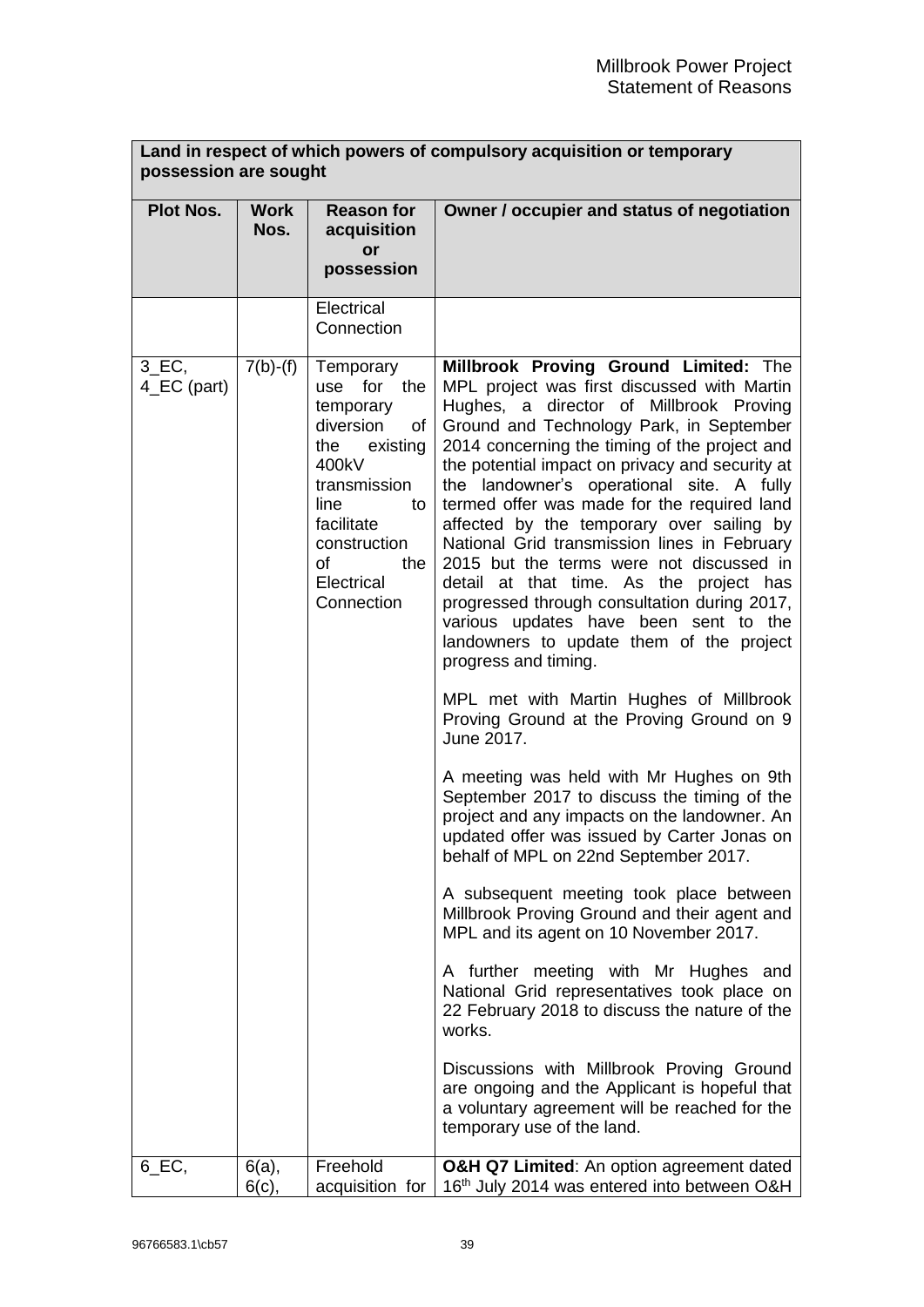|                                                    | Land in respect of which powers of compulsory acquisition or temporary<br>possession are sought |                                                                               |                                                                                                                                                                                                                                                                                                                                                                                                     |
|----------------------------------------------------|-------------------------------------------------------------------------------------------------|-------------------------------------------------------------------------------|-----------------------------------------------------------------------------------------------------------------------------------------------------------------------------------------------------------------------------------------------------------------------------------------------------------------------------------------------------------------------------------------------------|
| <b>Plot Nos.</b>                                   | <b>Work</b><br>Nos.                                                                             | <b>Reason for</b><br>acquisition<br>or<br>possession                          | Owner / occupier and status of negotiation                                                                                                                                                                                                                                                                                                                                                          |
| 9 EC                                               | 6(f)                                                                                            | the Electrical<br>Connection                                                  | Q7 Limited and MPL. MPL and O&H have<br>agreed to amend the option to include the<br>acquisition of land required for the SECs.                                                                                                                                                                                                                                                                     |
|                                                    |                                                                                                 |                                                                               | David Tomkins (tenant of Plot 6_EC): MPL<br>has been in discussions with David Tomkins<br>since 2014. In April 2017, MPL contacted Mr<br>discuss the Project. MPL<br>Tomkins<br>to<br>explained that the land required for the<br>Project was the same as that discussed in<br>2014 and 2015.                                                                                                       |
|                                                    |                                                                                                 |                                                                               | In May 2017, MPL met Mr Tomkins and<br>members of Millbrook Parish at the Project<br>Site to discuss the Project and its potential<br>impacts. The site visit included going to the<br>edge of Rookery South Pit such that it could<br>be seen where some of the elements of the<br>Project would be located, including the Power<br>Generation<br>Electrical<br>Plant<br>and<br>the<br>Connection. |
|                                                    |                                                                                                 |                                                                               | Mr Tomkins attended the Ampthill public<br>exhibition (part of Phase<br>$2^{\circ}$<br>Statutory<br>Consultation). MPL explained using various<br>plans and maps where the elements of the<br>Project would be located and what the<br>potential impacts are likely to be.                                                                                                                          |
|                                                    |                                                                                                 |                                                                               | MPL understands that the terms of Mr<br>Tomkins tenancy enable it to be terminated in<br>facilitate<br>development<br>to<br>and<br>for<br>part<br>easements to be granted for the installation of<br>the underground cables required for the<br><b>Electrical Connection.</b>                                                                                                                       |
| $5$ <sub>_EC</sub> ,<br>7_EC,<br>8_EC,<br>$10$ EC, | $6(b)$ ,<br>6(e),<br>$6(g)$ ,<br>$6(h)$ , 7                                                     | Acquisition of<br>rights<br>and<br>imposition<br>of<br>restrictions for       | O&H Q7 Limited: An option agreement dated<br>16th July 2014 was entered into between O&H<br>Q7 Limited and MPL.                                                                                                                                                                                                                                                                                     |
| $11$ <sub>-EC</sub> ,<br>12_EC,<br>13_EC,          |                                                                                                 | the Electrical<br>Connection<br>access<br>and<br>landscaping<br>and temporary | David Tomkins (tenant of Plots 12_EC and<br>13_EC): See summary for plot 6_EC.                                                                                                                                                                                                                                                                                                                      |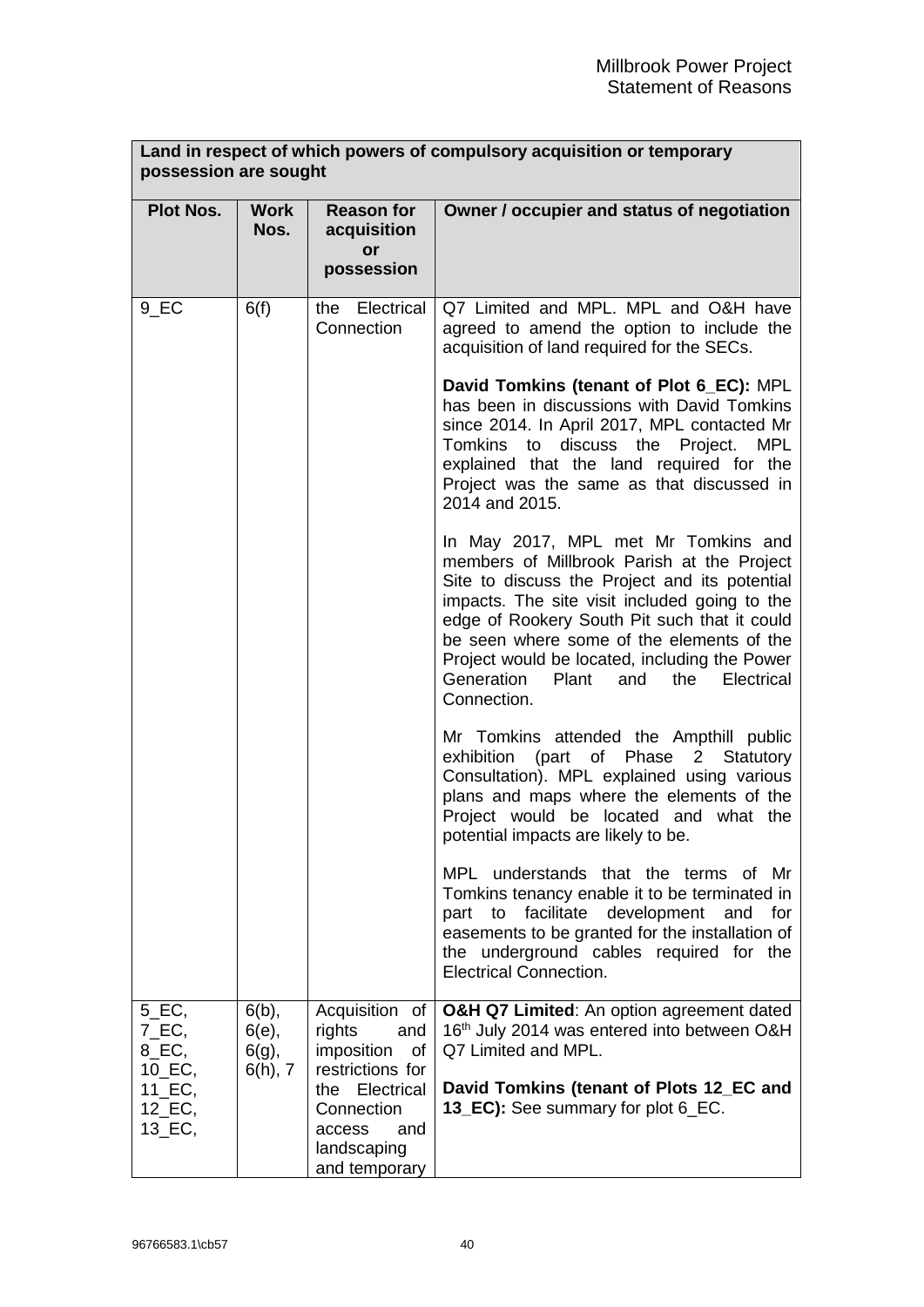$\overline{\phantom{0}}$ 

| Land in respect of which powers of compulsory acquisition or temporary<br>possession are sought |                     |                                                                                                                                                                                         |                                                                                                                                                                                                                                                                                                                                                                                                                                                                                                                                                                                                                                                                                                                                                                                                                                                                                                                                                                                                                     |
|-------------------------------------------------------------------------------------------------|---------------------|-----------------------------------------------------------------------------------------------------------------------------------------------------------------------------------------|---------------------------------------------------------------------------------------------------------------------------------------------------------------------------------------------------------------------------------------------------------------------------------------------------------------------------------------------------------------------------------------------------------------------------------------------------------------------------------------------------------------------------------------------------------------------------------------------------------------------------------------------------------------------------------------------------------------------------------------------------------------------------------------------------------------------------------------------------------------------------------------------------------------------------------------------------------------------------------------------------------------------|
| <b>Plot Nos.</b>                                                                                | <b>Work</b><br>Nos. | <b>Reason for</b><br>acquisition<br>or<br>possession                                                                                                                                    | Owner / occupier and status of negotiation                                                                                                                                                                                                                                                                                                                                                                                                                                                                                                                                                                                                                                                                                                                                                                                                                                                                                                                                                                          |
|                                                                                                 |                     | to<br>use<br>facilitate<br>construction<br>οf<br>the<br>Electrical<br>Connection<br>(including the<br>temporary<br>diversion<br>οf<br>existing<br>the<br>400kV<br>transmission<br>line) |                                                                                                                                                                                                                                                                                                                                                                                                                                                                                                                                                                                                                                                                                                                                                                                                                                                                                                                                                                                                                     |
| 14 EC                                                                                           | $7(b)-(f)$          | Temporary<br>use<br>to<br>facilitate<br>construction<br>Ωf<br>the<br>Electrical<br>Connection                                                                                           | <b>Jacalyn Heather Parrish and Robert James</b><br><b>Parrish:</b> The MPL project was first discussed<br>with Mr and Mrs Parrish in 2014 with<br>exchanges between the parties in September<br>2014 on the preferred orientation of the AGI.<br>The AGI was designed to accommodate the<br>preference of the landowners at that time. A<br>fully termed offer was made for the required<br>permanent and temporary land easements for<br>the Pipeline and acquisition of land for the<br>AGI in February 2015 but the Project was<br>then put on hold. In conjunction with the<br>for<br>statutory<br>consultation<br>the<br>Project<br>undertaken in 2017, various telephone calls<br>and emails have been sent to the landowners<br>to update them of the Project progress. No<br>concerns have been raised by the landowners<br>in connection with the Project in principle. An<br>updated offer was issued by MPL's agent,<br>Carter Jonas, on 22 September 2017.<br>The landowners have appointed land agents |
|                                                                                                 |                     |                                                                                                                                                                                         | and a meeting took place with Carter Jonas<br>and the landowners and their agent on 2<br>February 2018.                                                                                                                                                                                                                                                                                                                                                                                                                                                                                                                                                                                                                                                                                                                                                                                                                                                                                                             |
|                                                                                                 |                     |                                                                                                                                                                                         | Further information with respect to the<br>anticipated design of the AGI site was<br>provided on 21 February 2018 and a counter<br>offer received on 20 March 2018.                                                                                                                                                                                                                                                                                                                                                                                                                                                                                                                                                                                                                                                                                                                                                                                                                                                 |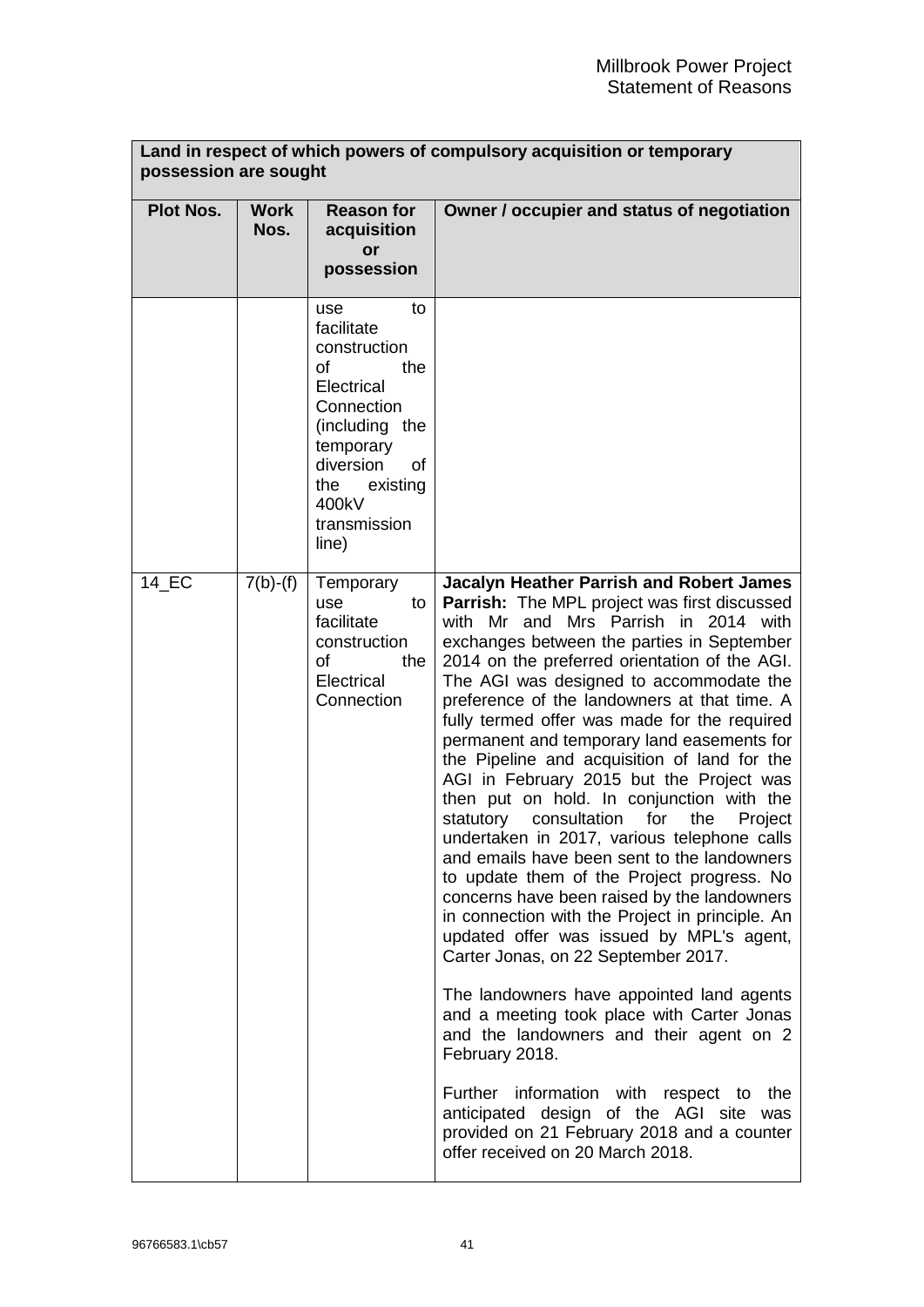|                                                      | Land in respect of which powers of compulsory acquisition or temporary<br>possession are sought |                                                                                                                                                                         |                                                                                                                                                                                                                                                                                                                                                                                                                                                                                                                                                                          |
|------------------------------------------------------|-------------------------------------------------------------------------------------------------|-------------------------------------------------------------------------------------------------------------------------------------------------------------------------|--------------------------------------------------------------------------------------------------------------------------------------------------------------------------------------------------------------------------------------------------------------------------------------------------------------------------------------------------------------------------------------------------------------------------------------------------------------------------------------------------------------------------------------------------------------------------|
| <b>Plot Nos.</b>                                     | <b>Work</b><br>Nos.                                                                             | <b>Reason for</b><br>acquisition<br>or<br>possession                                                                                                                    | Owner / occupier and status of negotiation                                                                                                                                                                                                                                                                                                                                                                                                                                                                                                                               |
|                                                      |                                                                                                 |                                                                                                                                                                         | A further improved offer was made by MPL to<br>the Mr and Mrs Parrish on 10 April 2018 and<br>a further counter offer made on 13 April 2018.                                                                                                                                                                                                                                                                                                                                                                                                                             |
|                                                      |                                                                                                 |                                                                                                                                                                         | On 17 April 2018, a further offer was<br>submitted to the Mr and Mrs Parrish by MPL<br>and further information provided with respect<br>to the DCO application status to their agents.<br>A counter offer was received on 20 April<br>2018. A final offer was made by MPL on 2<br>May 2018.<br>Mr and Mrs Parrish then indicated that they<br>had remaining concerns over crop loss and<br>damage to the field drainage systems and a<br>meeting was held to discuss these issues<br>between MPL and Mr and Mrs Parrish, and<br>their respective agents, on 7 June 2018. |
|                                                      |                                                                                                 |                                                                                                                                                                         | Following the meeting a further revised offer<br>was made by MPL on 11 June 2018 with an<br>additional payment mechanism to cover crop<br>loss. This offer was accepted by Mr and Mrs<br>Parrish on 13 June 2018.                                                                                                                                                                                                                                                                                                                                                        |
|                                                      |                                                                                                 |                                                                                                                                                                         | Solicitors are currently negotiating the form of<br>agreement.                                                                                                                                                                                                                                                                                                                                                                                                                                                                                                           |
|                                                      |                                                                                                 |                                                                                                                                                                         | Therefore the Applicant is hopeful that it will<br>be able to acquire the relevant plots by<br>voluntary agreement.                                                                                                                                                                                                                                                                                                                                                                                                                                                      |
| $1\_GC$ ,<br>1A_GC,<br>$1B_GC$ ,                     | 4A,<br>$1D(e)$ ,<br>6(e)                                                                        | Acquisition of<br>rights<br>and<br>imposition<br>of                                                                                                                     | O&H Q7 Limited: An option agreement dated<br>16th July 2014 was entered into between O&H<br>Q7 Limited and the Applicant.                                                                                                                                                                                                                                                                                                                                                                                                                                                |
| $2_GC$ ,<br>3 GC,<br>$4\_GC$ ,<br>$5_G$ GC,<br>6_GC, |                                                                                                 | restrictions for<br>Gas<br>the<br>Connection,<br>access,<br>drainage and<br>landscaping<br>and temporary<br>use<br>to<br>facilitate<br>construction<br>оf<br>the<br>Gas | David Tomkins (tenant of Plot 4_GC): See<br>summary for plot 6 EC.                                                                                                                                                                                                                                                                                                                                                                                                                                                                                                       |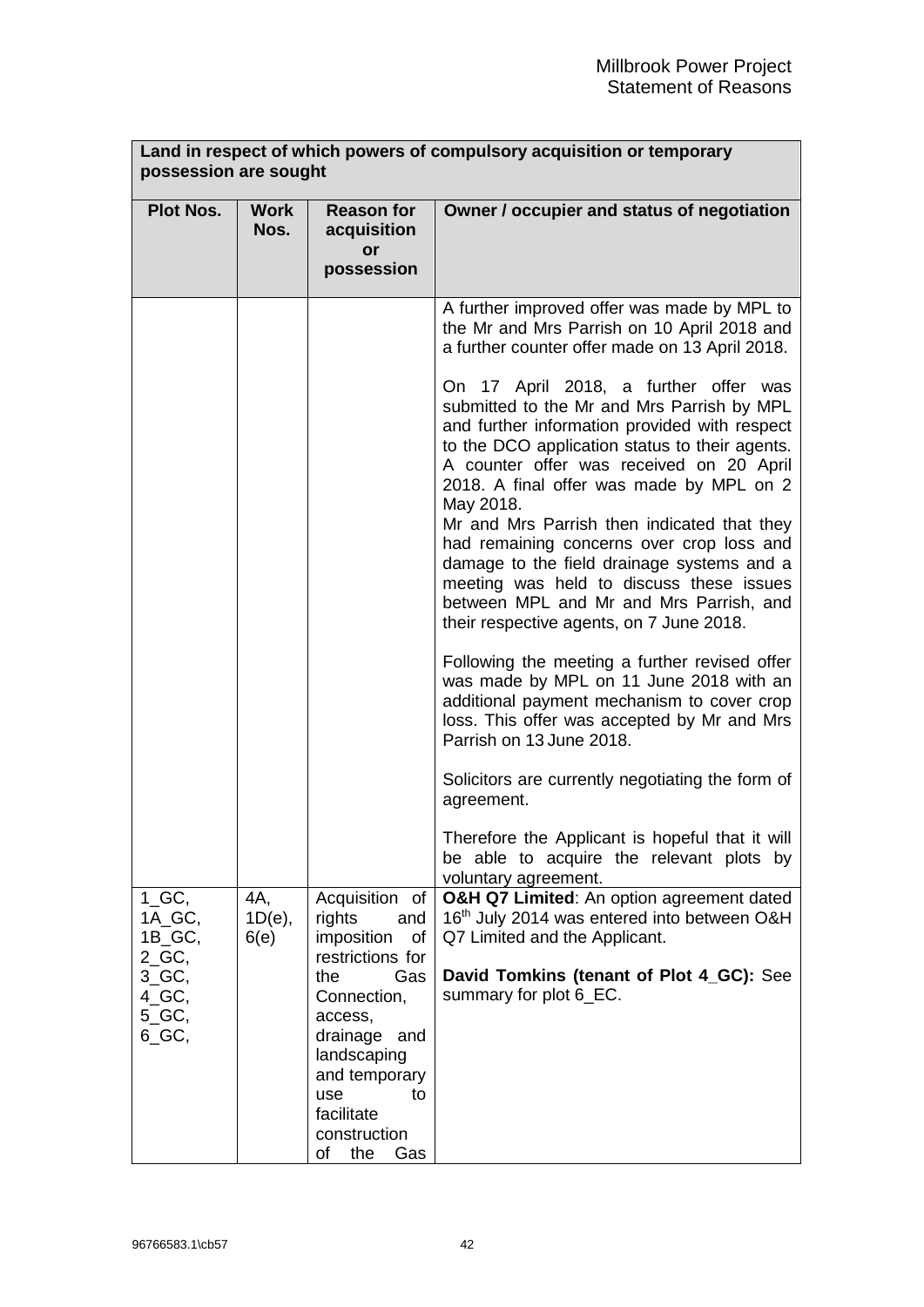|                                                                                                  | Land in respect of which powers of compulsory acquisition or temporary<br>possession are sought |                                                                                                                                                                                                                   |                                                                                                |
|--------------------------------------------------------------------------------------------------|-------------------------------------------------------------------------------------------------|-------------------------------------------------------------------------------------------------------------------------------------------------------------------------------------------------------------------|------------------------------------------------------------------------------------------------|
| <b>Plot Nos.</b>                                                                                 | <b>Work</b><br>Nos.                                                                             | <b>Reason for</b><br>acquisition<br>or<br>possession                                                                                                                                                              | Owner / occupier and status of negotiation                                                     |
|                                                                                                  |                                                                                                 | Connection                                                                                                                                                                                                        |                                                                                                |
| $7_GC$ ,<br>7A_GC,<br>7B GC,<br>8_GC,<br>9 GC,<br>9A GC,<br>9B_GC,<br>9C GC,<br>10 GC,<br>11 GC, | 4A, 3B                                                                                          | Acquisition of<br>rights<br>and<br>imposition<br><b>of</b><br>restrictions for<br>Gas<br>the.<br>Connection,<br>and<br>access<br>temporary use<br>facilitate<br>tο<br>construction<br>the Gas<br>∩f<br>Connection | Jacalyn Heather Parrish and Robert James<br><b>Parrish:</b> See summary for plot 14_EC.        |
| 12GC,                                                                                            | 3A,<br>4A,                                                                                      | Freehold<br>acquisition for<br><b>AGI</b><br>the<br>forming part of<br>Gas<br>the<br>Connection                                                                                                                   | <b>Jacalyn Heather Parrish and Robert James</b><br>Parrish: See summary for plot 14 EC.        |
| 12A_GC,<br>12B_GC                                                                                | 4B                                                                                              | Temporary<br>use<br>to<br>facilitate<br>construction<br>the<br>Gas<br>Ωf<br>Connection                                                                                                                            | <b>Jacalyn Heather Parrish and Robert James</b><br><b>Parrish:</b> See summary for plot 14_EC. |

## <span id="page-44-0"></span>6.7 **Alternatives to Compulsory Acquisition**

- 6.7.1 The Project requires the acquisition of land and the acquisition of/creation of rights (including restrictive covenants) to secure the land and rights (together with the areas of land to be used by MPL in relation to the Project) needed to provide the Power Generation Plant, the Gas Connection and the Electrical Connection. Accordingly, there is no alternative but to seek to acquire land, the temporary use of land and the acquisition of/creation of rights to allow the Project to be constructed, operated and maintained.
- 6.7.2 As set out in Chapter 5 of the ES and the Consultation Report (Document References 6.1 and 5.1 respectively) MPL has studied various alternatives at relevant stages prior to the making of the Application. These are set out in summary below.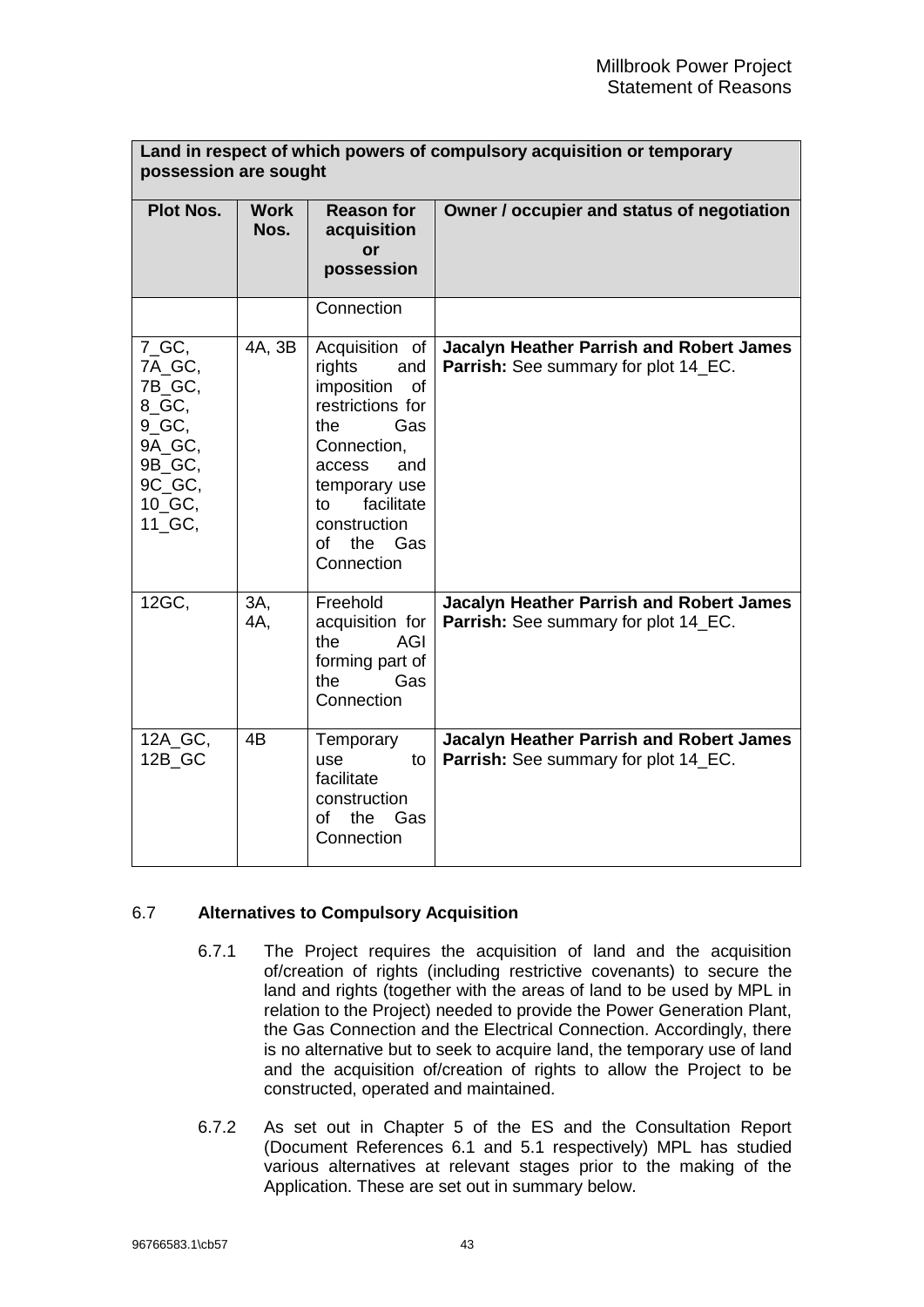- 6.7.3 The ES explains further the studies made of:
	- (a) Alternative development sites;
	- (b) Alternative technologies for electricity generation;
	- (c) Alternative options for the Gas Connection; and
	- (d) Alternative options for the Electrical Connection.
- 6.7.4 The Consultation Report explains further how community and statutory consultees have influenced considerations as to alternative layouts for the Power Generation Plant and alternative options for the Electrical Connection and the Gas Connection.
- 6.7.5 As to alternative development sites, a range of sites around the UK have been studied to ascertain their suitability to support power generation plants of the Project's nature. The key factors which were considered necessary in a site were broadly four-fold: technical (e.g. the size of the site and the proximity to appropriate gas and electrical connection points), environmental, economic, and whether the proposals would be in line with local planning policy. On such basis the Project Site was considered suitable:
	- (a) it is of sufficient size and of a suitable shape to accommodate the Project and is available to MPL;
	- (b) it has good accessibility;
	- (c) the location of the Power Generation Plant is on previously developed land and constructing and operating the Project on it would be compatible with the development plan;
	- (d) it avoids environmentally sensitive areas; and
	- (e) local adverse and environmental impacts are capable of being minimised to an acceptable degree when considered in the context of the wider public benefits of the Project.
- 6.7.6 As to alternative technologies for electricity generation, three technology options were originally considered for the Power Generation Plant operating as a peaking plant: OCGT plant, CCGT plant and RGE plant. The potential for using CHP opportunities using these technologies was also considered. These alternatives were considered from environmental, technical and economic perspectives and it was found that a OCGT plant would likely perform better economically and with short start-up times (paying due regard to the Capacity Mechanism, the likely market regime), and lower impacts in respect of water usage, visual impact, noise and land take.
- 6.7.7 As to alternative options for the Gas Connection, the Project Scoping Report described a gas connection 'Opportunity Area', to the south and east of the Generating Equipment Site, somewhere in which a new underground gas Pipeline and AGI would be developed.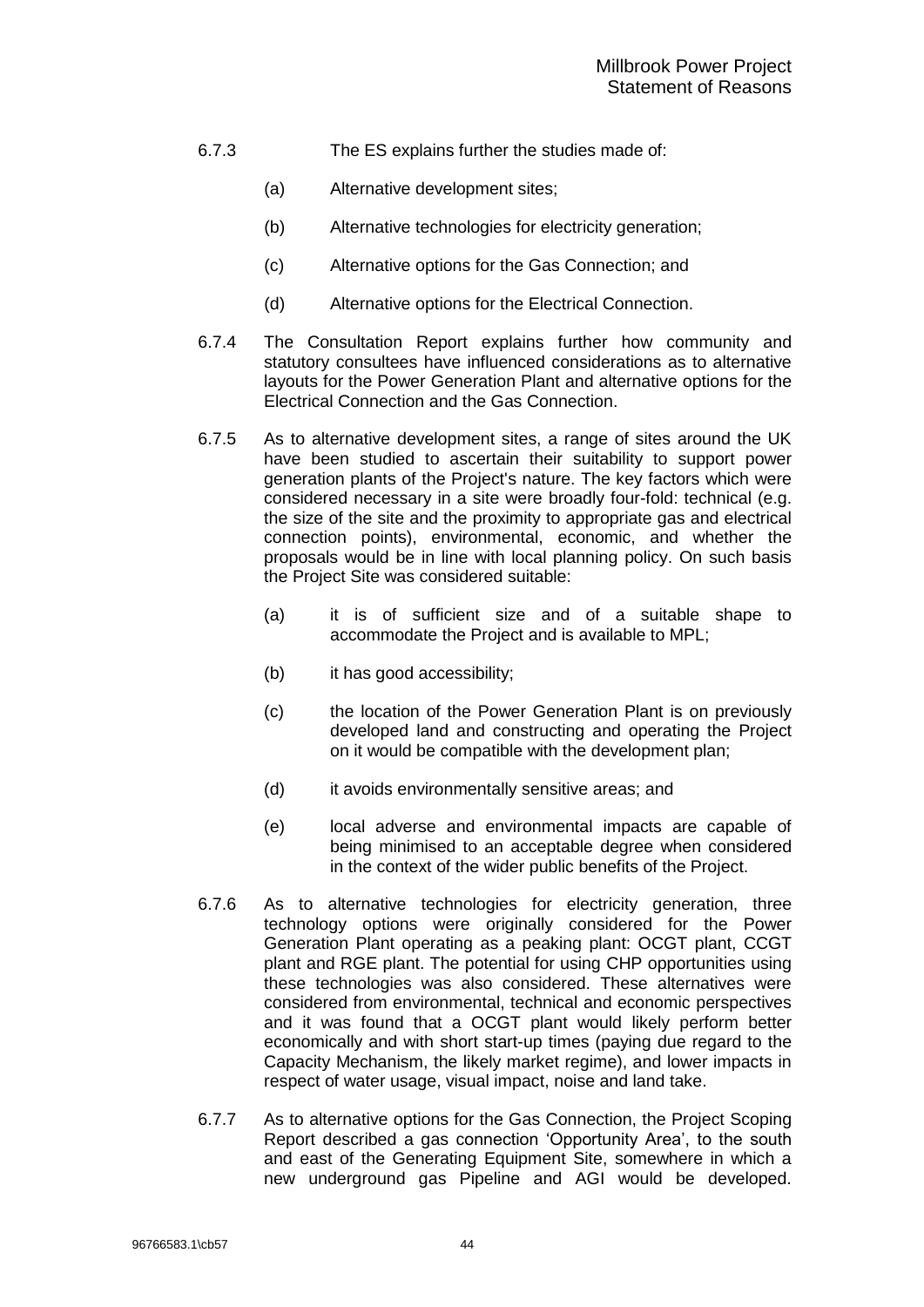<span id="page-46-0"></span>Following publication of the Scoping Report, further studies refined this Opportunity Area such that there were two remaining gas connection route corridor options presented in the PEIR and formally consulted upon in 2014. A preferred gas connection route and AGI location were also presented within the more southerly route corridor option at that consultation stage. Based on further refinement and feedback received during statutory consultation, this has been narrowed down further to one option which was presented in the PEIR and formally consulted upon in 2017. This option was selected because it is shorter (and therefore less expensive and less damaging to agricultural land) and it also avoids crossing the midland mainline railway line.

- 6.7.8 As to alternative options for the Electrical Connection, the Scoping Report for the Project described an electrical connection opportunity area to the south of the Generating Equipment Site, in which the Electrical Connection would be developed. Following publication of the Scoping Report, further studies were undertaken to refine the available options. Studies undertaken up to statutory consultation and feedback received during the statutory consultation determined that the most suitable location for the Substation was within Rookery South Pit, adjacent to the Generating Equipment Site. However, a number of options still existed on the best way to connect the substation to the existing NETS. These included the use of an overhead line connection requiring up to 6 additional pylons. Following further refinement studies and feedback received during statutory consultation, it has been determined, however, that the most appropriate method of connecting into the NETS would be via underground cables and two SECs.
- 6.7.9 MPL therefore considers that all reasonable alternatives have been considered prior to the making of the DCO Application and such consideration has included reasonable factors at relevant stages, such as consultee comments, technical feasibility, the anticipated market regime, and the minimisation of environmental and visual impacts and land take.

#### 6.8 **Availability of Funds for Compensation**

- 6.8.1 The Funding Statement (Document Reference 4.2) confirms that MPL has the ability to procure the financial resources required for the Project, including the cost of acquiring any land and rights and the payment of compensation, as applicable.
- 6.8.2 MPL therefore considers that the Secretary of State can be satisfied that the requisite funds for payment of compensation will be available at the appropriate time.

#### <span id="page-46-1"></span>7. **JUSTIFICATION FOR THE USE OF POWERS OF COMPULSORY ACQUISITION**

## 7.1 **Compelling Case**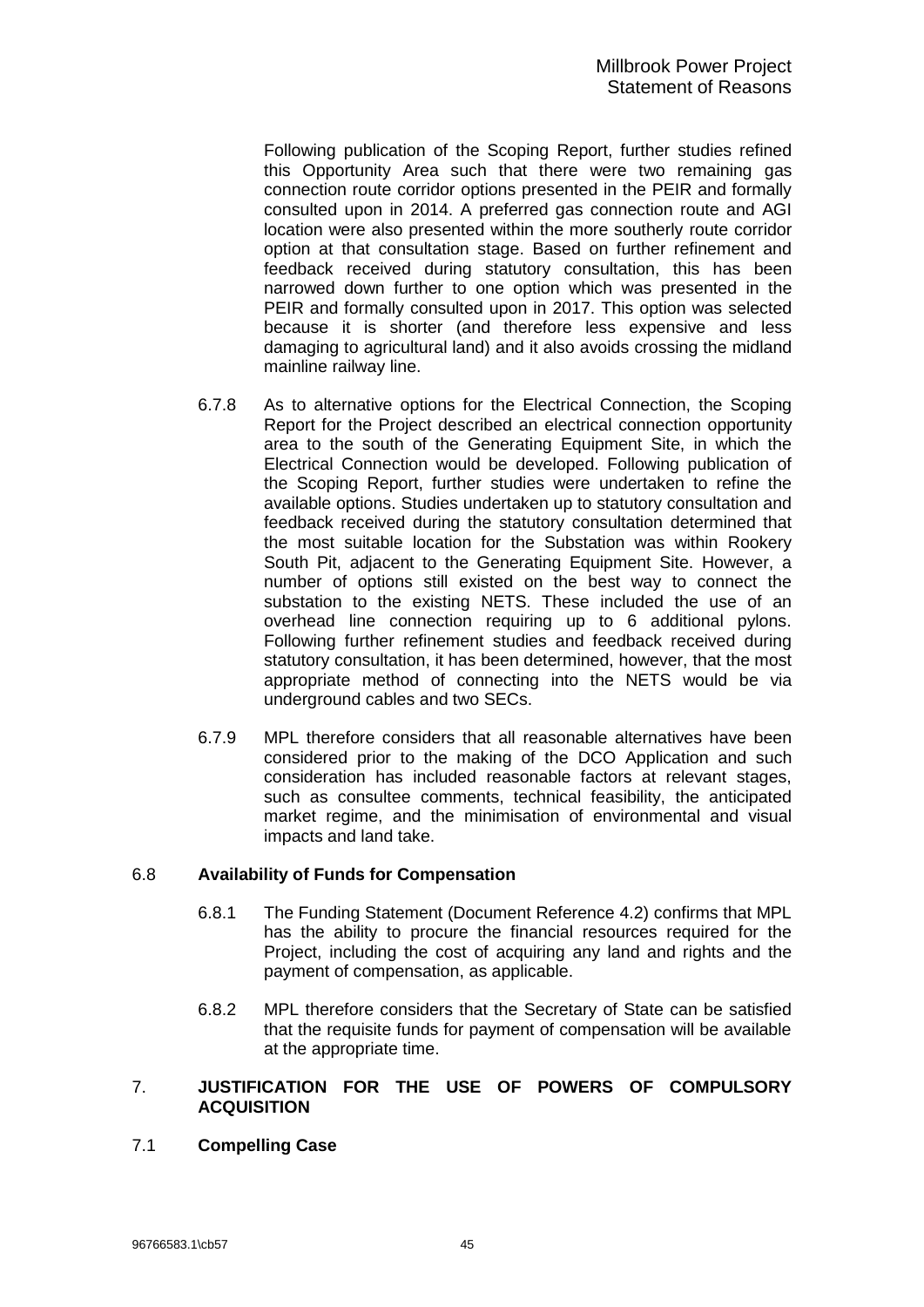- 7.1.1 A Planning Statement (Document Reference 10.1) accompanies the DCO Application. In addition to the information set out above, the Planning Statement explains how the Project:-
	- (a) meets an urgent need for new energy infrastructure;
	- (b) is a form of economic development that is suitable in its local context;
	- (c) minimises or mitigates adverse landscape and amenity impacts to an acceptable degree;
	- (d) minimises or mitigates adverse environmental impacts to an acceptable degree;
	- (e) is compliant with NPS EN-1, NPS EN-2, NPS EN-4 and NPS EN-5 and in accordance with the other decision-making factors specified in Section 104 of the PA 2008.
- 7.1.2 The Planning Statement (Document Reference 10.1) provides an extensive review of these matters, which is summarised in the subsequent paragraphs of this section.

## 7.2 **The Urgent Need for New Gas Fired Power Station Infrastructure**

- 7.2.1 The urgent need for flexible gas fired power generating stations is acknowledged in recent policy of government at all levels, such as within NPS EN-1, the National Infrastructure Plan 2014 (HM Treasury, 2014) and the Gas Generation Strategy (DECC, 2012).
- 7.2.2 National Policy Statements acknowledge the substantial national need for gas generation infrastructure to respond to changes in supply and demand and to replace the capacity that will be lost through the closure of existing large coal plants, to which the Project will directly contribute.
- 7.2.3 Gas-fired generating stations are very well suited to meeting 'peak' load demands as they can be specified with very reliable, flexible technology. Peaking plants operate for up to 2,250 hours per year and help to 'balance out' the grid at times of peak electricity demand and also help to support the grid at times when intermittent renewable sources cannot generate electricity. The chosen technology for a peaking plant should maximise reliability for an intermittent pattern of usage, and short start-up time.
- 7.2.4 With the substantial recent and forecast increases in intermittent sources on the grid, 'peaking' plants have a valuable role in 'evening out' the power supply to the grid and thus complementing renewable sources, as supported by the National Policy Statements.
- 7.2.5 In the fifth Annual Energy Statement (AES) (2014), DECC reiterated the need to build new power generation infrastructure and acknowledged the need for gas to continue to feature strongly in the energy mix, stating at paragraph 41 "to ensure the UK has a secure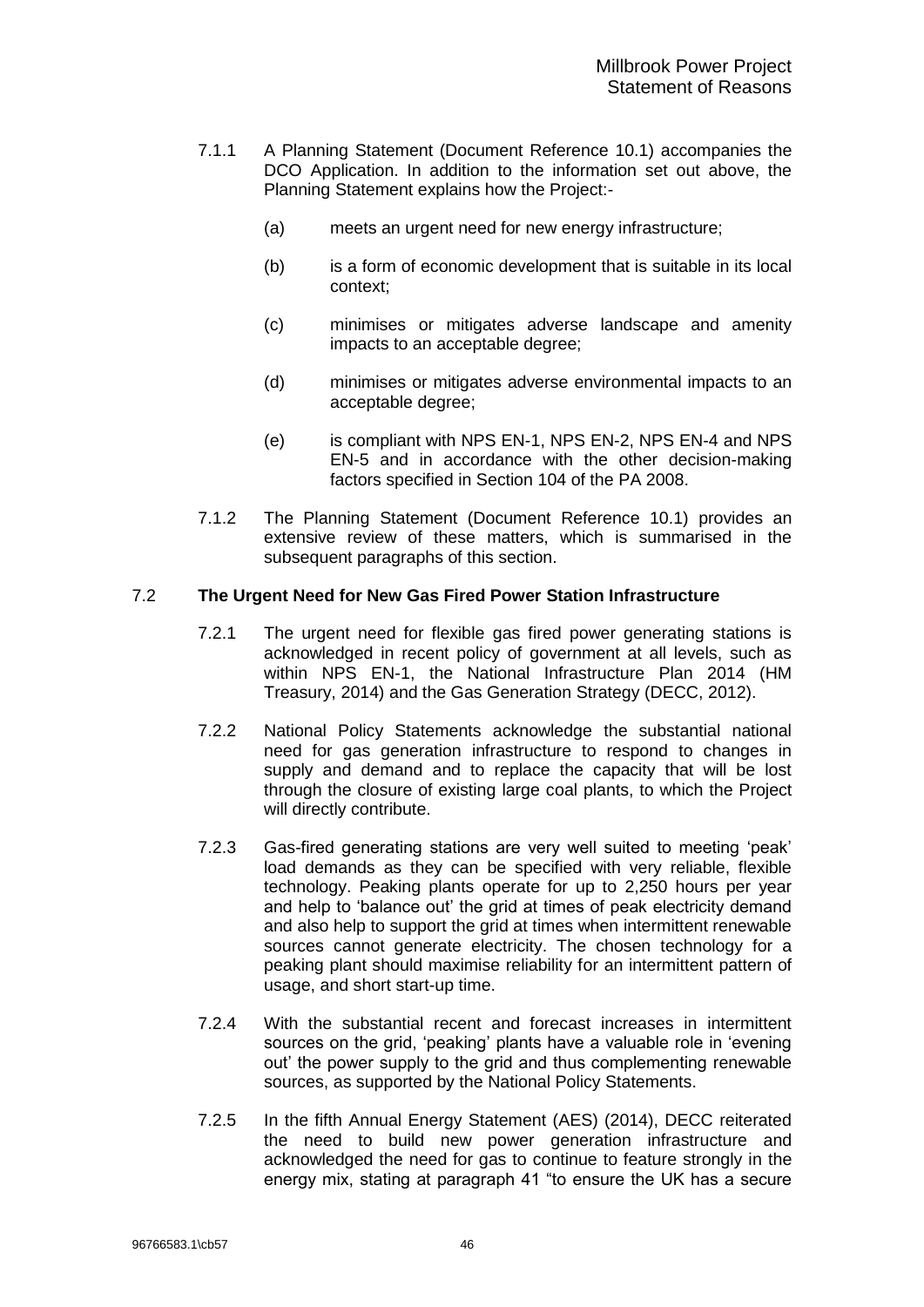supply of electricity into the next decade, the Government is introducing a Capacity Market, which will drive new investment in gas and demand side capacity to help keep the lights on, as well as getting the best out of our existing generation fleet as we transition to a low carbon electricity future."

7.2.6 Accordingly it can be seen that the Project, being a gas fired OCGT generating station with integral grid connections, can contribute to the immediate and medium term needs for flexible, reliable, peak load power generation and facilitate the transition to a low carbon economy. It therefore makes a material contribution to attaining UK energy policy objectives.

## 7.3 **Economic development considerations**

- 7.3.1 NPS EN-2 notes that "Fossil fuel generating stations have large land footprints and will therefore only be possible where the applicant is able to acquire a suitably-sized site" (NPS EN-2, paragraph 2.2.2). It is also notes that "Applicants should locate new fossil fuel generating stations in the vicinity of existing transport routes wherever possible." These factors, along with consideration of the nature and intensity of neighbouring land uses and the proximity of grid connections to minimise construction effects on the surrounding area, have been taken into account in selecting the site (see the alternatives section at paragraph [6.7](#page-44-0) above).
- 7.3.2 The Project site is within Rookery South Pit, which is a disused former clay extraction pit of approximately 95 ha. The area has been identified as being potentially suitable for energy infrastructure. Further, the area has a well-developed road network for access to the Project Site and is located in close proximity to the National Electricity Transmission System and the gas National Transmission System.
- 7.3.3 The Environmental Statement, Chapter 14 (Document Reference 6.1) deals with the socio economic impacts of the Project and its findings are summarised below:
	- (a) During construction and decommissioning the Project will have slight positive effects on the socio-economic status of the area through both employment creation (up to 150 jobs during the 22 month construction period) and capital expenditure and worker spending in the local economy.
	- (b) During operation the Project is anticipated to bring slight beneficial effects to the area in the vicinity of the Project Site through the generation of jobs (up to 10 full time equivalent permanent jobs during operation as well as other contracts (e.g. maintenance) which would be offered locally where possible) and investment of staff from e.g. spending their wages locally.
	- (c) No likely significant impacts are predicted on tourism and community infrastructure as a result of the construction and operation of the Project from visual, noise, traffic and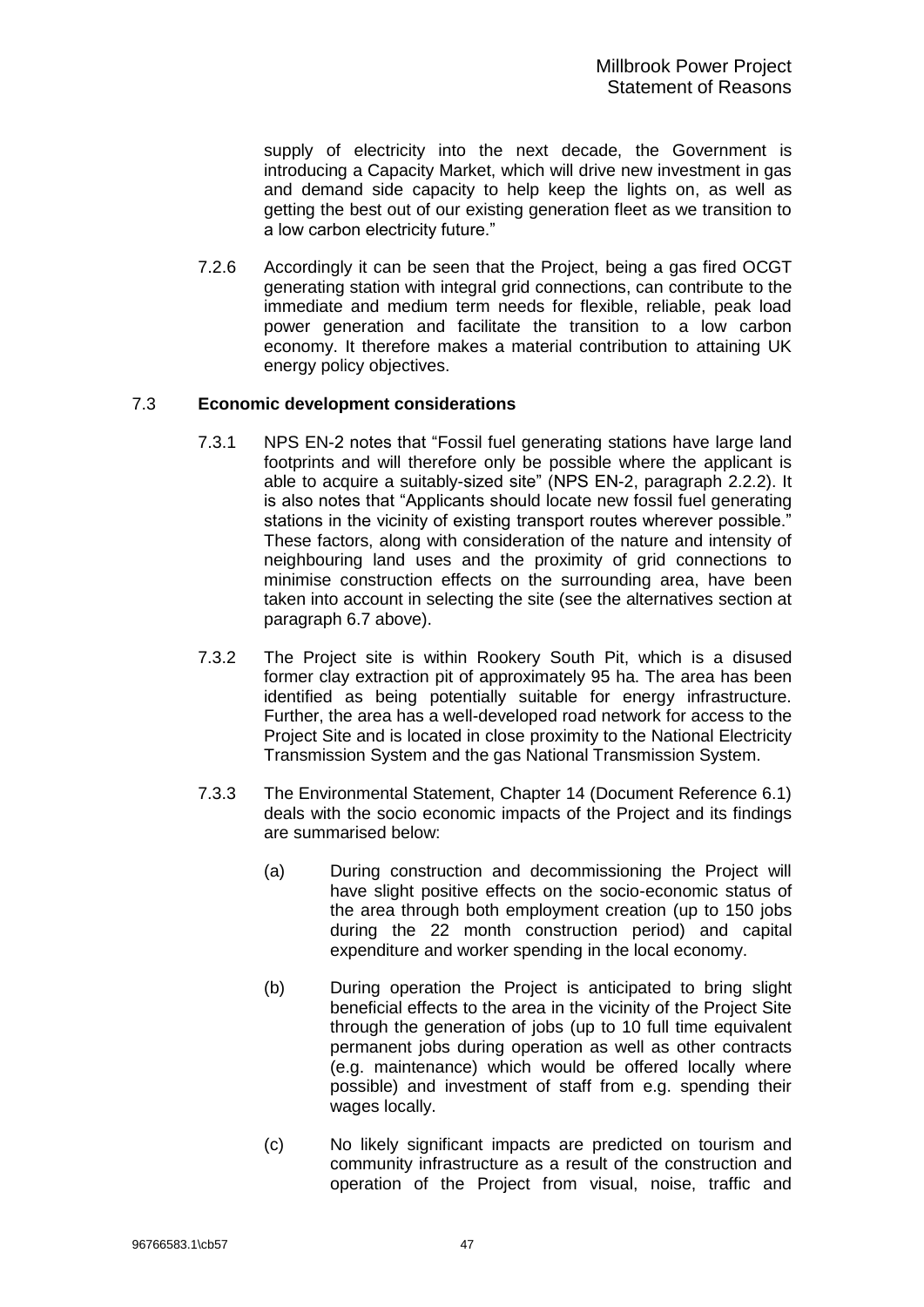accessibility and air quality impacts, given that assessments in Chapters 11, 7, 12 and 6 respectively have concluded that there will be no likely significant effects arising from these areas on tourism or community assets.

- (d) There are no likely significant effects when the Project is considered cumulatively with other projects, including the Covanta Resource Recovery Facility.
- 7.3.4 The CHP Statement contained in the Environmental Statement Appendix 5.1 (Document Reference 6.2) explains the considerations that have been given to CHP at relevant stages of the evolution of the Project and concludes that exporting heat is technically unfeasible for OCGT technology and that there is no regional market for heat in this location, no potential future heat requirements in the area that would match the unpredictable operational pattern of a peaking power station can be identified, and the intermittent operation is inherently unsuitable for the likely continuous or regular demands of heat users.
- 7.3.5 In conclusion, it is considered that the Project has been sited, laid out and designed with appropriate regard to NPS policies and relevant economic development considerations.

## 7.4 **Conclusion on the case for the Project**

- 7.4.1 The urgent need for energy generation, including gas fired generating stations and unabated gas and peaking plants, are provided in NPS EN-1 and the National Infrastructure Plan (HM Treasury, 2014). The Project would contribute materially to meeting this need.
- 7.4.2 Due regard has been paid to all relevant and important considerations. These include the findings of community and statutory consultation processes which, as documented in the Consultation Report (Document Reference 5.1), have influenced considerations as to the design and siting of the Project. Local economic development and environmental policy designations have been considered in the design, siting and mitigation proposals within the Project.
- 7.4.3 The Project is in line with the relevant National Policy Statements, being NPS EN-1, NPS EN-2, NPS EN-4 and NPS EN-5. Considerations as to siting, Habitats and Species Regulations, alternatives, Good Design, consideration of Combined Heat and Power, grid connection, safety, health, nuisance and security have been given due consideration as demonstrated in the Environmental Statement (Document Reference 6.1) and its appendices (Document Reference 6.2 to 6.4), the Design and Access Statement (Document Reference 10.2), the Planning Statement (Document Reference 10.1), and the Grid Connection Statement (Document Reference 9.1). The Environmental Statement has also assessed all relevant likely significant environmental effects and has proposed appropriate mitigation wherever feasible (Document Reference 6.1). These are to be secured through compliance with various submitted documents and further approvals such as under the proposed requirements attached to the DCO (Document Reference 3.1).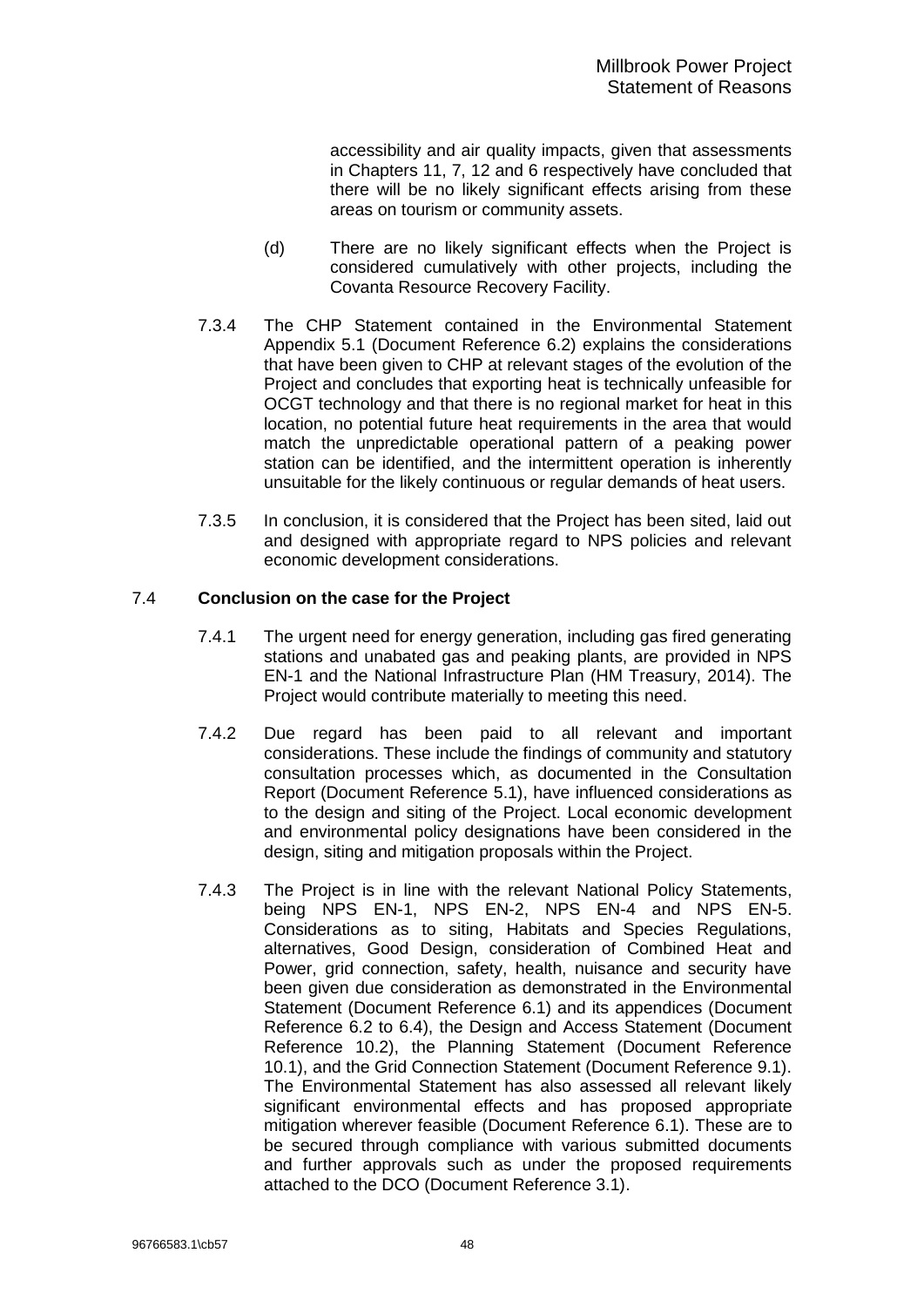- <span id="page-50-0"></span>7.4.4 As such, it is considered that there are no relevant matters that give rise to adverse impacts sufficient to outweigh the identified benefits of the Project.
- 7.4.5 MPL has maintained dialogue throughout the pre-application period with local authorities, political representatives and other consultees and regulators, and will continue to do so at all relevant stages prior to the operation of the Project, if the DCO is made.
- 7.4.6 It is considered that there are no international obligations that would be breached if the DCO were made in the terms proposed.
- 7.4.7 In conclusion and in line with the factors set out in Section 104 of the PA 2008 there is a compelling case in the public interest for the DCO to be made in the terms proposed and in the absence of sufficient indications to the contrary.

## <span id="page-50-1"></span>8. **SPECIAL CONSIDERATIONS**

#### 8.1 **Special Category Land – Crown Land**

8.1.1 There are no Crown interests included in the Order Land.

#### 8.2 **Special Category Land – Open Space**

8.2.1 No open space, common land fuel or field garden allotment is included in or affected by the Order Land.

#### <span id="page-50-2"></span>8.3 **Statutory Undertakers Land and Apparatus**

- 8.3.1 The interests held by each statutory undertaker identified by MPL as having a right to keep or access apparatus within the Order Limits are identified in Part 2 and Part 3 of the Book of Reference (Document Reference 4.3).
- 8.3.2 MPL is currently in active discussions with National Grid Electricity Transmission plc, National Grid Gas plc, Eastern Power Networks plc, Anglian Water Services Limited and CLH Pipeline System (CLH-PS) Ltd regarding the protection of their apparatus.
- 8.3.3 Section 127(2) of the PA 2008 states that an order granting development consent may only include provision authorising the compulsory acquisition of statutory undertakers' land to the extent that:
	- (a) the land can be purchased and not replaced without serious detriment to the carrying on of the undertaking; or
	- (b) the land can be replaced by other land belonging to or available for acquisition by the undertakers without serious detriment to the carrying on of the undertaking.
- 8.3.4 Section 127(5) of the PA 2008 states that an order granting development consent may only include provision authorising the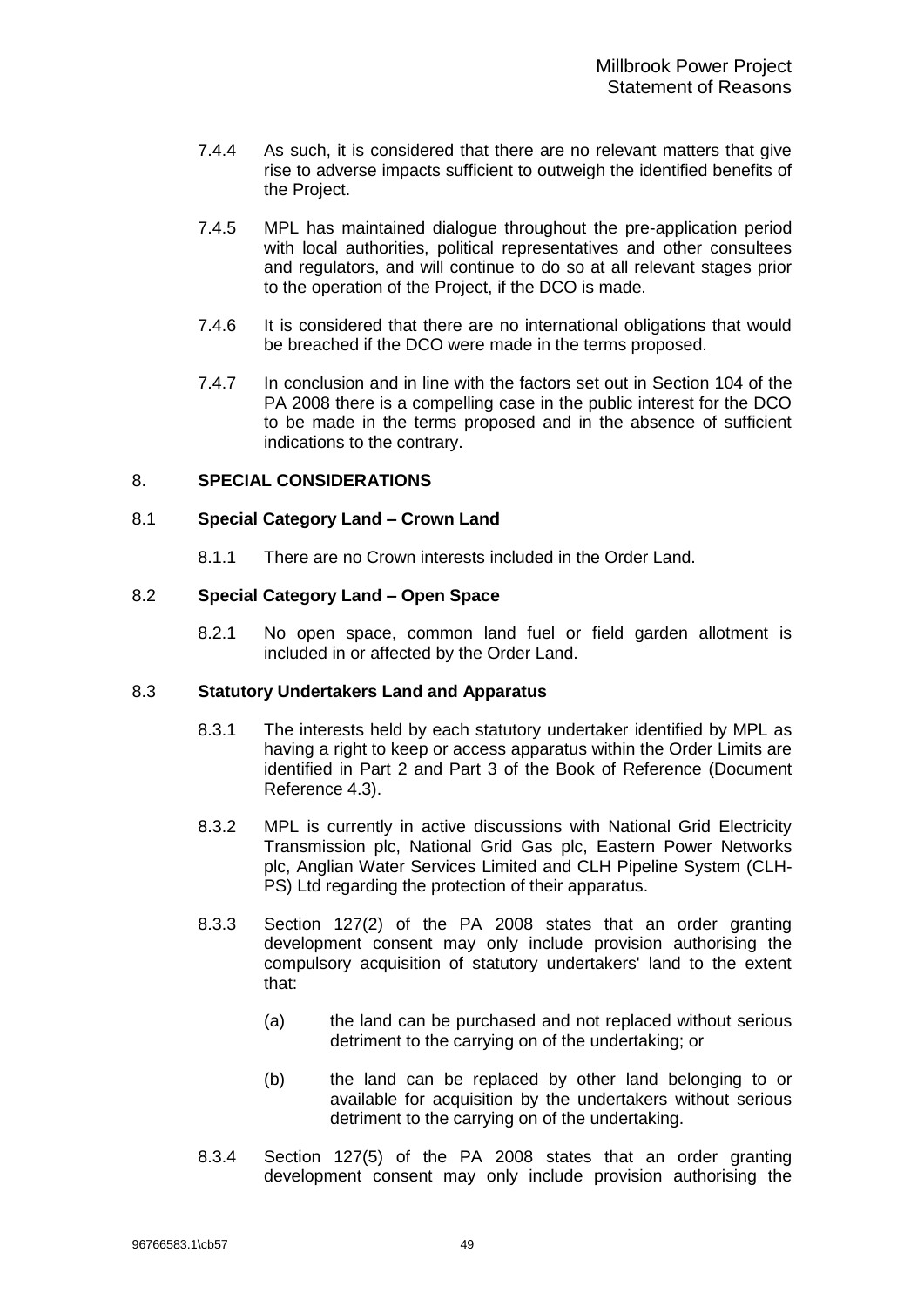compulsory acquisition of a right over statutory undertaker's land by the creation of a new right over land to the extent that:-

- (a) the right can be purchased without serious detriment to the carrying on of the undertaking; or
- (b) any detriment to the carrying on of the undertaking, in consequence of the acquisition of the right, can be made good by the undertakers by the use of the other land belonging to or available for acquisition by them.
- 8.3.5 Adequate protection for the statutory undertakers will be included within protective provisions in the DCO and/or asset protection agreements between the parties. MPL therefore considers that the statutory undertakers will not suffer serious detriment to the carrying on of the undertaking as a result of the compulsory acquisition of land or rights over land or powers of temporary possession.
- 8.3.6 A summary of the current status of negotiations with each statutory undertaker is set out in Table 3 below.

|                                                                                                                                                                                                                      | Summary of negotiations with statutory undertakers |                                                                                                                                                                                                                                                                                                                                                                                                                                                                                                                                |                                                                                                                                                                                                                                                                                                                                    |  |  |  |
|----------------------------------------------------------------------------------------------------------------------------------------------------------------------------------------------------------------------|----------------------------------------------------|--------------------------------------------------------------------------------------------------------------------------------------------------------------------------------------------------------------------------------------------------------------------------------------------------------------------------------------------------------------------------------------------------------------------------------------------------------------------------------------------------------------------------------|------------------------------------------------------------------------------------------------------------------------------------------------------------------------------------------------------------------------------------------------------------------------------------------------------------------------------------|--|--|--|
| <b>Plot</b><br>Nos.                                                                                                                                                                                                  | <b>Work</b><br>Nos.                                | <b>Engagement of Section 127</b>                                                                                                                                                                                                                                                                                                                                                                                                                                                                                               | <b>Statutory undertaker and status</b><br>of negotiation                                                                                                                                                                                                                                                                           |  |  |  |
| $1\_EC$ ,<br>$2$ EC,<br>3_EC,<br>$4$ <sub>_</sub> EC <sub>,</sub><br>5_EC,<br>$6$ EC,<br>$9$ <sub>_</sub> EC,<br>$11$ <sub>_</sub> EC,<br>$13$ <sub>_</sub> EC <sub>,</sub><br>14 EC,<br>$7_GC$ ,<br>7A GC,<br>7B_GC | 6, 7, 4A                                           | MPL considers that the land<br>and rights can be acquired<br>without serious detriment to<br>the carrying on of NGET's<br>undertaking.<br>The Protective Provisions in<br>the draft DCO ensure<br>that<br>NGET's apparatus will<br>be<br>protected<br>and<br>access<br>maintained<br>during<br>construction.<br>The Protective Provisions also<br>ensure that (if necessary) no<br>rights will be extinguished<br>without NGET's agreement<br>and no apparatus removed<br>until alternative apparatus has<br>been constructed. | <b>National</b><br>Grid<br><b>Electricity</b><br>Transmission plc: MPL and NGET<br>entered into a side agreement on 17<br>April 2018 for the protection of<br>NGET's apparatus and access to<br>apparatus. MPL has included the<br>agreed protective provisions for the<br>benefit of NGET in Part 3 of<br>Schedule 10 of the DCO. |  |  |  |
| $9_GC$ ,<br>9A_GC,<br>9B_GC,<br>11_GC,<br>12_GC,                                                                                                                                                                     | 3A,<br>4A,<br>3B                                   | MPL considers that the land<br>and rights can be acquired<br>without serious detriment to<br>the carrying on of NGG's                                                                                                                                                                                                                                                                                                                                                                                                          | National Grid Gas plc: MPL and<br>NGG entered into a side agreement<br>on 17 April 2018 for the protection of<br>NGG's apparatus and access to<br>apparatus. MPL has included the                                                                                                                                                  |  |  |  |

#### Table 3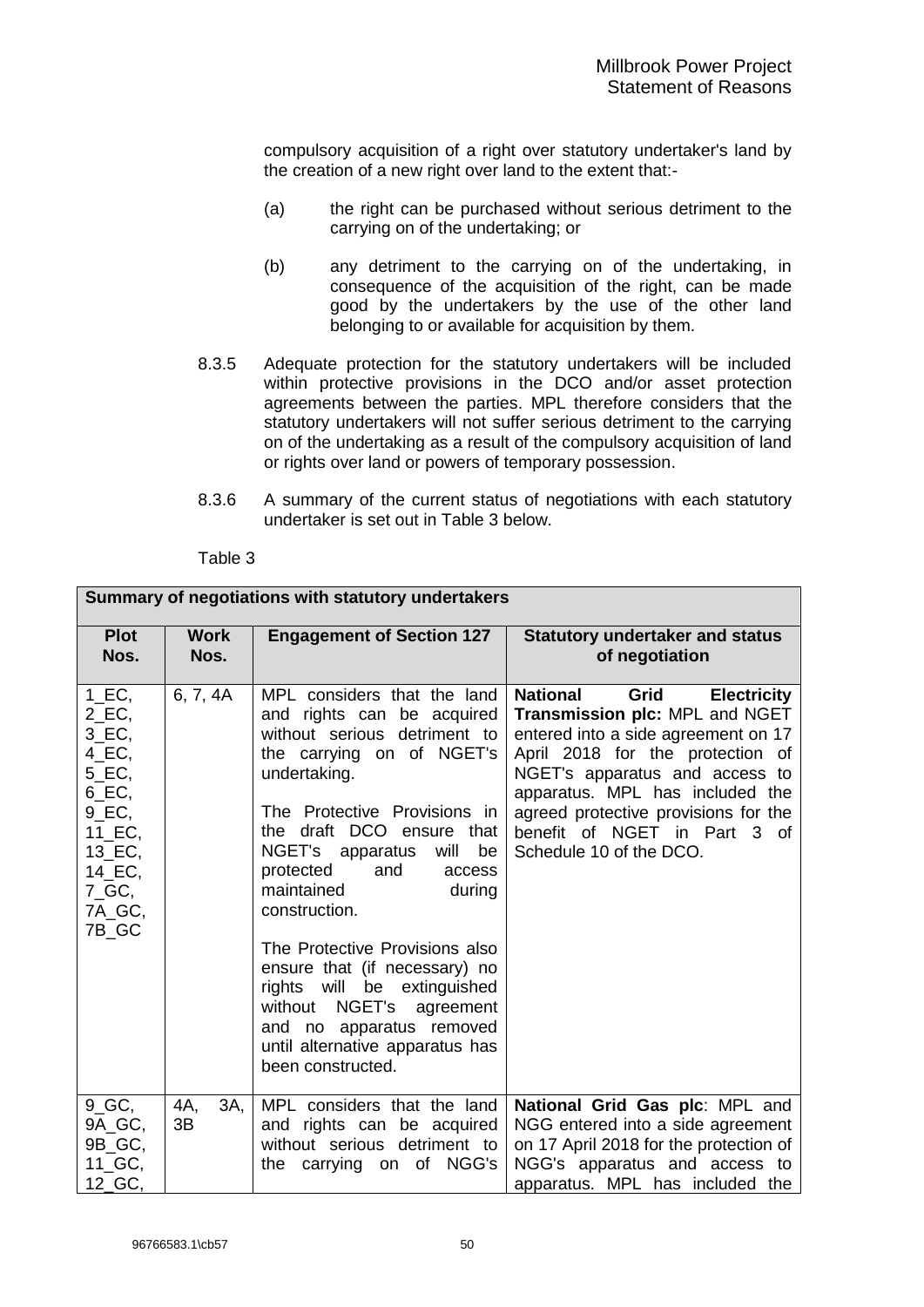|                                                                            | Summary of negotiations with statutory undertakers |                                                                                                                                                                                                               |                                                                                                                                                                                                                                 |  |  |  |  |
|----------------------------------------------------------------------------|----------------------------------------------------|---------------------------------------------------------------------------------------------------------------------------------------------------------------------------------------------------------------|---------------------------------------------------------------------------------------------------------------------------------------------------------------------------------------------------------------------------------|--|--|--|--|
| <b>Plot</b><br>Nos.                                                        | <b>Work</b><br>Nos.                                | <b>Engagement of Section 127</b>                                                                                                                                                                              | <b>Statutory undertaker and status</b><br>of negotiation                                                                                                                                                                        |  |  |  |  |
| 12A_GC                                                                     |                                                    | undertaking.<br>The Protective Provisions in<br>the draft DCO ensure that<br>NGG's<br>will<br>apparatus<br>be<br>protected<br>and<br>access<br>maintained<br>during<br>construction.                          | agreed protective provisions for the<br>benefit of NGG in Part 3 of Schedule<br>10 of the DCO.                                                                                                                                  |  |  |  |  |
|                                                                            |                                                    | The Protective Provisions also<br>ensure that (if necessary) no<br>rights will be extinguished<br>without NGG's agreement and<br>no apparatus removed until<br>alternative apparatus has been<br>constructed. |                                                                                                                                                                                                                                 |  |  |  |  |
|                                                                            |                                                    | MPL<br>intending<br>is<br>not<br>to<br>extinguish any rights belonging<br>to NGG.                                                                                                                             |                                                                                                                                                                                                                                 |  |  |  |  |
| $1\_EC$ ,<br>$3$ EC,<br>9B_GC,<br>9C_GC,<br>$10$ <sub>_</sub> GC,<br>11 GC | 4A,<br>3B,<br>6, 7                                 | MPL considers that the land<br>and rights can be acquired<br>without serious detriment to<br>the carrying on of EPN's<br>undertaking.                                                                         | <b>Power</b><br><b>Networks</b><br>plc<br>Eastern<br>("EPN"): MPL has entered into a<br>side agreement with EPN on 30<br>November 2017for the protection of<br>EPN's apparatus and access to<br>apparatus. MPL has included the |  |  |  |  |
|                                                                            |                                                    | The Protective Provisions in<br>the draft DCO ensure that<br>will<br>EPN's<br>apparatus<br>be<br>protected<br>and<br>access<br>maintained<br>during<br>construction.                                          | agreed protective provisions for the<br>benefit of EPN in Part 4 of Schedule<br>10 of the DCO.                                                                                                                                  |  |  |  |  |
|                                                                            |                                                    | The Protective Provisions also<br>ensure that (if necessary) no<br>rights will be extinguished<br>without EPN's agreement and<br>no apparatus removed until<br>alternative apparatus has been<br>constructed. |                                                                                                                                                                                                                                 |  |  |  |  |
|                                                                            |                                                    | MPL is not<br>intending<br>to<br>extinguish any rights belonging<br>to EPN.                                                                                                                                   |                                                                                                                                                                                                                                 |  |  |  |  |
| 8_GC,<br>12_GC,                                                            | 4A, 3A                                             | MPL considers that the land<br>and rights can be acquired                                                                                                                                                     | Anglian Water Services Limited:<br><b>MPL</b><br>included<br>the<br>has<br>agreed                                                                                                                                               |  |  |  |  |
|                                                                            |                                                    | without serious detriment to                                                                                                                                                                                  | protective provisions for the benefit                                                                                                                                                                                           |  |  |  |  |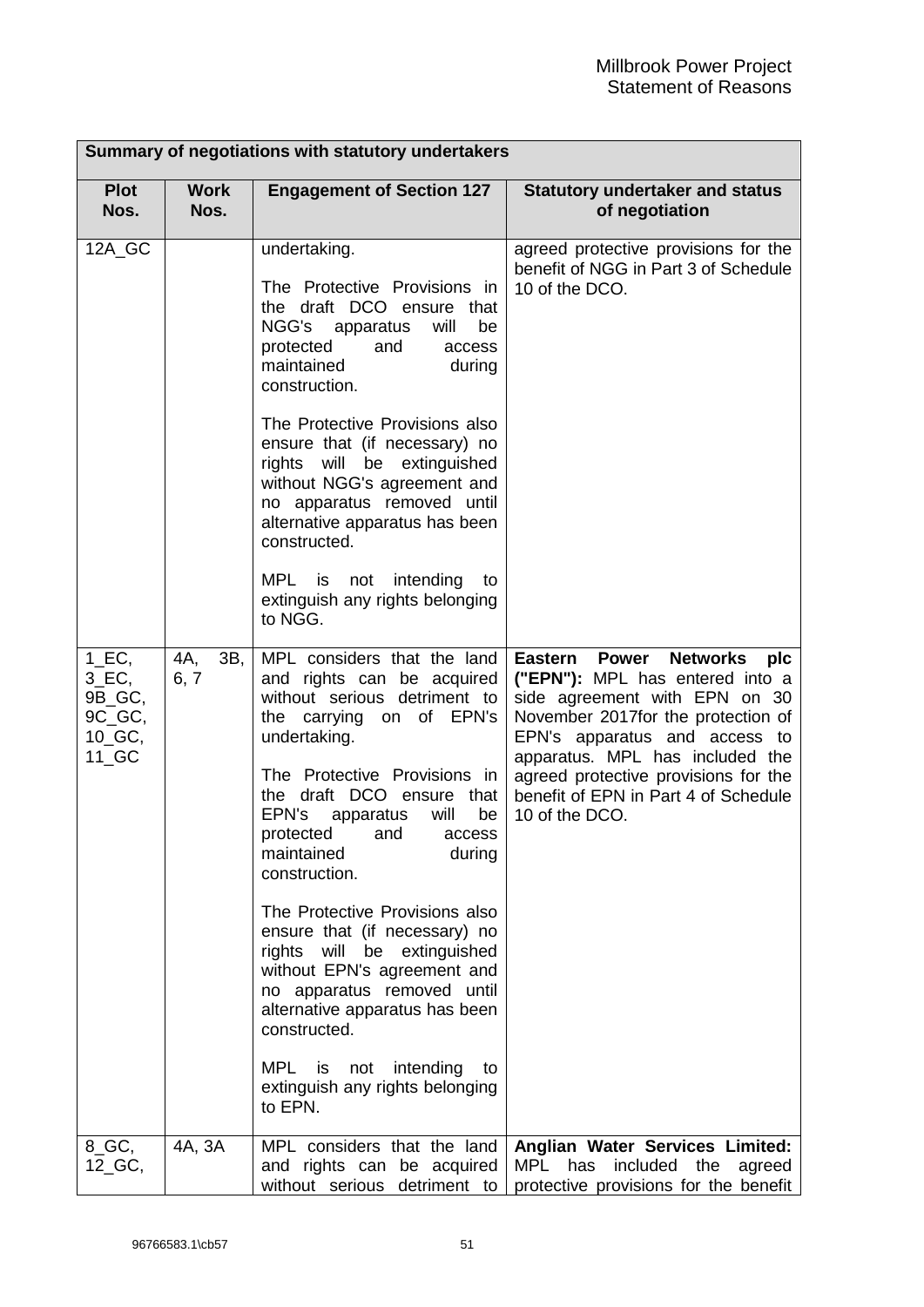| Summary of negotiations with statutory undertakers |                     |                                                                                                                                                                                                                                              |                                                                                                                                                                                                                                |  |  |  |
|----------------------------------------------------|---------------------|----------------------------------------------------------------------------------------------------------------------------------------------------------------------------------------------------------------------------------------------|--------------------------------------------------------------------------------------------------------------------------------------------------------------------------------------------------------------------------------|--|--|--|
| <b>Plot</b><br>Nos.                                | <b>Work</b><br>Nos. | <b>Engagement of Section 127</b>                                                                                                                                                                                                             | <b>Statutory undertaker and status</b><br>of negotiation                                                                                                                                                                       |  |  |  |
| 12A_GC                                             |                     | the carrying on of Anglian<br>Water's undertaking.                                                                                                                                                                                           | of Anglian Water in Part 5<br>of<br>Schedule 10 of the DCO.                                                                                                                                                                    |  |  |  |
|                                                    |                     | The Protective Provisions in<br>the draft DCO ensure that<br>Anglian Water's apparatus will<br>protected<br>and<br>be<br>access<br>maintained<br>during<br>construction.                                                                     |                                                                                                                                                                                                                                |  |  |  |
|                                                    |                     | The Protective Provisions also<br>ensure that (if necessary) no<br>rights will be extinguished<br>Anglian<br>without<br>Water's<br>agreement and no apparatus<br>alternative<br>removed<br>until<br>been<br>apparatus<br>has<br>constructed. |                                                                                                                                                                                                                                |  |  |  |
|                                                    |                     | MPL is not<br>intending<br>to<br>extinguish any rights belonging<br>to Anglian Water.                                                                                                                                                        |                                                                                                                                                                                                                                |  |  |  |
| $7_GC$ ,<br>7A_GC,<br>7B_GC                        | 4A                  | MPL considers that the land<br>and rights can be acquired<br>without serious detriment to<br>the carrying on of CLH's<br>undertaking.                                                                                                        | <b>CLH Pipeline System (CLH-PS)</b><br>Ltd:<br>terms of<br>The<br>an<br>asset<br>protection<br>agreement for<br>the<br>protection of CLH's apparatus and<br>access to apparatus are in an<br>agreed form. The asset protection |  |  |  |
|                                                    |                     | The<br>protection<br>asset<br>agreement will<br>ensure that<br>CLH's apparatus<br>will<br>be<br>protected<br>and<br>access<br>maintained<br>during<br>construction.                                                                          | agreement is in the process of being<br>signed. CLH's preference is to enter<br>into a commercial<br>agreement<br>instead of having the benefit of<br>protective provisions in the DCO.                                        |  |  |  |
|                                                    |                     | MPL is not intending<br>to<br>extinguish any rights belonging<br>to CLH.                                                                                                                                                                     |                                                                                                                                                                                                                                |  |  |  |

## 8.4 **Other consents**

8.4.1 Other consents are required in order for the Project to be constructed and subsequently operate. The Other Consents and Licences Document (Document Reference 5.6) sets out the additional consents required and when they will be applied for. Some of these additional consents are identified below: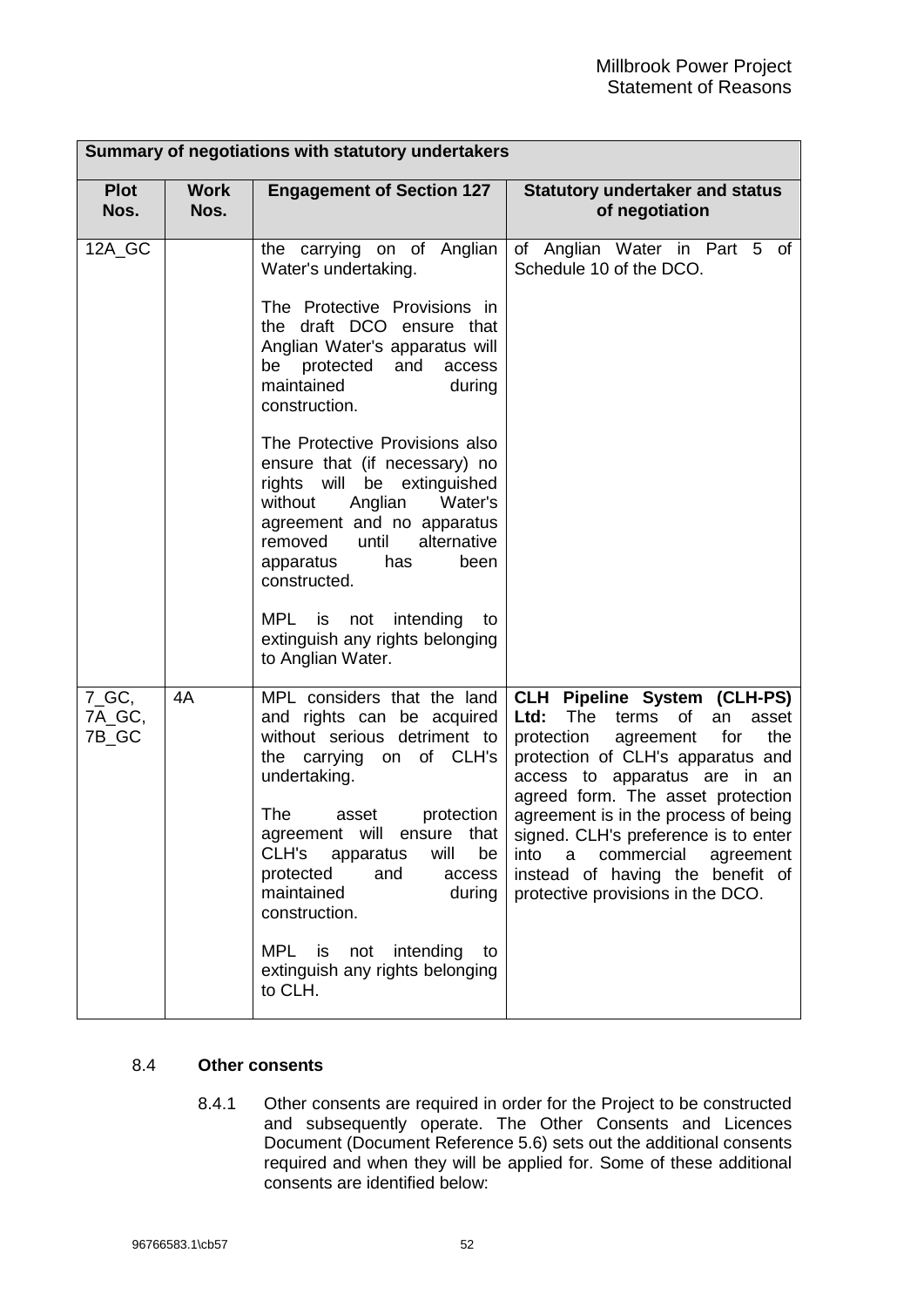## **Generation Licence**

<span id="page-54-0"></span>8.4.2 As required under Section 6 of the Electricity Act 1989, MPL will submit an application for a Generation Licence to the Gas and Electricity Markets Authority prior to any operational activities taking place.

## **Connection Agreement**

8.4.3 MPL entered into a Bilateral Connection Agreement and Construction Agreement with NGET on 20 February 2015 to connect the Generating Equipment to the National Electricity Transmission System.

## **Environmental Permit**

8.4.4 As required by the Environmental Permitting (England and Wales) Regulations 2010 as amended, MPL will submit an application for an Environmental Permit, required to operate the Project, to the Environment Agency. MPL has been in discussions with the Environment Agency about an Environmental Permit and supplied the Environment Agency with detailed information in relation to the same.

## **European Protected Species Licence**

8.4.5 No European Protected Species have been identified to date. Discussions with Natural England will be commenced in the event that any European Protected Species are identified in further protected species surveys.

## **Ordinary Water Course Consent**

8.4.6 A consent under the Land Drainage Act 1991, as amended by the Flood and Water Management Act 2010 (ordinary water course consent), may be required for crossing watercourses during construction of the Gas Connection, for works to the watercourses / drains bordering Rookery Pit. An application would be made by the contractor prior to commencement of construction as appropriate.

## **Permit to emit CO2**

8.4.7 The Greenhouse Gas Emissions Trading Scheme Regulations 2012 require any operator that carries out a 'regulated activity' to have a permit. Regulated activities include the combustion of fuels. The application for this permit will be progressed in parallel with the Environmental Permit application.

## <span id="page-54-1"></span>9. **HUMAN RIGHTS**

9.1 The Human Rights Act 1998 incorporated into UK law the European Convention on Human Rights (the "**Convention**"). The Convention includes provisions in the form of Articles, the aim of which is to protect the rights of the individual.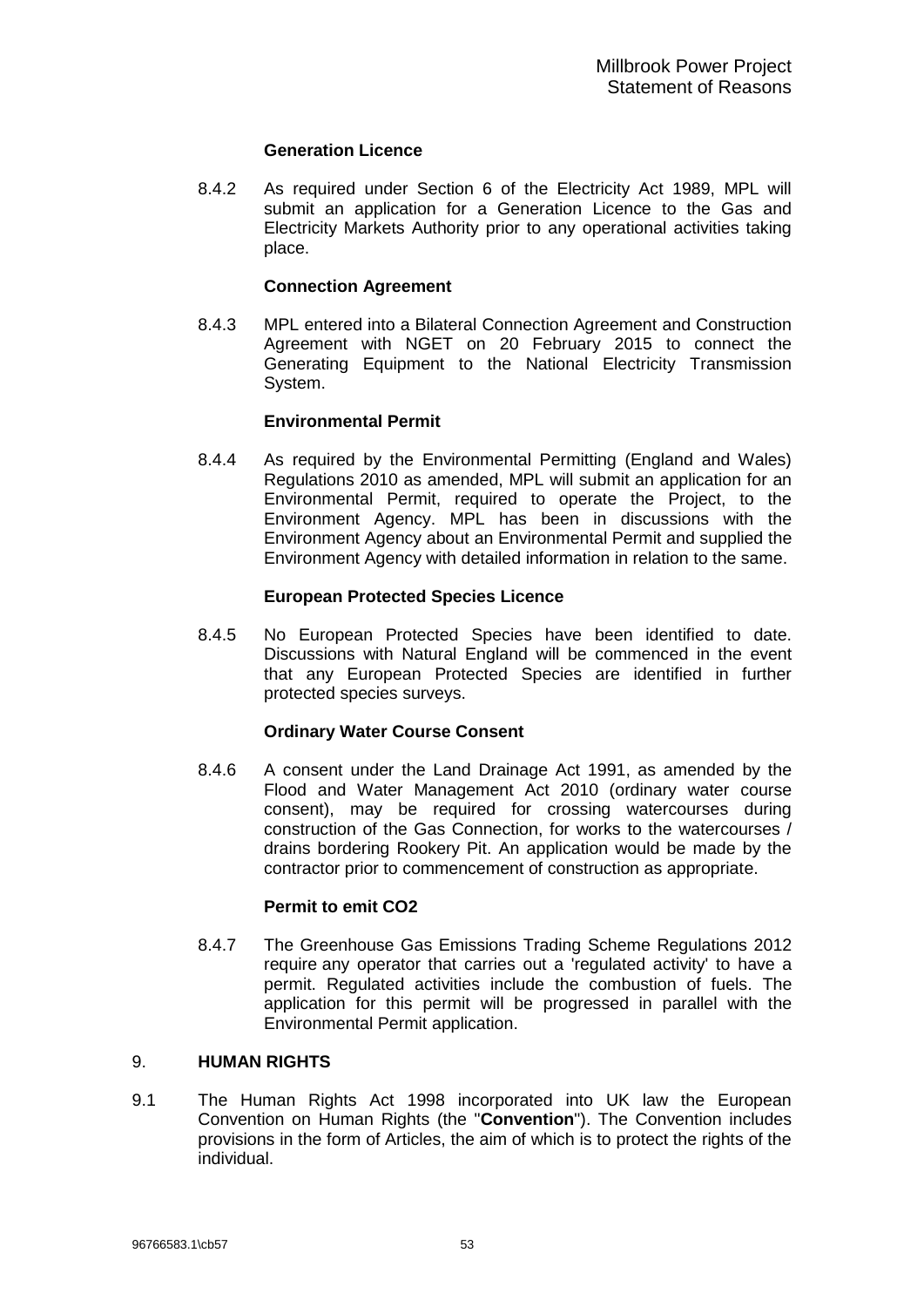9.2 The following Articles of the Convention are relevant to the Secretary of State's decision as to whether the DCO should be made so as to include powers of compulsory acquisition:

## 9.2.1 **Article 1 of the First Protocol to the Convention**

(a) this protects the right of everyone to a peaceful enjoyment of possessions and provides that no one can be deprived of their possessions except in the public interest and subject to the relevant national and international laws and principles.

## 9.2.2 **Article 6**

(a) this entitles those affected by the powers sought in the DCO to a fair and public hearing of any relevant objections they may have to the granting of those powers. This includes property rights and can include opportunities to be heard in the decision making process.

#### 9.2.3 **Article 8**

- (a) this protects private and family life, home and correspondence. No public authority can interfere with these rights except such as in accordance with the law and is necessary in the interest of national security, public safety or the economic well-being of the country.
- 9.2.4 The Secretary of State, as the decision maker, is under a duty to consider whether the exercise of powers interacts with the rights protected by the Convention.
- 9.2.5 The DCO has the potential to infringe the rights of persons who hold interests in land within the Order Limits under Article 1 of the First Protocol. Such an infringement is authorised by law so long as:
	- (a) the statutory procedures for making the DCO are followed and there is a compelling case in the public interest for the inclusion of powers of compulsory acquisition in the DCO; and
	- (b) the interference with the convention right is proportionate.
- 9.2.6 In preparing the Application, MPL has considered the potential infringement of the Convention rights in consequence of the inclusion of compulsory acquisition powers within the DCO and has sought to minimise the amount of land over which it requires powers of compulsory acquisition. MPL considers that there would be a very significant public benefit arising from the grant of the DCO. The benefit is only realised if the DCO is accompanied by the grant of powers of compulsory acquisition. MPL has concluded on balance that the significant public benefits outweigh the effects upon persons who own property within the Order Land. For those affected by expropriation or dispossession, compensation is payable in accordance with the statutory compensation code.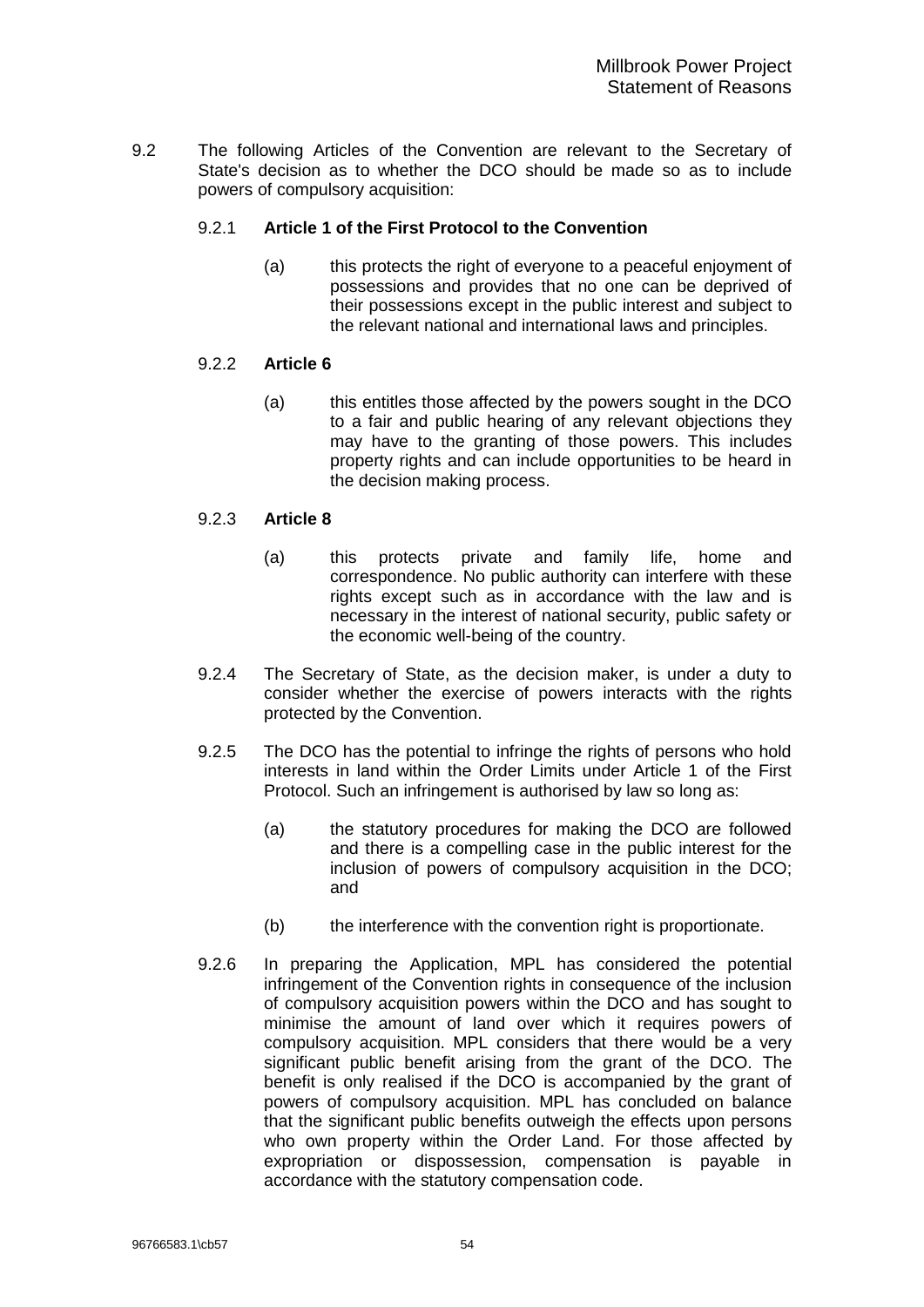- <span id="page-56-0"></span>9.2.7 In relation to Article 6, there has been opportunity to make representations regarding the preparation of the Application. In accordance with Part 5 of the PA 2008, MPL has consulted with persons set out in the categories contained in Section 44 of the PA 2008, which includes owners of land within the Order Limits and those who may be able to make claims either under Sections 7 and 10 of the Compulsory Purchase Act 1965 in respect of injurious affection or under Part 1 of the Land Compensation Act 1973. Also, the beneficiaries of rights overridden by the exercise of powers in the DCO would be capable of making claims under Section 10 of the Compulsory Purchase Act 1965.
- 9.2.8 Furthermore, representations can also be made in response to any notice given under Section 56 of the PA 2008 for consideration at examination of the Application by the ExA and in any written representations procedure which the ExA decides to uphold or at any compulsory acquisition hearing held under Section 92 of the PA 2008.
- 9.2.9 Should the DCO be made, any person aggrieved may challenge the DCO in the High Court if they consider that the grounds for doing so are made out pursuant to Section 118 of the PA 2008.
- 9.2.10 In relation to matters of compensation for land to be acquired, affected persons have the right to apply to the Upper Tribunal (Lands Chamber), which is an independent judicial body to determine the compensation payable.
- 9.2.11 For the above reasons, any infringement of the Convention rights of those whose interests are affected by the inclusion in the DCO of powers of compulsory acquisition, is proportionate and legitimate and is in accordance with national and European law. For the reasons set out in Sections [6](#page-31-1) and [7](#page-46-1) of this Statement, MPL considers that there is a compelling case in the public interest for the exercise of such powers of compulsory acquisition. MPL considers that it would, therefore, be appropriate and proportionate for the Secretary of State to make the DCO, including the grant of compulsory acquisition powers.

## <span id="page-56-1"></span>10. **FURTHER INFORMATION**

#### 10.1 **Negotiation of Sale**

10.1.1 Owners and occupiers of property affected by the DCO who wish to negotiate a sale or discuss matters of compensation should contact Susannah Crawford of MPL (Tel - 0131 550 3380, email scrawford@stagenergy.com)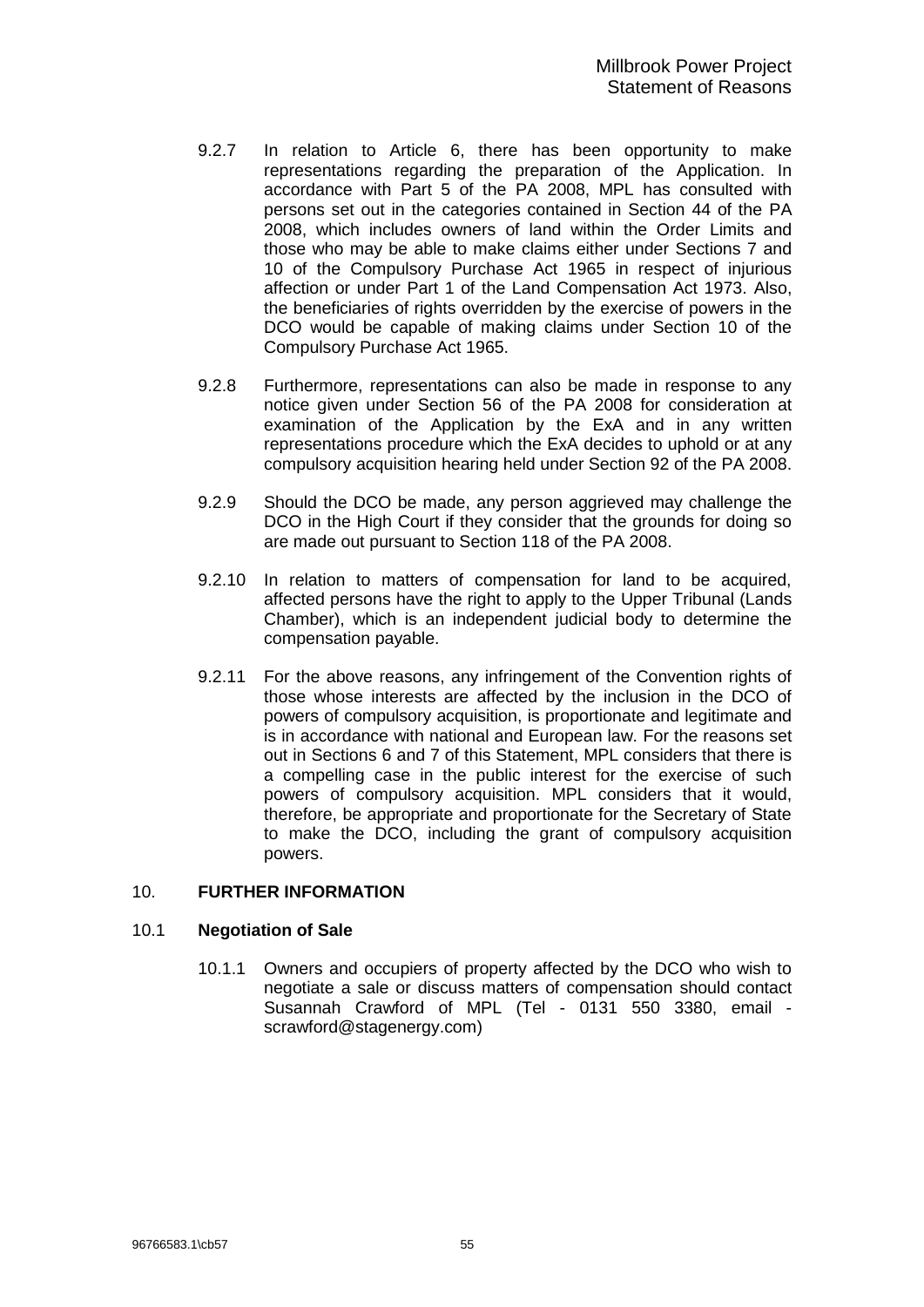## <span id="page-57-0"></span>10.2 **Compensation**

- 10.2.1 Provision is made by statute with regard to compensation for the compulsory acquisition of land and the depreciation value of properties. Helpful information is given in the series of booklets published by DCLG entitled "Compulsory Purchase and Compensation" listed below:-
	- (a) Booklet No. 1 Compulsory Purchase Procedure;
	- (b) Booklet No. 2 Compensation to Business Owners and Occupiers;
	- (c) Booklet No. 3 Compensation to Agricultural Owners and Occupiers;
	- (d) Booklet No.4 Compensation for Residential Owners and Occupiers; and
	- (e) Booklet No.5 Reducing the Adverse Effects of Public Development: Mitigation Works.
- 10.2.2 Copies of these booklets are obtainable, free of charge, from: https://www.gov.uk/government/collections/compulsory-purchasesystem-guidance

## 11. **CONCLUSIONS**

- 11.1 MPL submits, for the reasons explained in this Statement, that the inclusion of powers of compulsory acquisition in the DCO for the purposes of the Project meets the conditions of Section 122 of the PA 2008 as well as the considerations in the Guidance.
- 11.2 The acquisition of land and rights (including restrictive covenants) and the temporary use of land, together with the overriding of interests, rights and restrictive covenants and the suspension or extinguishment of private rights is no more than is reasonably required to facilitate or is incidental to the Project.
- 11.3 Furthermore, the land identified to be subject to compulsory acquisition is no more than is reasonably necessary for that purpose and is proportionate, as is shown in the DCO (Document Reference 3.1), the Works Plan (Document Reference 2.6) and other information both in this Statement and in other document accompanying the Application.
- 11.4 The need for the Project, suitability of the Order Limits and the support for such projects in NPS EN-1, NPS EN-2, NPS EN-4 and NPS EN-5 demonstrate that there is a compelling case in the public interest for the land to be acquired compulsorily.
- 11.5 All reasonable alternatives to compulsory acquisition have been explored. Given the national and local need for the Project and the support for it found in policy, as well as the suitability of the Order Land (for the reasons outlined above), compulsory acquisition of the land and rights and the temporary use of